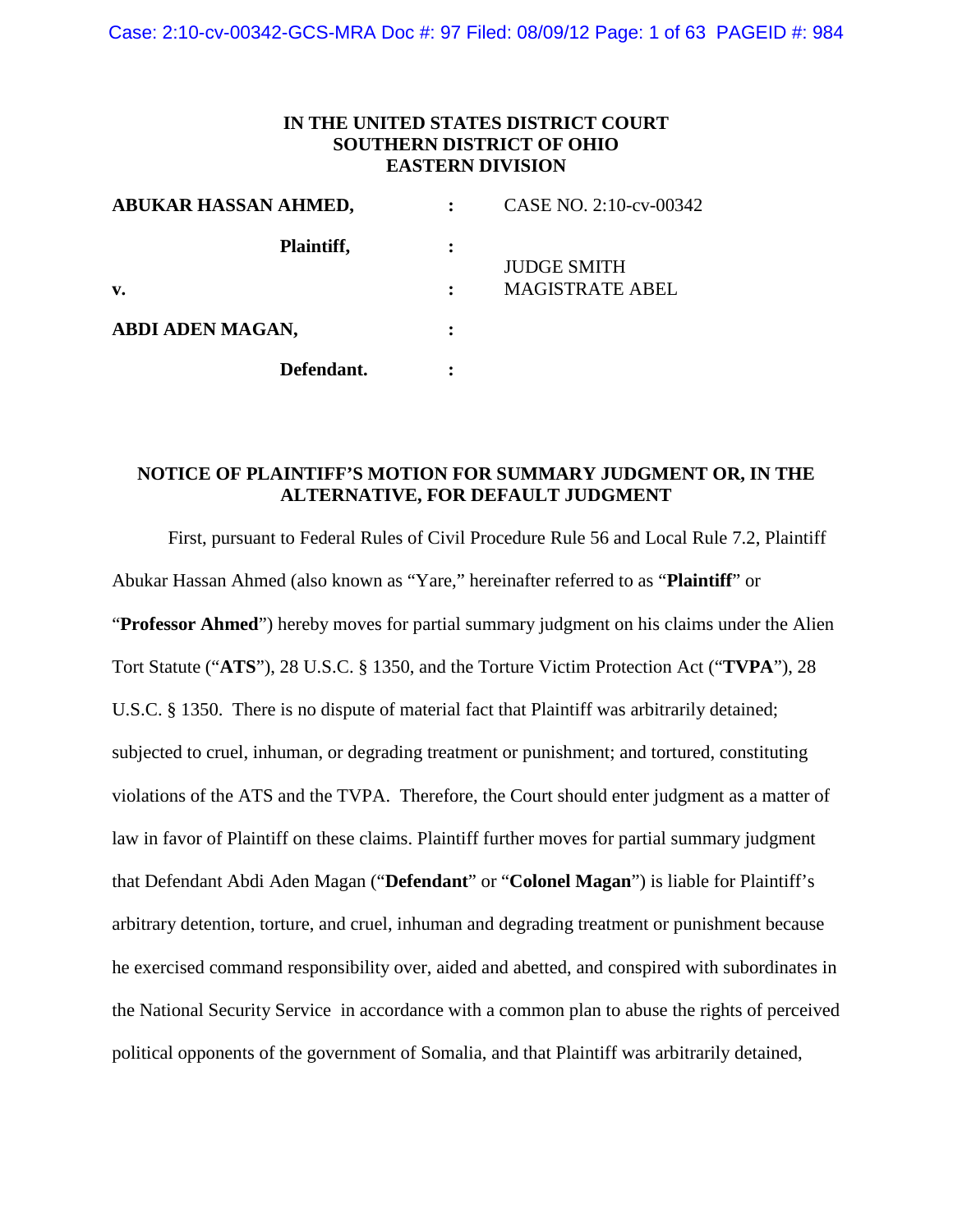#### Case: 2:10-cv-00342-GCS-MRA Doc #: 97 Filed: 08/09/12 Page: 2 of 63 PAGEID #: 985

tortured, and subjected to cruel, inhuman or degrading treatment by subordinates of Defendant or others acting in accordance with this common plan.

Accordingly, Plaintiff moves for partial summary judgment on the following portions of his claims:

(1) That Plaintiff was arbitrarily detained pursuant to his claims under the ATS;

(2) That Plaintiff suffered torture pursuant to his claim under the ATS and TVPA;

(3) That Plaintiff suffered cruel, inhuman, or degrading treatment or punishment pursuant to his claim under the ATS;

(4) That Defendant is liable for Plaintiffs' arbitrary detention, torture, and cruel, inhuman or degrading treatment punishment:

(a) because he had command responsibility over those who perpetrated these acts;

(b) because he aided and abetted those who perpetrated these acts;

(c) because he conspired with those who perpetrated these acts; and

(d) because he participated in a joint criminal enterprise with the perpetrators.

Second, and in the alternative, Plaintiff moves for the entry of a default judgment under Federal Rules of Civil Procedure Rule 37(b)(2)(A)(vi) against Defendant based on his willful failure to comply with the Court's Discovery Orders.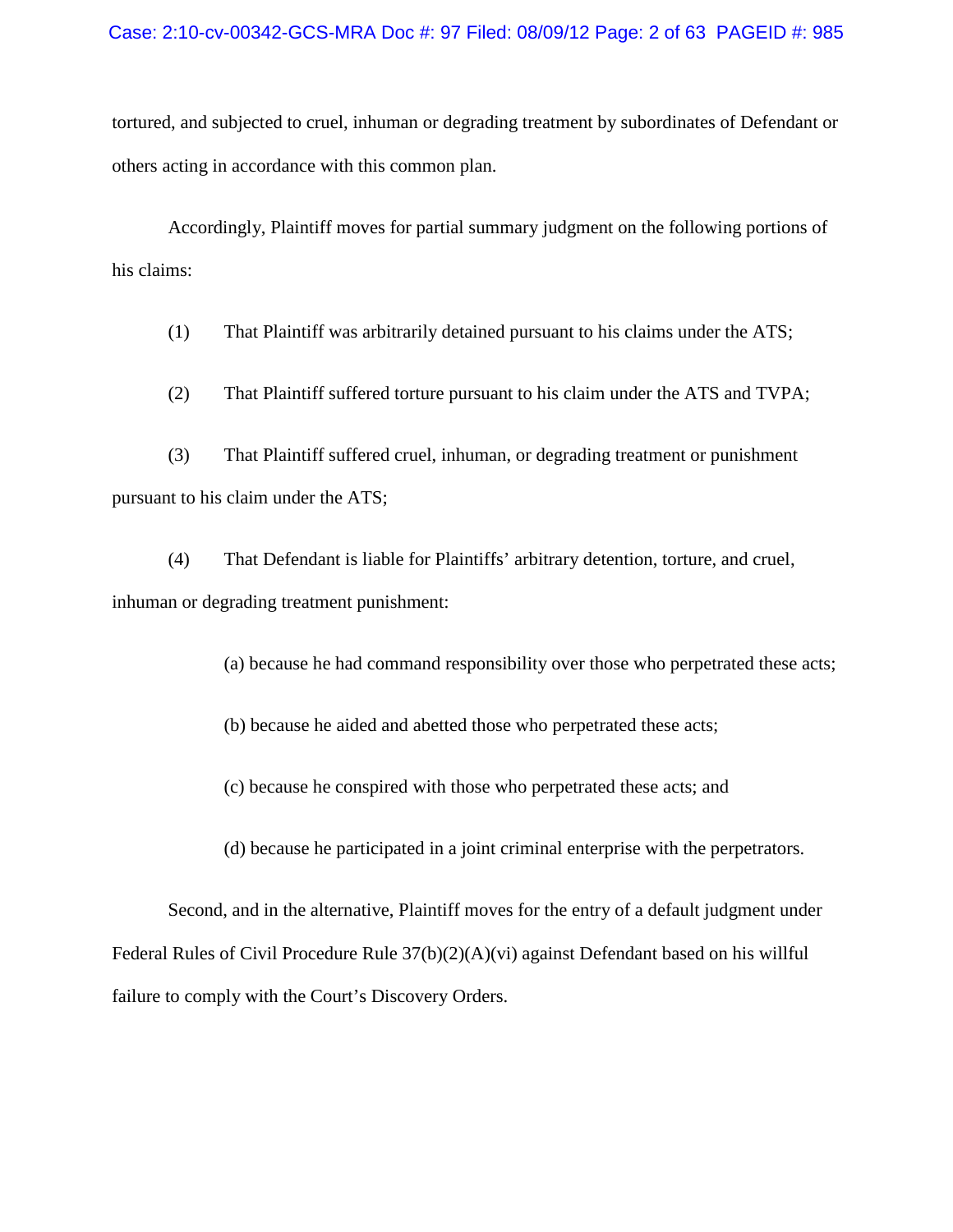If the Court grants Plaintiff's motion for partial motion for summary judgment on the merits of the dispute or default judgment, Plaintiff respectfully requests an evidentiary hearing as to damages pursuant to Federal Rules of Civil Procedure Rule 55(b)(2) and Local Rule 7.1(b)(1).

This motion is based on the accompanying statement of material facts, memorandum of law, expert reports, declarations and the exhibits attached thereto, and all pleadings and documents on file in this action.

Dated: August 9, 2012 Respectfully submitted,

s/ Kenneth Cookson Kenneth Cookson (0020216) Trial Attorney KEGLER BROWN HILL & RITTER, LPA Capitol Square, Suite 1800 65 East State Street Columbus, OH 43215 Ph: (614) 462-5445 Fax: (614) 464-2634

Kathy Roberts Nushin Sakarati Center for Justice & Accountability 870 Market Street, Suite 680 San Francisco, CA 94102 Ph: (415) 544-0444

*Attorneys for Plaintiff Abukar Hassan Ahmed*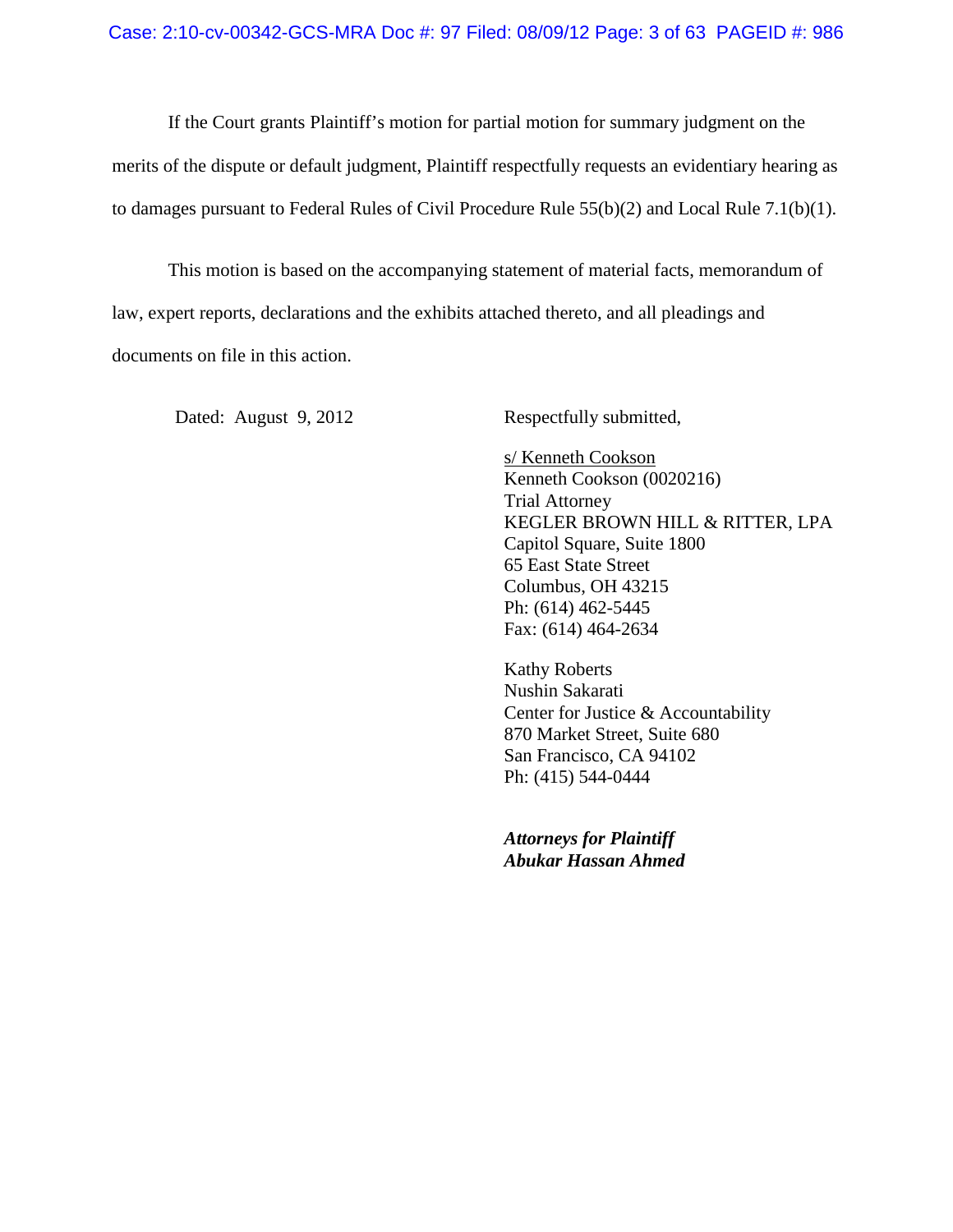Case: 2:10-cv-00342-GCS-MRA Doc #: 97 Filed: 08/09/12 Page: 4 of 63 PAGEID #: 987

### **IN THE UNITED STATES DISTRICT COURT SOUTHERN DISTRICT OF OHIO EASTERN DIVISION**

| ABUKAR HASSAN AHMED, | CASE NO. 2:10-cv-00342      |  |
|----------------------|-----------------------------|--|
| Plaintiff,           |                             |  |
|                      | <b>JUDGE SMITH</b>          |  |
| $\mathbf{v}$ .       | <b>MAGISTRATE ABEL</b>      |  |
| ABDI ADEN MAGAN,     | <b>Electronically Filed</b> |  |
| Defendant.           |                             |  |

# **MEMORANDUM OF LAW IN SUPPORT OF PLAINTIFF'S MOTION FOR SUMMARY JUDGMENT OR, IN THE ALTERNATIVE, FOR DEFAULT JUDGMENT**

Kenneth Cookson (0020216) KEGLER BROWN HILL & RITTER, LPA Capitol Square, Suite 1800 65 East State Street Columbus, OH 43215 Ph: (614) 462-5445 Fax: (614) 464-2634

Kathy Roberts Nushin Sakarati Center for Justice & Accountability 870 Market Street, Suite 682 San Francisco, CA 94102 Ph: (415) 544-0444

*Attorneys for Plaintiff Abukar Hassan Ahmed*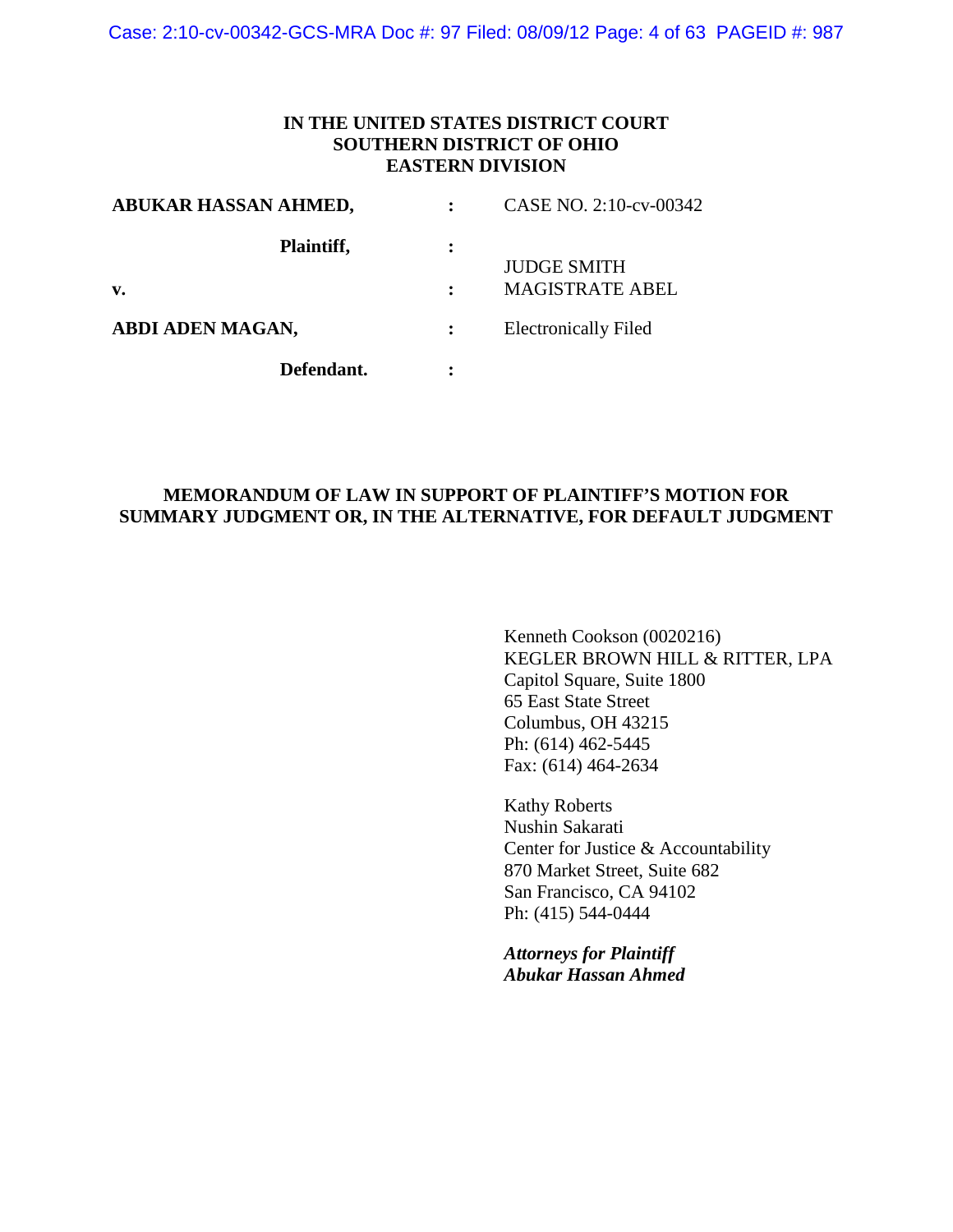# **TABLE OF CONTENTS**

| I.   |                                                      |                                                                                                                                         |
|------|------------------------------------------------------|-----------------------------------------------------------------------------------------------------------------------------------------|
| II.  | STATEMENT OF UNDISPUTED MATERIAL FACTS IN SUPPORT OF |                                                                                                                                         |
|      | A.                                                   | The Barre Regime Established The National Security Service, The "Black                                                                  |
|      |                                                      | The Barre Regime, Including the National Security Service,<br>1.                                                                        |
|      |                                                      | 2.<br>The Barre Regime, Including the NSS, Favored Clans Related to<br>Barre and Oppressed Clans Perceived to Oppose the Dictatorship4  |
|      | <b>B.</b>                                            | Defendant, As Chief Of The Department Of Criminal Investigations Of<br>The NSS, Exercised His Authority To Brutally Suppress Perceived  |
|      | $\mathcal{C}$ .                                      | Professor Ahmed Taught International Human Rights And Constitutional                                                                    |
|      | D.                                                   | Prior To The Events At Issue In This Case, Professor Ahmed Was<br>Detained From 1981 To 1986, During Which Time Amnesty International   |
|      | E.                                                   | Professor Ahmed Was Detained A Second Time, Suffering Multiple<br>Human Rights Violations By NSS Officers Under Defendant's Command. 10 |
|      |                                                      | 1.<br>Professor Ahmed Was Detained and Brutalized by NSS Officers                                                                       |
|      |                                                      | 2.<br>Subjected to a Sham Trial at the National Security Court and<br>Hounded by the NSS After His Release, Professor Ahmed Finally     |
|      |                                                      | 3.<br>Professor Ahmed's Lasting Trauma and Injuries Bear Witness to                                                                     |
| III. |                                                      | STATEMENT OF FACTS AND PROCEDURAL HISTORY IN SUPPORT OF                                                                                 |
| IV.  |                                                      | THIS COURT SHOULD GRANT SUMMARY JUDGMENT IN FAVOR OF<br>PROFESSOR AHMED BECAUSE NO GENUINE ISSUE OF MATERIAL                            |
|      | A.                                                   |                                                                                                                                         |
|      | <b>B.</b>                                            |                                                                                                                                         |
|      | C.                                                   | This Court Should Grant Plaintiff's Summary Judgment Motion On His                                                                      |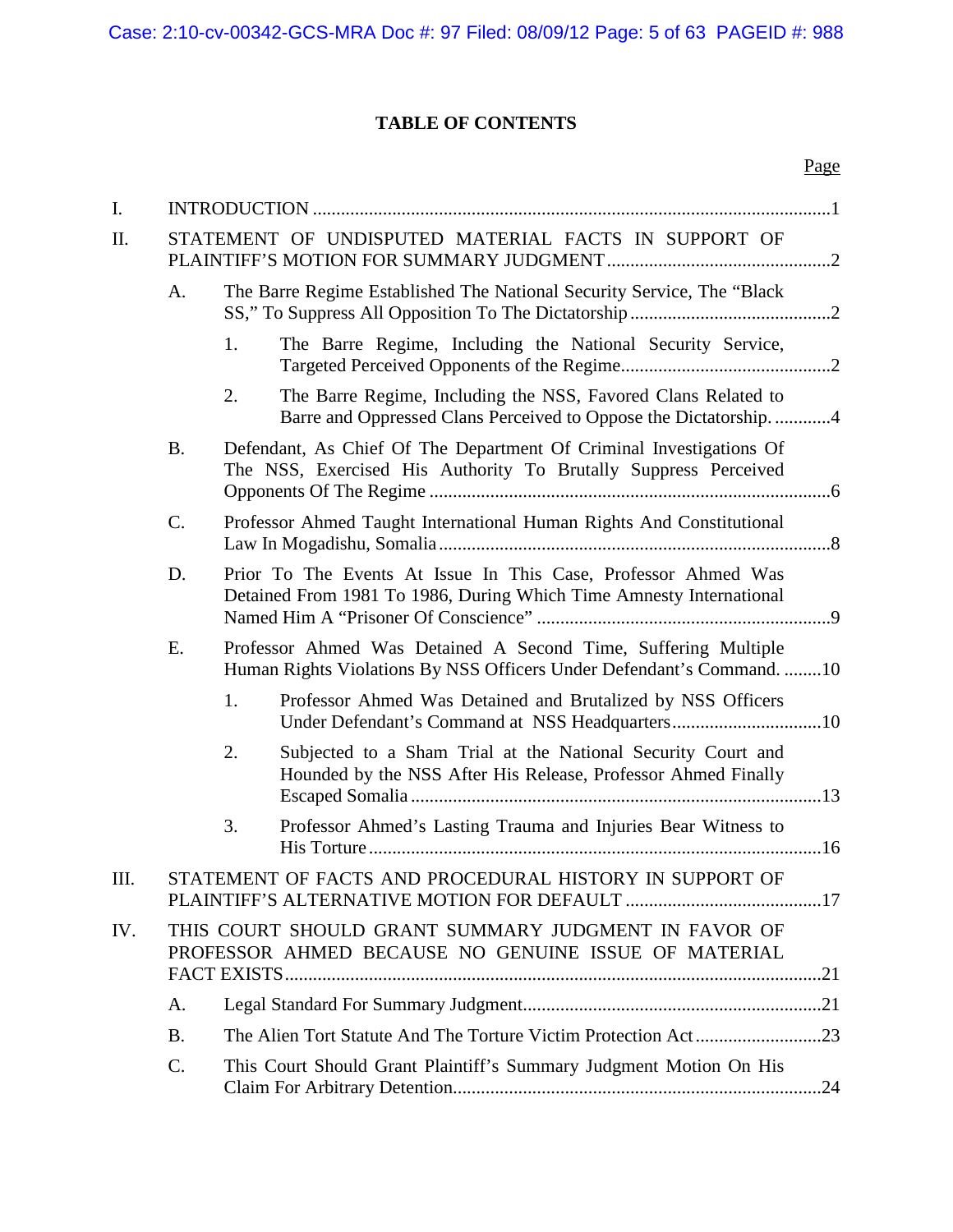|    | 1. |               | <i>Prima Facie</i> Elements of a Claim for Arbitrary Detention 24                                                                       |  |
|----|----|---------------|-----------------------------------------------------------------------------------------------------------------------------------------|--|
|    | 2. |               | Plaintiff's Evidence Establishes Without Genuine Factual Dispute                                                                        |  |
|    |    | a.            |                                                                                                                                         |  |
|    |    | b.            |                                                                                                                                         |  |
|    |    | $C_{\bullet}$ | Plaintiff's detention violated principles of justice and                                                                                |  |
| D. |    |               | This Court Should Grant Plaintiff's Summary Judgment Motion On His                                                                      |  |
|    | 1. |               |                                                                                                                                         |  |
|    | 2. |               | Plaintiff's Evidence Establishes Without Factual Dispute That                                                                           |  |
|    |    | a.            |                                                                                                                                         |  |
|    |    | $\mathbf b$ . | Plaintiff's suffering was intentionally inflicted and was for<br>the proscribed purposes of eliciting a confession or                   |  |
|    |    | $C_{\bullet}$ | Plaintiff's suffering was inflicted under the color of law 30                                                                           |  |
|    |    | d.            | Plaintiff was under the offenders' custody or control30                                                                                 |  |
| E. |    |               | This Court Should Grant Plaintiff's Summary Judgment Motion On His<br>Claim For Cruel, Inhuman, Or Degrading Treatment Or Punishment 30 |  |
|    | 1. |               | Prima Facie Elements of the Cruel, Inhuman, or Degrading                                                                                |  |
|    | 2. |               | Plaintiff's Evidence Establishes Without Genuine Factual Dispute<br>that Professor Ahmed was Subjected to Cruel, Inhuman, or            |  |
| F. |    |               | This Court Should Grant Plaintiff's Summary Judgment Motion As To                                                                       |  |
|    | 1. |               | Defendant Exercised Command Responsibility Over the NSS<br>Officers Who Perpetrated the Offenses Against Professor Ahmed32              |  |
|    |    | a.            | Prima facie elements of command responsibility32                                                                                        |  |
|    |    | $\mathbf b$ . | Defendant was the superior of NSS officers who committed                                                                                |  |
|    |    | c.            | Defendant knew or should have known that his                                                                                            |  |
|    |    | d.            | Defendant failed to take reasonable steps to prevent the<br>offenses or to punish his subordinates for their bad acts 34                |  |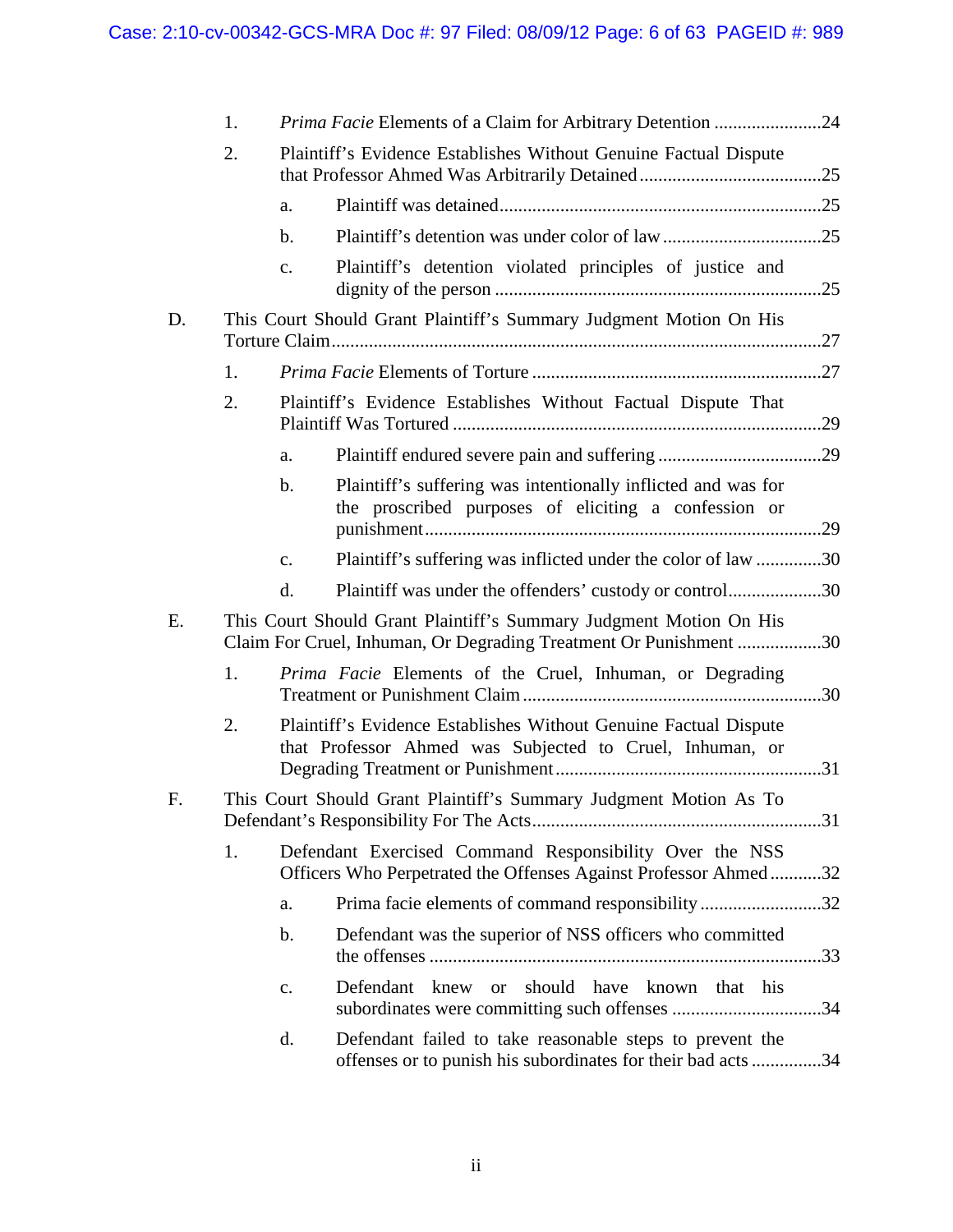|     |           | 2. |                | Defendant Aided and Abetted Subordinates in the NSS Who                                                                                                                                    |  |
|-----|-----------|----|----------------|--------------------------------------------------------------------------------------------------------------------------------------------------------------------------------------------|--|
|     |           |    | a.             |                                                                                                                                                                                            |  |
|     |           |    | $\mathbf{b}$ . | Defendant's knowing, substantial assistance to his<br>subordinates who perpetrated the offenses against Professor                                                                          |  |
|     |           | 3. |                | Defendant Conspired with Subordinates to Commit the Offenses<br>Against Perceived Political Opponents, Resulting in the Offenses                                                           |  |
|     |           |    | a.             |                                                                                                                                                                                            |  |
|     |           |    | $\mathbf{b}$ . |                                                                                                                                                                                            |  |
|     |           | 4. |                | Defendant Engaged in a Joint Criminal Enterprise with<br>Subordinates to Commit the Offenses Against Perceived Political<br>Opponents, resulting in the Offenses Against Professor Ahmed38 |  |
|     |           |    | a.             | Prima facie elements of joint criminal enterprise 38                                                                                                                                       |  |
|     |           |    | $\mathbf{b}$ . |                                                                                                                                                                                            |  |
| V.  |           |    |                |                                                                                                                                                                                            |  |
| VI. |           |    |                | IN THE ALTERNATIVE, THIS COURT SHOULD GRANT PLAINTIFF'S                                                                                                                                    |  |
|     | A.        |    |                |                                                                                                                                                                                            |  |
|     | <b>B.</b> |    |                | This Court Should Grant Plaintiff's Motion In The Alternative For Default                                                                                                                  |  |
|     |           | 1. |                | Defendant's Failure to Participate in Discovery Resulted from                                                                                                                              |  |
|     |           |    | a.             |                                                                                                                                                                                            |  |
|     |           |    | b.             | Defendant's conduct shows willfulness, bad faith, and fault42                                                                                                                              |  |
|     |           | 2. |                | Plaintiff Has Been Prejudiced by Defendant's Failure to Comply                                                                                                                             |  |
|     |           |    | a.             | The standard for prejudice from non-compliance43                                                                                                                                           |  |
|     |           |    | $\mathbf b$ .  | Plaintiff has been prejudiced by defendant's non-                                                                                                                                          |  |
|     |           | 3. |                | Defendant Was Repeatedly Warned of the Risk of Sanctions and                                                                                                                               |  |
|     |           |    |                |                                                                                                                                                                                            |  |
|     |           |    | a.             |                                                                                                                                                                                            |  |
|     |           |    | $\mathbf b$ .  |                                                                                                                                                                                            |  |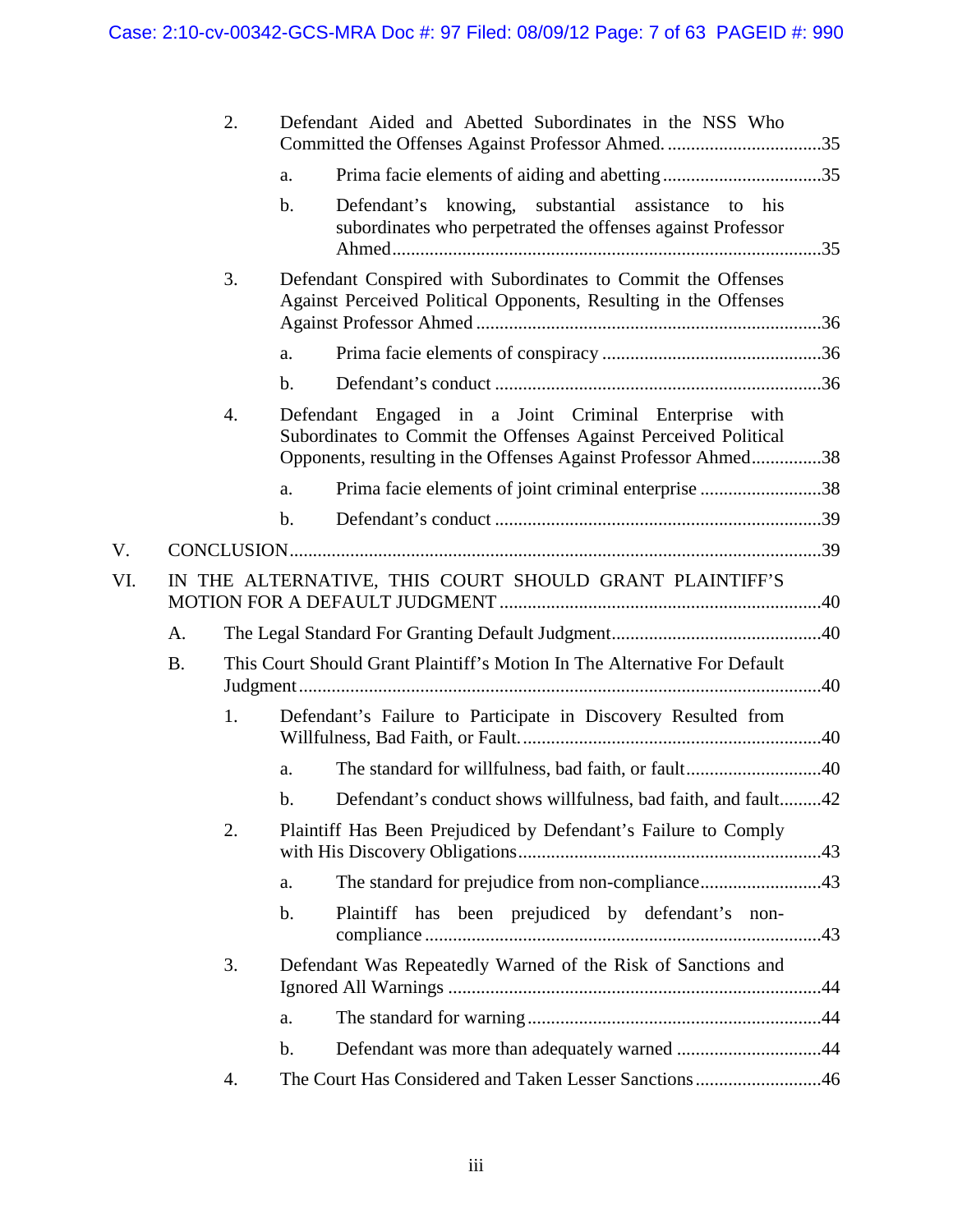# Case: 2:10-cv-00342-GCS-MRA Doc #: 97 Filed: 08/09/12 Page: 8 of 63 PAGEID #: 991

| a.  |                                                        |  |
|-----|--------------------------------------------------------|--|
| h — | Defendant's conduct demonstrates that lesser sanctions |  |
|     |                                                        |  |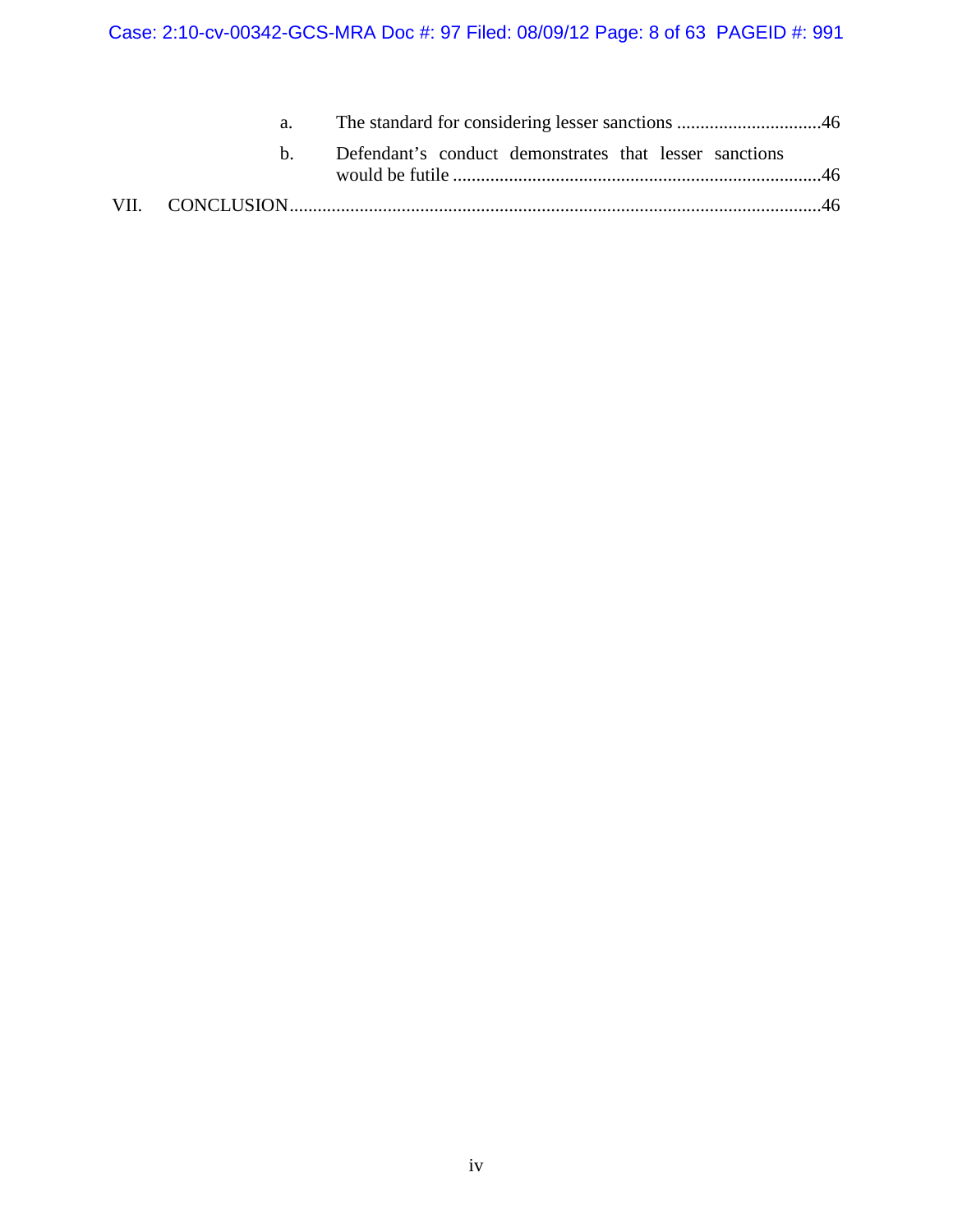# **TABLE OF AUTHORITIES**

| <b>CASES</b>                                                                                                    | PAGE(S) |
|-----------------------------------------------------------------------------------------------------------------|---------|
| Abeita v. TransAmerica Mailings, Inc.,                                                                          |         |
| Aetna Casualty & Surety Co. v. Leahey Construction Co.,                                                         |         |
| Anderson v. Liberty Lobby, Inc.,                                                                                |         |
| Bank One of Cleveland, N.A. v. Abbe,                                                                            |         |
| Bass v. Jostens, Inc.,                                                                                          |         |
| Bowoto v. Chevron Corp.,<br>557 F. Supp. 2d 1080 (N.D. Cal. 2008), cert. denied, 132 S. Ct. 1968 (2012)  23, 31 |         |
| Bratka v. Anheuser-Busch Co.,                                                                                   |         |
| Brock v. Hendershott,                                                                                           |         |
| Brookdale Mill, Inc. v. Rowley,                                                                                 |         |
| Cabello v. Fernandez-Larios,                                                                                    |         |
| Celotex Corp. v. Catrett,                                                                                       |         |
| Chavez v. Carranza,                                                                                             |         |
| Cronin v. Islamic Republic of Iran,                                                                             |         |
| Daliberti v. Republic of Iraq,                                                                                  | 28      |
| Doe VIII v. Exxon Mobil Corp.,                                                                                  |         |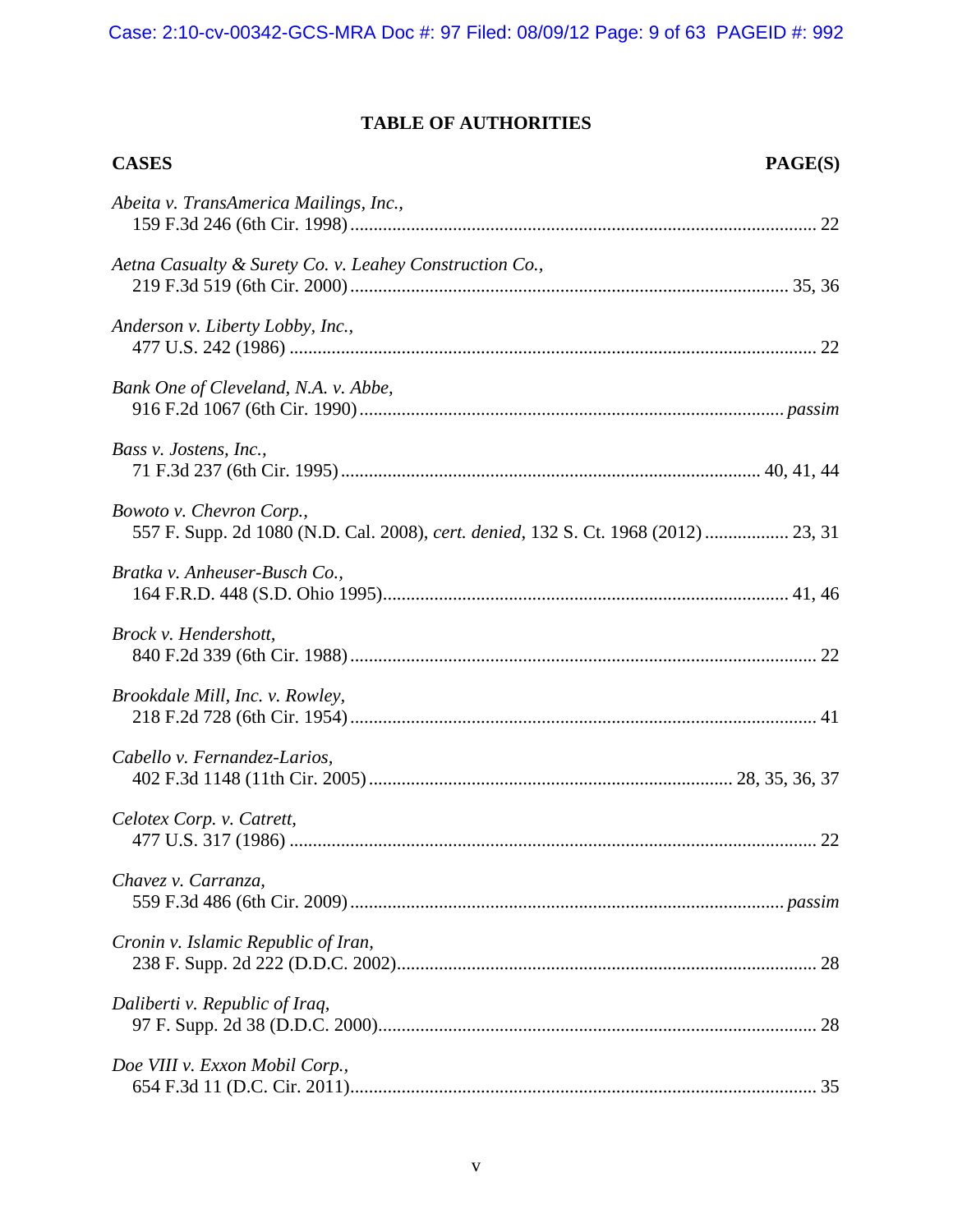| Doe I v. Lui $Qi$ ,                                                                             |
|-------------------------------------------------------------------------------------------------|
| Doe v. Nestle, S.A.,                                                                            |
| Doe v. Saravia,                                                                                 |
| Eastman Kodak v. Kavlin,                                                                        |
| Enahoro v. Abubakar,                                                                            |
| Exact Software North America, Inc. v. Infocon, Inc.,                                            |
| Filartiga v. Pena-Irala,                                                                        |
| Ford (ex rel. Estate of Ford) v. Garcia,                                                        |
| Forti v. Suarez-Mason,                                                                          |
| Grange Mutual Casualty Co. v. Mack,                                                             |
| Halberstam v. Welch,                                                                            |
| Harris v. General Motors Corp.,                                                                 |
| Hilao v. Estate of Marcos,                                                                      |
| In re Chiquita Brands International, Inc., AlienTort Statute and Shareholder Derivative Litig., |
| In re Estate of Ferdinand Marcos Human Rights Litig.,                                           |
| In re Morris,                                                                                   |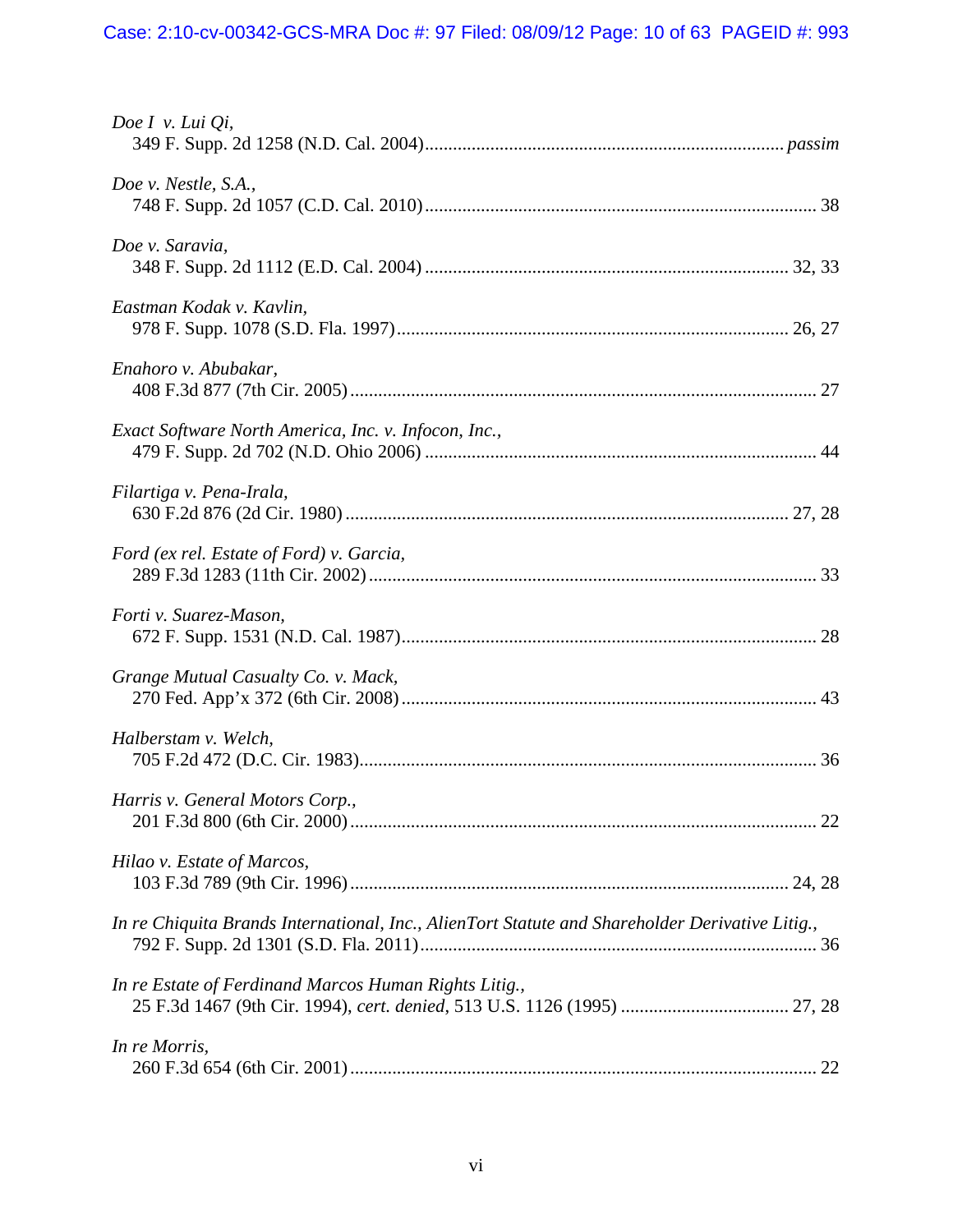| Jama v. I.N.S,<br>22 F. Supp. 2d 353 (D.N.J. 1998), aff'd sub. nom. Dasilva v. Esmor Correctional   |
|-----------------------------------------------------------------------------------------------------|
| Kilburn v. Islamic Republic of Iran,                                                                |
| Lizarbe v. Rondon,<br>642 F. Supp. 2d 473 (D. Md. 2009), aff'd on other grounds, 402 Fed. App'x 834 |
| Lujan v. Defenders of Wildlife,                                                                     |
| Martinez v. City of Los Angeles,                                                                    |
| McKinnie v. Roadway Express, Inc.,                                                                  |
| Mehinovic v. Vuckovic,                                                                              |
| Mohamad v. Palestinian Authority,                                                                   |
| Monea v. Zimmerman (In re Family Resorts of America, Inc.),                                         |
| Ndabishuriye v. Albert Schweitzer Society, USA, Inc.,                                               |
| Ntsebeza v. Daimler AG (In re South African Apartheid Litigation),<br>30, 31                        |
| National Hockey League v. Metropolitan Hockey Club, Inc.,                                           |
| Presbyterian Church of the Sudan v. Talisman Energy, Inc.,                                          |
| Prestige Equipment Corp. v. Case Machinery Co.,                                                     |
| Prosecutor v. Milorad Krnojelac,<br>No. IT-97-25-T, Judgment (Int'l Crim. Trib. for the Former      |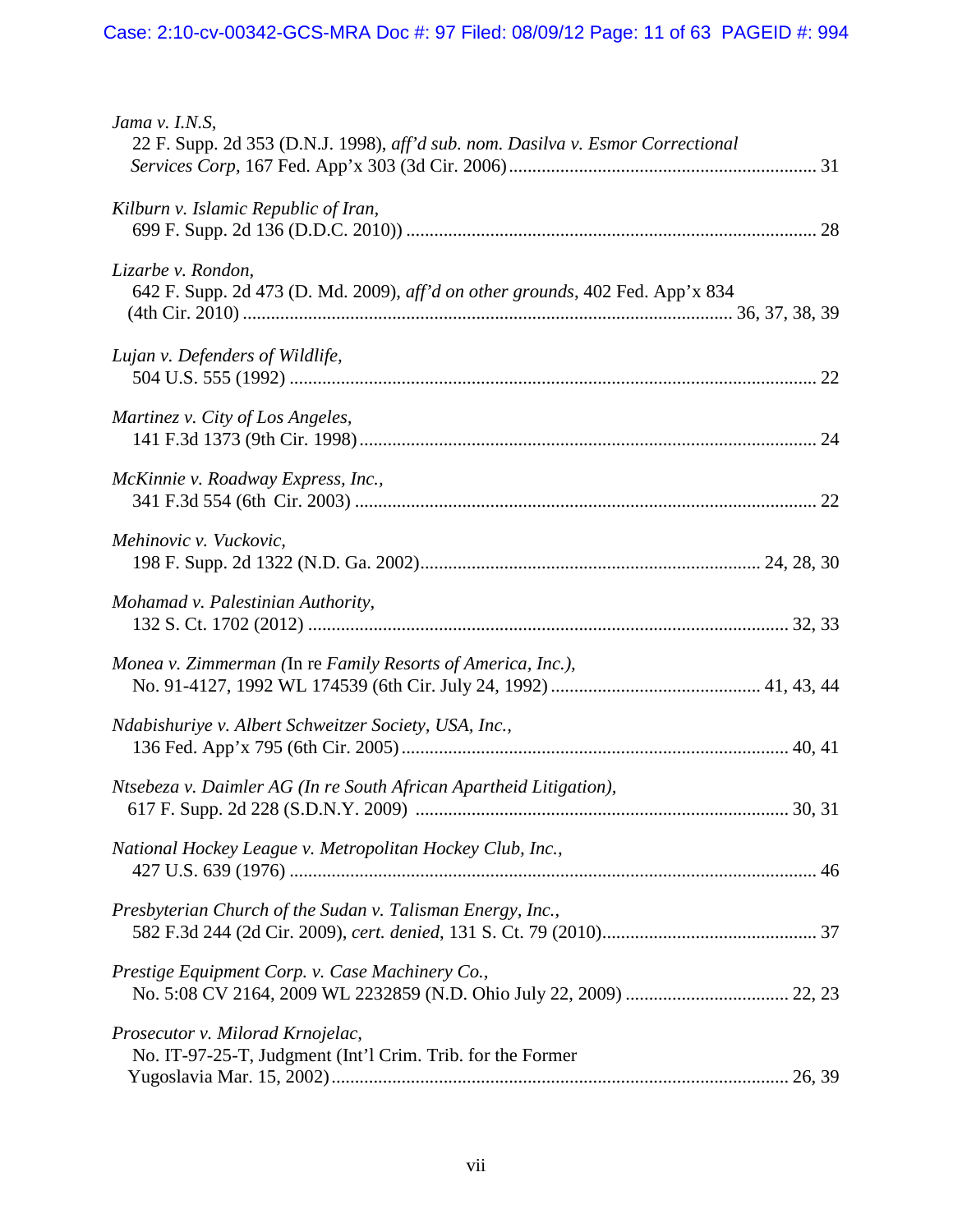| Prosecutor v. Tadic,<br>IT-94-1-A, Judgment of Appeals Chamber (Int'l Crim. Trib. for the Former    |
|-----------------------------------------------------------------------------------------------------|
|                                                                                                     |
| Sosa v. Alvarez-Machain,                                                                            |
| Stamtec, Inc. v. Anson,                                                                             |
| Street v. J.C. Bradford & Co.,                                                                      |
| Tachiona v. Mugabe,<br>216 F. Supp. 2d 262 (S.D.N.Y. 2002), aff'd in part, rev'd on other grounds,  |
| Taveras v. Taveraz,                                                                                 |
| Technology Recycling Corp. v. City of Taylor,                                                       |
| Thomas v. Victoria's Secret Stores,                                                                 |
| U.S. Structures, Inc. v. J.P. Structures, Inc.,                                                     |
| Vogerl v. Elliott,<br>No. 09-713-MRB-JGW, 2010 WL 4683950 (S.D. Ohio Sept. 9, 2010)  41, 42, 43, 44 |
| Ward v. American Pizza Co.,                                                                         |
| Wiwa v. Royal Dutch Petroleum Co.,                                                                  |
| Xuncax v. Gramajo,                                                                                  |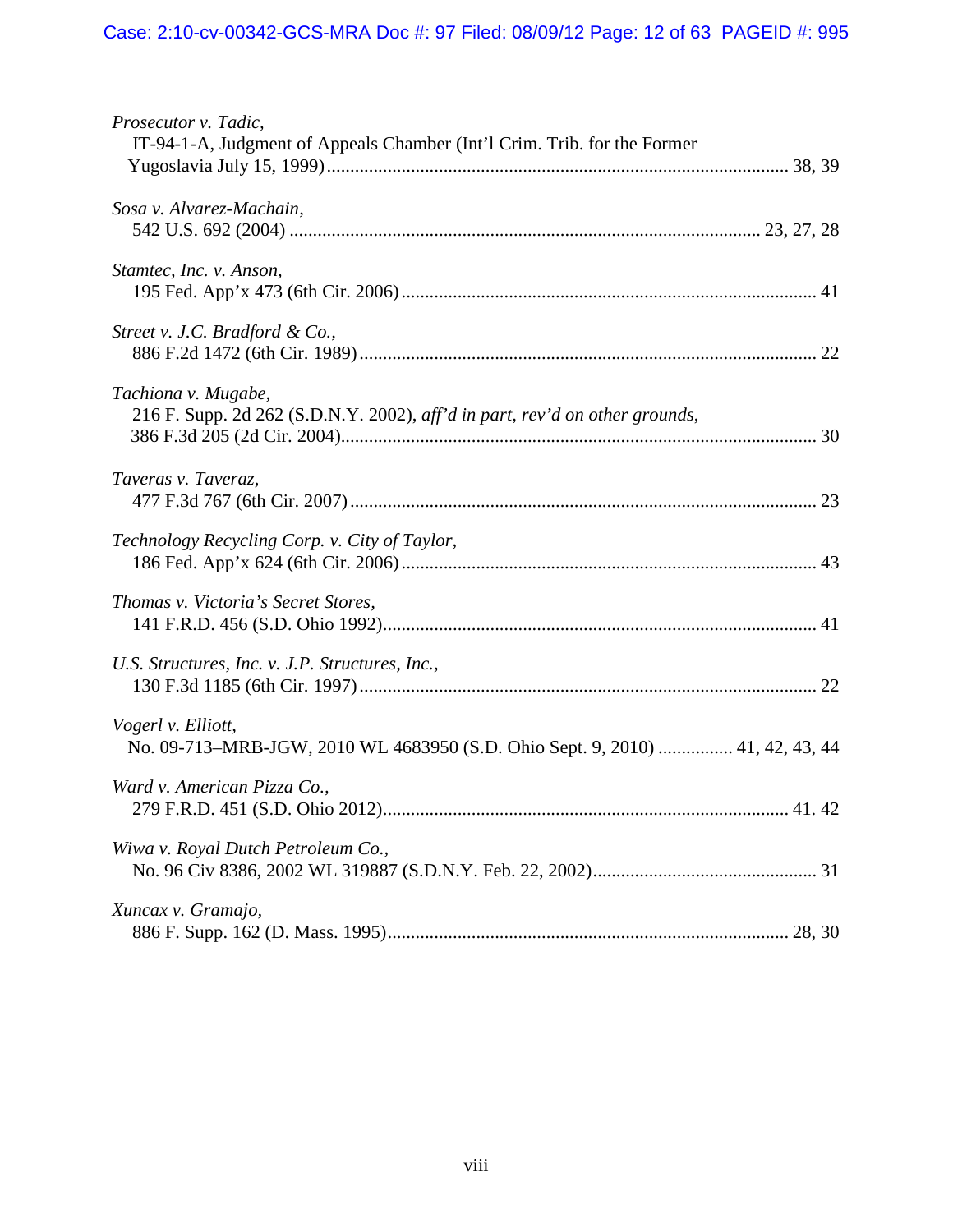# **RULES & STATUTES**

| Convention Against Torture and Other Cruel, Inhuman, or Degrading Treatment or Punishment,<br>(CAT) G.A. Res. 39/46, Annex, 39 U.N. GAOR Supp. 51, U.N. Doc. A/39/51 (1984)30, 31 |
|-----------------------------------------------------------------------------------------------------------------------------------------------------------------------------------|
| Torture Victim Protection Act of 1991 (TVPA),                                                                                                                                     |

# **LEGISLATIVE MATERIALS**

# **TREATISES**

# **OTHER**

| International Covenant on Civil and Political Rights, art. 9, adopted Dec. 16, 1966, S. Treaty |  |
|------------------------------------------------------------------------------------------------|--|
|                                                                                                |  |
|                                                                                                |  |
| Amnesty International website, <i>available at http://www.amnestyusa.org/our-</i>              |  |
|                                                                                                |  |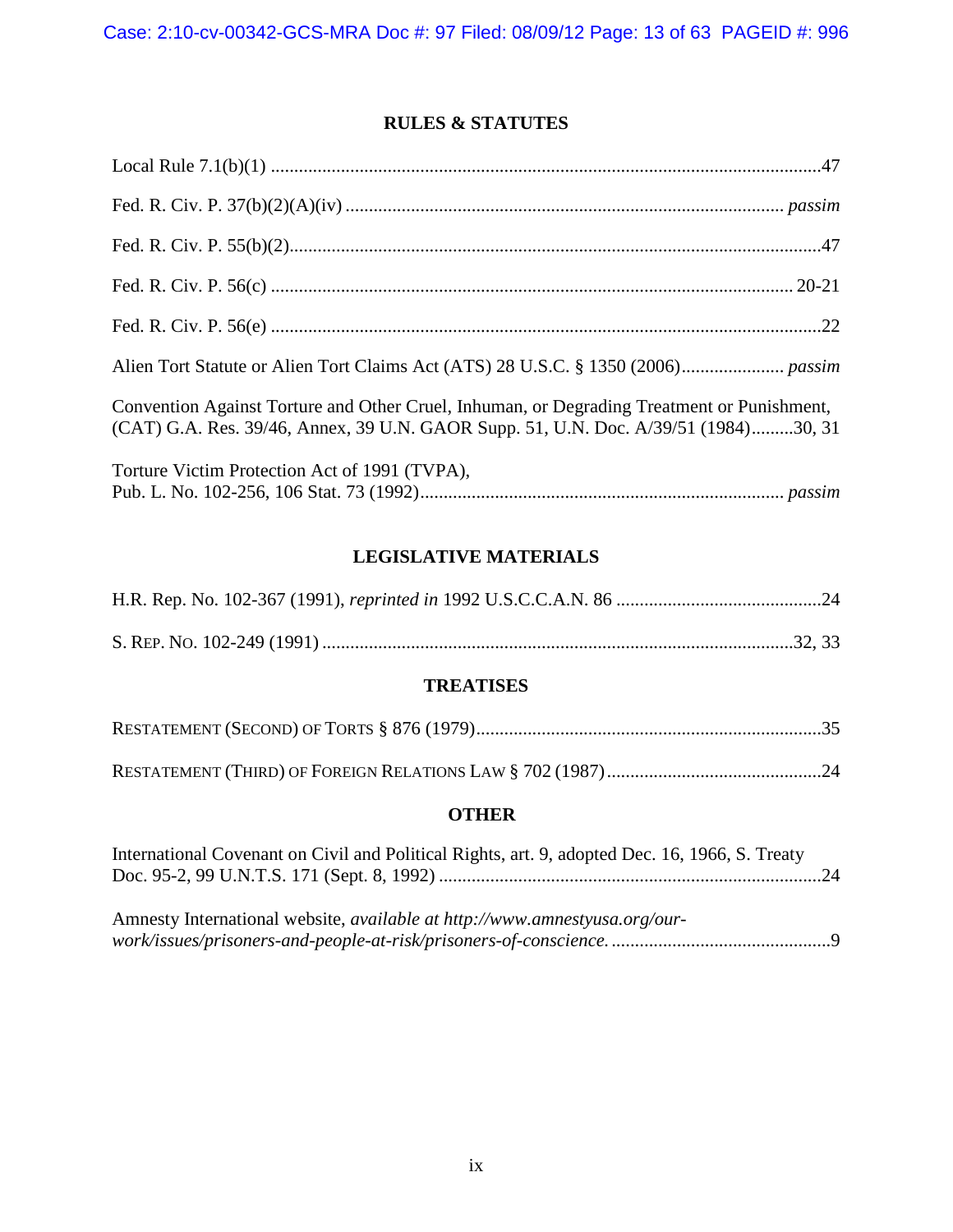### **I. INTRODUCTION**

Plaintiff Abukar Hassan Ahmed ("**Professor Ahmed**" or "**Plaintiff**") files this Motion for Partial Summary Judgment or, in the Alternative, Default Judgment against Defendant Colonel Abdi Aden Magan ("**Defendant**"), former Chief of the Somali National Security Service ("**NSS**") Department of Investigations. Plaintiff brings this claim under the Alien Tort Statute ("**ATS**") and Torture Victim Protection Act ("**TVPA**") for Defendant's role in the arbitrary detention and brutal torture of Professor Ahmed. The overwhelming evidence demonstrates that Defendant was responsible for these acts directly and/or through command responsibility, aiding and abetting, conspiracy, or joint criminal enterprise liability.

Part II of this motion sets out the statement of undisputed material facts in support of Plaintiff's Motion for Partial Summary Judgment. Part III addresses the facts and procedural history in support of Plaintiff's alternative Motion for Default. Plaintiff's argument in support of the Motion for Partial Summary Judgment is addressed in Part IV and V. Part VI sets out Plaintiff's alternative Motion for Default. Plaintiff provides a conclusion in Part VII.

The overwhelming evidence in the record demonstrated that the Court should grant Plaintiff Motion for Partial Summary Judgment pursuant to Federal Rules of Civil Procedure Rule 56(c) because there is no issue of material fact in dispute. In the alternative, the record demonstrates that Defendant's conduct fulfills the requirements for default judgment pursuant to Federal Rules of Civil Procedure Rule 37(b)(2)(A)(vi). Therefore, if the Court finds that Plaintiff has not met his burden with respect to summary judgment, Plaintiff respectfully requests that the Court enter default judgment against the Defendant.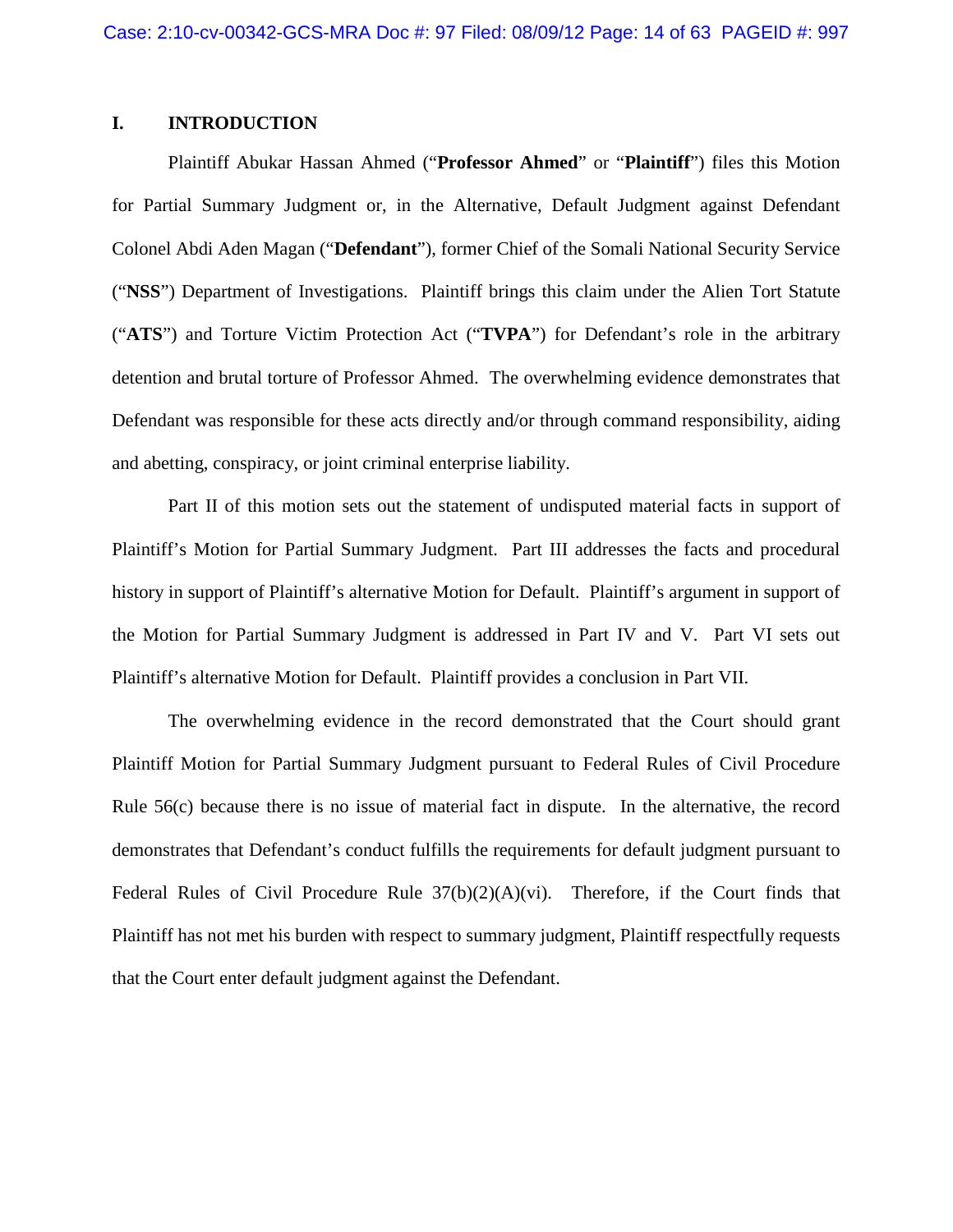# **II. STATEMENT OF UNDISPUTED MATERIAL FACTS IN SUPPORT OF PLAINTIFF'S MOTION FOR SUMMARY JUDGMENT**

# **A. The Barre Regime Established The National Security Service, The "Black SS," To Suppress All Opposition To The Dictatorship**

1. The Barre Regime, Including the National Security Service, Targeted Perceived Opponents of the Regime

In October 1969, General Siad Barre led a coup that toppled the first and only democratic government of the new nation of Somalia, establishing in its place a military dictatorship (the "Barre regime").<sup>[1](#page-14-0)</sup> In 1970, as part of a series of measures designed to suppress and punish opposition to the military regime, the Barre regime enacted Law No. 14, entitled "Establishment of the National Security Service," which created the National Security Service ("**NSS**"), the official state security force, and other related laws granting significant authority to the NSS. $2$ Responsible for internal security and intelligence, the NSS came to be known as the "Black SS" or "Gestapo of Somalia" because of the cruel interrogation techniques and tactics it employed to extract confessions from detainees, particularly torture.<sup>[3](#page-14-2)</sup>

<span id="page-14-0"></span><sup>1</sup> Expert Report of Professor Lee Cassanelli, dated May 24, 2012 ("**Cassanelli Report**"), ¶¶ 14-15; The Declaration of Christina Georgia Hioureas in Support of Motion for Summary Judgment, dated Aug. 6, 2012 ("**Hioureas S.J. Decl.**"), Exh. 1: U.S. Dep't of State, *1989 Country Reports on Human Rights Practices*, P-000749-55, at P-000750.

<span id="page-14-1"></span><sup>&</sup>lt;sup>2</sup> The Declaration of Abdulkarim Shabel in Support of Motion for Summary Judgment, dated July 2, 2012 ("**Shabel S.J. Decl.**"), ¶ 7; Shabel S.J. Decl., Exh. 1: Somali Law No. 14, Establishment of the NSS (Feb. 15, 1970), P-000979-81; Hioureas S.J. Decl., Exh. 2: Amnesty International U.S.A., *Suleiman Nuh Ali*, P-000369-71, at P-000369-70; Hioureas S.J. Decl., Exh. 3: *Background: The Human Rights Situation in the Somali Democratic Republic*, P-000892-901, at P-000895-96.

<span id="page-14-2"></span><sup>&</sup>lt;sup>3</sup> Cassanelli Report, ¶ 26; The Declaration of Nick Williams in Support of Motion for Summary Judgment, dated July 5, 2012 ("**Williams S.J. Decl.**"), Exh. D: Amnesty International, *Amnesty International Reports 1988-1990,* P-000068-77, at P-000073; Williams S.J. Decl., Exh. B: Amnesty International, *Detention Without Trial in Somalia,* AI Index: AFR 52/12/80 (Aug. 1988), P-000012-21, at P-000012; Williams S.J. Decl., Exh. G: Amnesty International, *Somalia: Detention Without Trial,* AI Index: AFR 52/12/80 (Aug. 1988), P-000325-335, at P-000325; Hioureas S.J. Decl., Exh. 4: U.S. Dep't of State Cable No. 1988MOGADI12222, (Oct. 1988), P-000997-1019, at P-001002; Williams S.J. Decl., Exh. E: Amnesty International, *Death Penalty*, P-000311-12, at P-000311.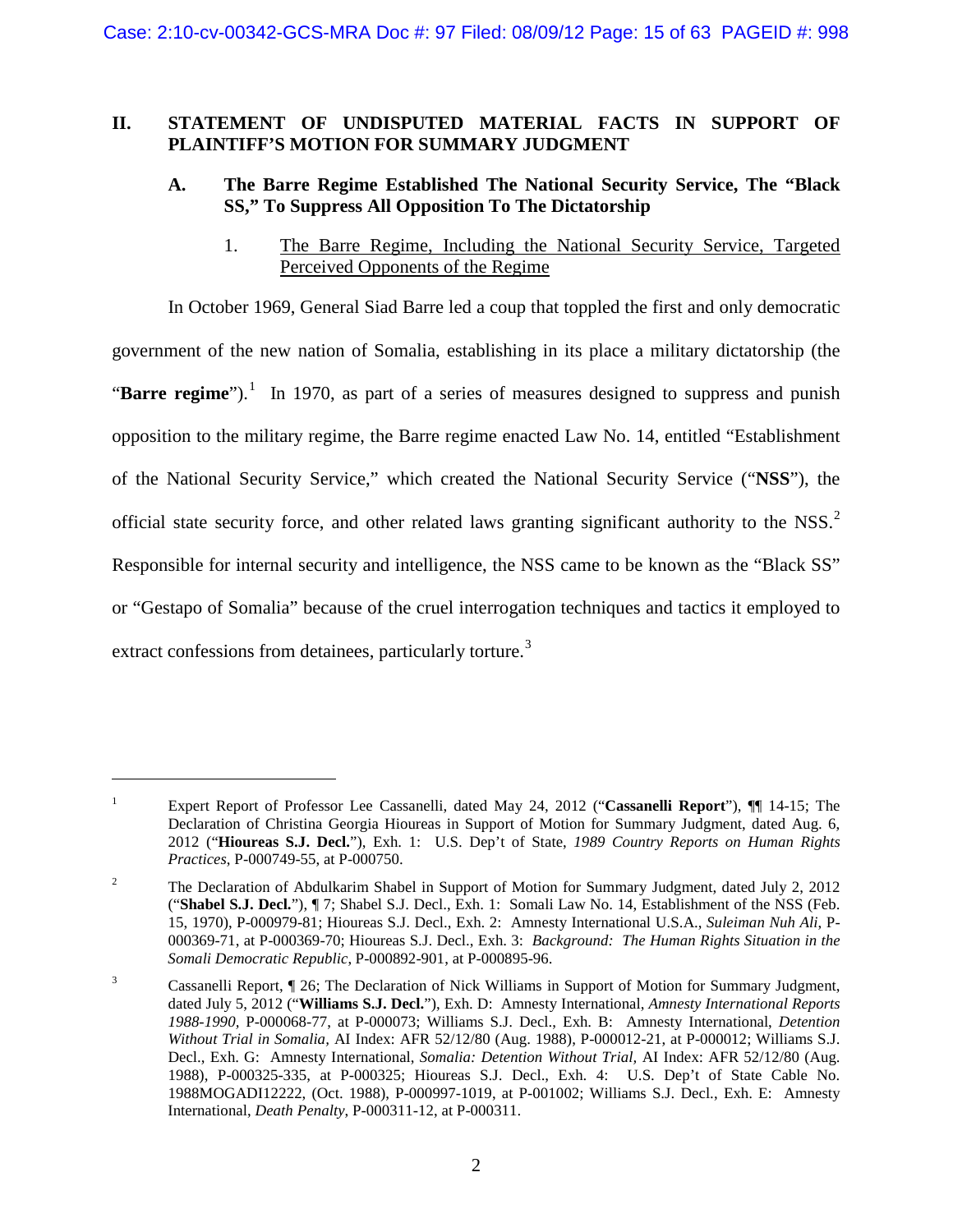Having "virtually unlimited powers of surveillance, investigation, search, arrest, and detention," the NSS became the most important agency for suppressing political opposition.<sup>[4](#page-15-0)</sup> Over the years, the NSS arrested, executed, or imprisoned thousands of perceived opponents of the military government.<sup>[5](#page-15-1)</sup> The NSS was also responsible for the widespread and systematic use of torture, arbitrary and prolonged detentions, and extrajudicial killings against the civilian population of Somalia.<sup>[6](#page-15-2)</sup>

The Barre regime enacted several laws to legitimate the detention of political opponents.<sup>[7](#page-15-3)</sup> For example, Law No. 54 of 1970, entitled "Law for Safeguarding National Security," defined a wide range of political offenses relating to "safeguarding national security."<sup>[8](#page-15-4)</sup> Law No. 54 "institutionalized the denial of fundamental human rights."[9](#page-15-5) Article 18 of the law ("Anti-State Propaganda") made it a crime punishable by *death* to print, broadcast, or distribute "any material with the purpose of subverting or weakening State Authority," and Article 19 provided that those

<span id="page-15-0"></span><sup>4</sup> Cassanelli Report, ¶ 23; *see also* Williams S.J. Decl., Exh. A: Amnesty International, *Somalia – Torture,*  AI Index: AFR 52/11/88 (June 1988) P-000003-11, at P-000004-5; Williams S.J. Decl., Exh. B: Amnesty International, *Detention Without Trial in Somalia,* AI Index: AFR 52/12/88 (Aug. 1988), P-000012-21, at P-000012-14.

<span id="page-15-1"></span><sup>5</sup> Hioureas S.J. Decl., Exh. 4: U.S. Dep't of State Cable No. 1988MOGADI12222, (Oct. 1988), P-000997- 1019, at P-000998; Williams S.J. Decl., Exh. B: Amnesty International, *Detention Without Trial in Somalia,* AI Index: AFR 52/12/88 (Aug. 1988), P-000012-21, at P-000012-14; Williams S.J. Decl., Exh. I: Amnesty International, *Somalia: The Imprisonment of Members of the Issaq Clan Since Mid-1988*, AI Index: AFR 52/41/88 (Dec. 1, 1988), P-000363-68, at P-000363, P-000365-66.

<span id="page-15-2"></span><sup>6</sup> Williams S.J. Decl., Exh. A: Amnesty International, *Somalia – Torture,* AI Index: AFR 52/11/88 (June 1988), P-000003-11, at P-000003-4; Hioureas S.J. Decl., Exh. 6: Amnesty International, *Fear of Torture/Legal Concern,* AI Index: AFR 52/17/88 (June 16, 1988), P-000022-23; Hioureas S.J. Decl., Exh. 4: U.S. Dep't of State Cable No. 1988MOGADI12222, (Oct. 1988), P-000997-1019, at P-001002.

<span id="page-15-3"></span><sup>7</sup> Williams S.J. Decl., Exh. A: Amnesty International, *Somalia – Torture,* AI Index: AFR 52/11/88 (June 1988), P-000003-11, at P-000004.

<span id="page-15-4"></span><sup>&</sup>lt;sup>8</sup> The Supplemental Declaration of Abukar Hassan Ahmed in Support of Motion for Summary Judgment, dated July 28, 2012, ("**Ahmed Supp. Decl.**"), Exh. 1: Somali Law No. 54, Law for Safeguarding National Security (Sept. 10, 1970), P-000884-91, at P-000884; Ahmed Supp. Decl. ¶ 4.

<span id="page-15-5"></span><sup>9</sup> Hioureas S.J. Decl., Exh. 7: *Reported Massacres and Indiscriminate Killings in Som.: Hearing Before the Subcomm. on Afr. of the H. Comm. on Foreign Affairs*, 100th Cong. 7-25 (1988) (statement of Aryeh Neier, Vice Chairman, Human Rights Watch), P-000139-68, at P-000146; Hioureas S.J. Decl., Exh. 2: Amnesty International U.S.A., *Suleiman Nuh Ali*, P-000369-71, at P-000369-70; Cassanelli Report, ¶ 24.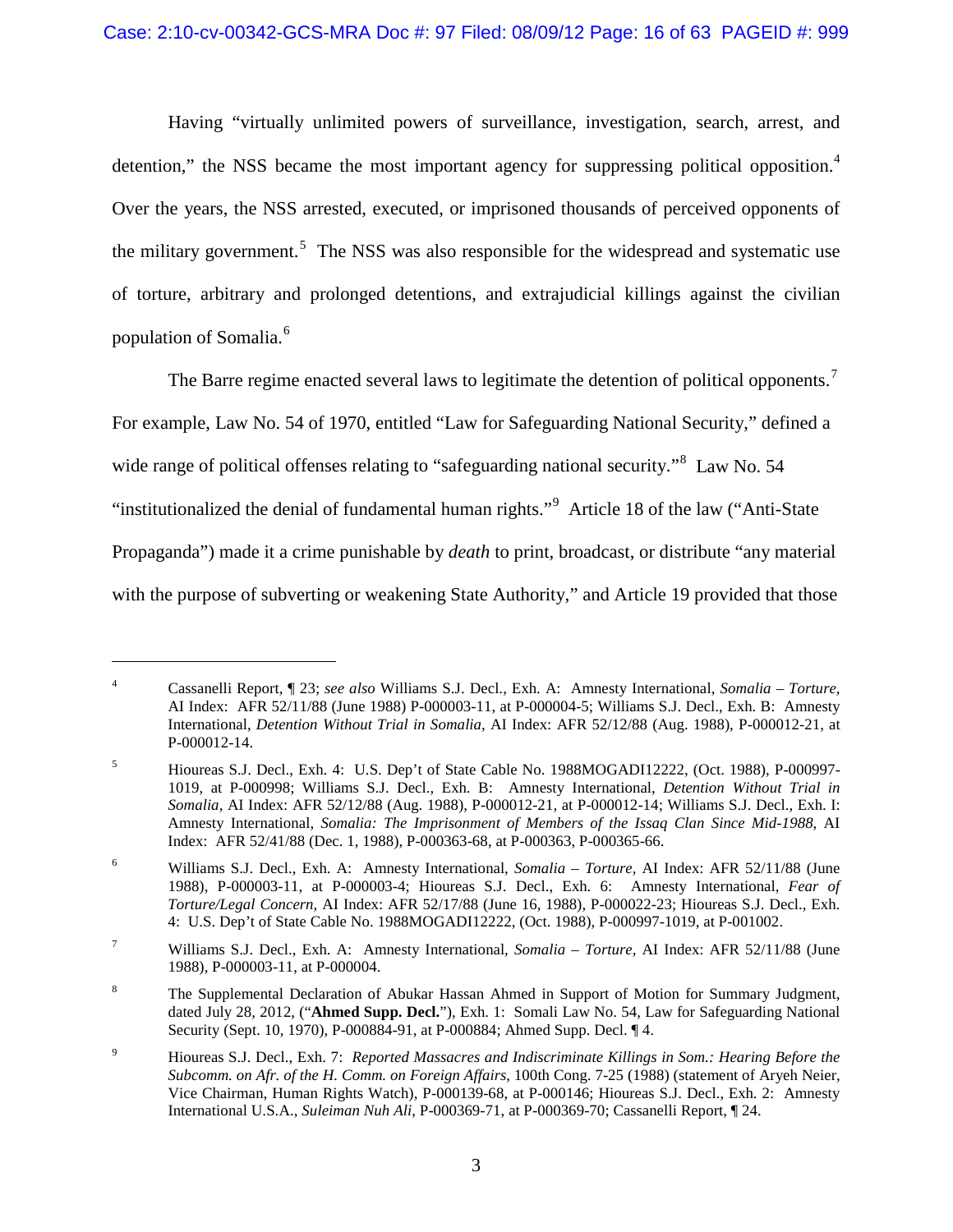in possession of seditious material were subject to imprisonment for up to 15 years.<sup>[10](#page-16-0)</sup> Under authority of this law, NSS officers searched homes without warrants, conducted unauthorized detentions, denied the right to an attorney upon arrest, used force to extract confessions, and abolished any recourse through the judicial system.<sup>11</sup> These laws were enforced arbitrarily and were widely condemned for violating internationally recognized human rights and facilitating repression by government security forces.<sup>12</sup>

# 2. The Barre Regime, Including the NSS, Favored Clans Related to Barre and Oppressed Clans Perceived to Oppose the Dictatorship.

To consolidate its power, throughout the 1980s and until its eventual collapse, the Barre regime systematically exploited Somalia's historic clan system, "creating an alliance of three sub-clans from the Darod clan family, commonly referred to as the M.O.D. alliance, comprised of Siad Barre's own Marehan sub-clan as well as those of his mother (the Ogaden)" and his son-in law (the Dolbahante).<sup>[13](#page-16-3)</sup> For instance, by the late 1980s, almost all NSS agents were members of the Marehan sub-clan.<sup>14</sup> At the same time, the Barre regime systematically excluded disfavored clans from positions of power within the government and military while pursuing political and economic policies intended to weaken and harm members of these groups.<sup>[15](#page-16-5)</sup> The

<span id="page-16-0"></span><sup>&</sup>lt;sup>10</sup> Ahmed Supp. Decl., Exh. 1: Somali Law No. 54, Law for Safeguarding National Security (Sept. 10, 1970), P-000884-91, at P-000889.

<span id="page-16-1"></span><sup>&</sup>lt;sup>11</sup> Cassanelli Report, ¶ 25; Hioureas S.J. Decl., Exh. 4: U.S. Dep't of State Cable, 1988MOGADI12222, P-000997-1019, at P-001003, P-001005; Williams S.J. Decl., Exh. F: Amnesty International, Legal Concern/Fear of Torture, AI Index: AFR 52/06/88 (Mar. 22, 1988), P-000313-14, at P-000313.

<span id="page-16-2"></span><sup>12</sup> *See* Williams S.J. Decl., Exh. B: Amnesty International, *Detention Without Trial in Somalia*, AI Index: AFR 52/12/80 (Aug. 1988), P-000012-21, at P-000020-21; Hioureas S.J. Decl., Exh. 5: International Commission of Jurists Review, *Somalia*, June 1982, P-000881-83, at P-000881-82; Hioureas S.J. Decl., Exh. 1: U.S. Dep't of State, *1989 Country Reports on Human Rights Practices*, P-000749-55, at P-000751.

<span id="page-16-3"></span><sup>13</sup> Cassanelli Report, ¶ 21; Declaration of Abdirizak Mohamed Warsame in Support of Motion for Summary Judgment, dated June 21, 2012 ("**Warsame S.J. Decl.**"), ¶ 21; Shabel S.J. Decl., ¶¶ 11-13.

<span id="page-16-4"></span><sup>14</sup> Cassanelli Report, ¶¶ 21-22.

<span id="page-16-5"></span><sup>15</sup> Cassanelli Report ¶ 21; Hioureas S.J. Decl., Exh. 1: U.S. Dep't of State, *1989 Country Reports on Human Rights Practices*, P-000749-55, at P-000750-52.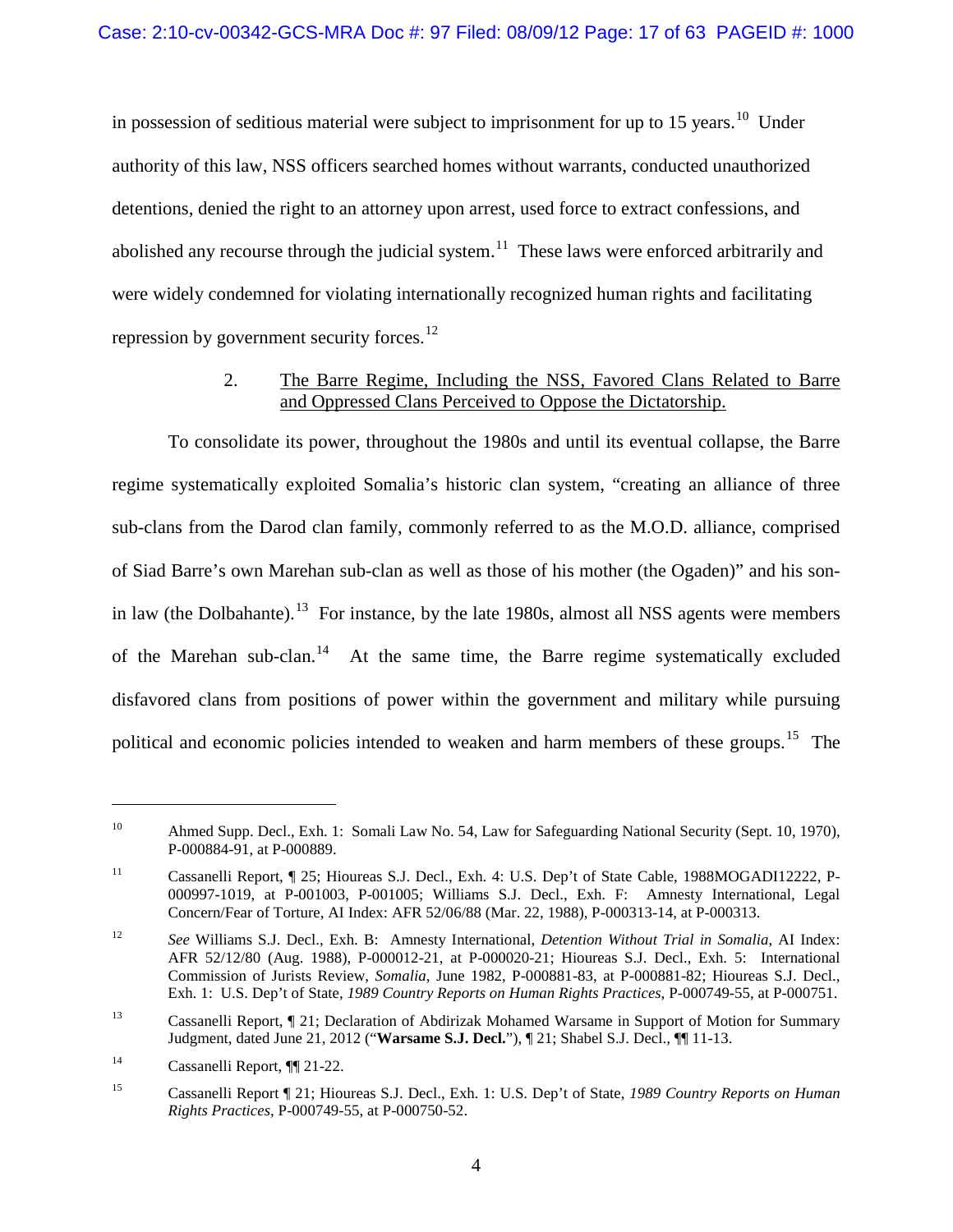#### Case: 2:10-cv-00342-GCS-MRA Doc #: 97 Filed: 08/09/12 Page: 18 of 63 PAGEID #: 1001

Barre regime systematically arrested and arbitrarily detained civilians based on their clan affiliation and/or perceived opposition to the government.<sup>[16](#page-17-0)</sup>

In order to stem the growth of opposition movements, the Barre regime took increasingly harsh measures against perceived opponents. "These measures—including the arrest, torture, and interrogation of businessmen [and women], civil servants, and technicians not known to be politically active—were intended to terrorize the civilian population and deter it from supporting the growing opposition movements."<sup>[17](#page-17-1)</sup> In response to this abuse, many members of the Hawiye clan, the most populous group in Mogadishu and surrounding areas, began supporting a group called the United Somali Congress, which opposed the Barre's regime, leading to a government crackdown in 1989.<sup>18</sup>

Throughout [19](#page-17-3)89 and 1990, the Barre regime's crimes against civilians escalated.<sup>19</sup> By 1991, armed opposition factions finally drove Barre out of power, resulting in the complete collapse of the central government. $^{20}$ 

<span id="page-17-0"></span><sup>&</sup>lt;sup>16</sup> Shabel S.J. Decl., **[11-12**; Hioureas S.J. Decl., Exh. 4: U.S. Dep't of State Cable No. 1988MOGADI12222, (Oct. 1988), P-000997-1019, at P-000998-99; Hioureas S.J. Decl., Exh. 8: U.S. Dep't of State Cable No. 1989MOGADUI5258, (May 1989), P-000728-38, at P-000728-29, P-000737; Cassanelli Report, ¶¶ 37-42.

<span id="page-17-1"></span><sup>&</sup>lt;sup>17</sup> Cassanelli Report, ¶ 40.

<span id="page-17-2"></span><sup>18</sup> Cassanelli Report, ¶¶ 40-41; Hioureas S.J. Decl., Exh. 1: U.S. Dep't of State, *1989 Country Reports on Human Rights Practices*, P-000749-55, at P-000750-52; Hioureas S.J. Decl., Exh. 9: Human Rights Watch, *Human Rights Watch World Report 1989 – Somalia* (Jan. 1, 1990), P-000768-73, at P-000768; Williams S.J. Decl., Exh. H: Amnesty International, *Somalia: Human Rights Concerns Following An Amnesty International Visit In June 1989* (Oct. 4, 1989), P-000339-47, at P-000342-43.

<span id="page-17-3"></span><sup>19</sup> Hioureas S.J. Decl., Exh. 10: U.S. Dep't of State, *1990 Country Reports on Human Rights Practices*, P-000756-62, at P-000757-759.

<span id="page-17-4"></span><sup>20</sup> Cassanelli Report, ¶ 43; Hioureas S.J. Decl., Exh. 11: U.S. Dep't of State, *1991 Country Reports on Human Rights Practices*, P-000763-67, at P-000764.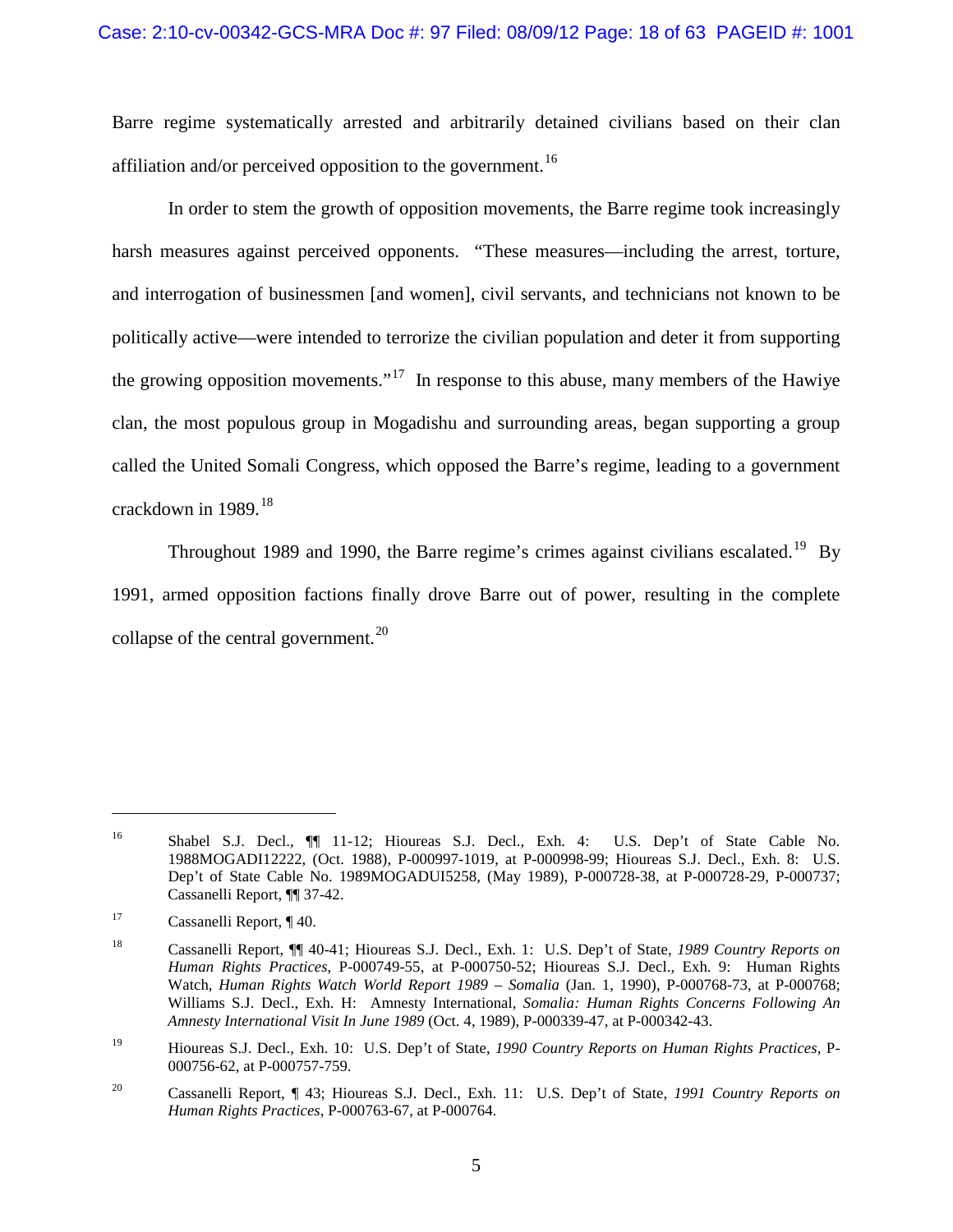# **B. Defendant, As Chief Of The Department Of Criminal Investigations Of The NSS, Exercised His Authority To Brutally Suppress Perceived Opponents Of The Regime**

By early 1988, as a member of Barre's favored Marehan sub-clan, the defendant in this case—Colonel Abdi Aden Magan (hereinafter "**Defendant**")— had become Chief of the Department of Criminal Investigations of the NSS Headquarters in Mogadishu, Somalia, and he served in that capacity until Barre and his supporters were ousted from power.<sup>[21](#page-18-0)</sup> Defendant was the top commander of the NSS Department of Criminal Investigations, answerable only to the head of the NSS himself.<sup>[22](#page-18-1)</sup>

On Defendant's watch, the NSS systematically targeted ordinary citizens perceived as opponents of the Barre regime and subjected them to prolonged arbitrary detention, cruel treatment, and torture.<sup>23</sup> Further, as Chief of the Department of Criminal Investigations of the NSS, Defendant Colonel Magan had command authority over NSS officers and members of the Somali armed forces working in the NSS Department of Criminal Investigations, including, but not limited to, Abdullahi Agojiid and Mohamoud Hagi Farah Egal.<sup>[24](#page-18-3)</sup> He also had command authority over NSS officers Hussein Sufi Derow, Mohamed Abdi, Antar, Deeq, and Hassan Ga'al.<sup>[25](#page-18-4)</sup> These officers were directly involved in Professor Ahmed's detention and torture.<sup>26</sup>

<span id="page-18-5"></span><span id="page-18-0"></span><sup>&</sup>lt;sup>21</sup> Hioureas S.J. Decl., Exh. 12: Defendant's Response to Plaintiff's First Set of Interrogatories, No. 2; Dkt. # 18, Defendant's Motion to Dismiss, at 2; Dkt. # 18, Magan Aff., ¶¶ 6-8; Hioureas S.J. Decl., Exh. 13: U.S. Dep't of State Cable No. 1989MOGADI14054, (Dec. 1989), P-000905-16, at P-000905.

<span id="page-18-1"></span><sup>&</sup>lt;sup>22</sup> *See* Hioureas S.J. Decl., Exh. 12: Defendant's Response to Plaintiff's First Set of Interrogatories, Nos. 2; 6; 13; Dkt. # 90: Order on Motion for Sanctions, ¶¶ 1, 2; Shabel S.J. Decl., ¶¶ 5, 9.

<span id="page-18-2"></span><sup>&</sup>lt;sup>23</sup> Cassanelli Report,  $\P$  27; The Declaration of Abdullahi Mohamed Jimale in Support of Motion for Summary Judgment, dated July 5, 2012 ("**Jimale S.J. Decl.**"), ¶¶ 4, 7, 10; Shabel S.J. Decl., ¶¶ 13-15.

<span id="page-18-3"></span><sup>&</sup>lt;sup>24</sup> Warsame S.J. Decl., ¶ 11; Hioureas S.J. Decl., Exh. 12: Defendant's Response to Plaintiff's First Set of Interrogatories, Nos. 6, 7, 8; Dkt. # 90: Order on Motion for Sanctions, ¶¶ 2, 9; Ahmed Supp. Decl., ¶¶ 9, 11-18; *see also* Ahmed Supp. Decl., Exh. 4: Letter from A. Ahmed to Amnesty International, dated Oct. 6, 1989, P-000831-32, at P-000831 ("**Ahmed 1989 Letter**").

<span id="page-18-4"></span><sup>&</sup>lt;sup>25</sup> Ahmed Supp. Decl., ¶¶ 11-18; Hioureas S.J. Decl., Exh. 12: Defendant's Response to Plaintiff's First Set of Interrogatories, No. 8; Hioureas S.J. Decl., Exh. 14: Plaintiff's Second Set of Interrogatories Nos. 21,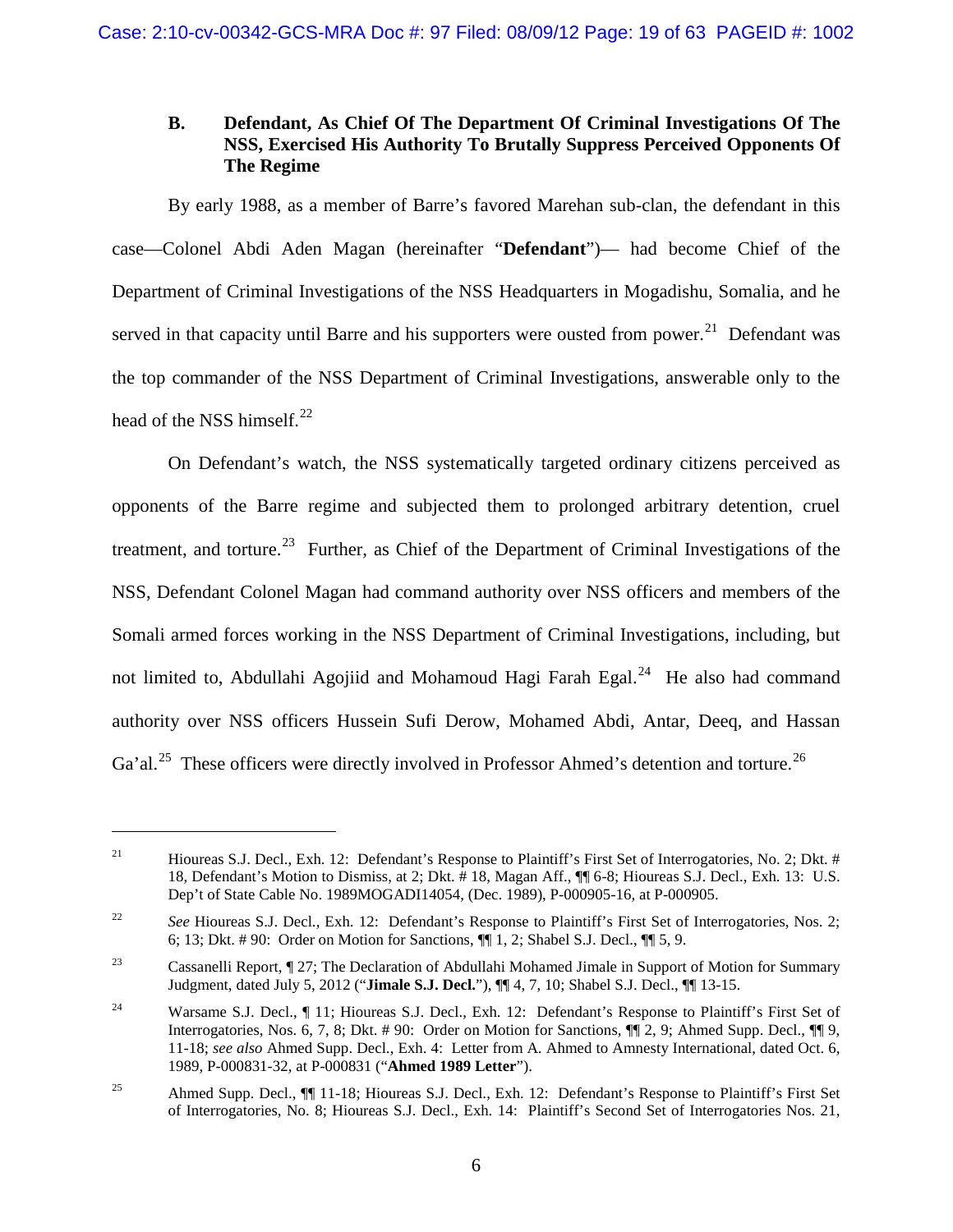During his tenure as Chief of the Department of Criminal Investigations of the NSS, Defendant knew when prisoners were brought into the detention and interrogation facilities at the NSS headquarters in Mogadishu.<sup>[27](#page-19-0)</sup> Interrogations by the NSS Department of Criminal Investigation from 1988 to 1990 were conducted by NSS agents or officers operating under Defendant's command; they were ordered by and reported to him.<sup>28</sup> Defendant was personally in charge of the political detainees' cases, like the one involving Professor Ahmed.<sup>29</sup>

The NSS had the practical and formal authority to interrogate and torture Somalis without supervision by the National Security Court or any other judicial authority.<sup>[30](#page-19-3)</sup> NSS detentions were not often reported or documented to the National Security Court.<sup>31</sup> In most cases, the NSS operated without a formal warrant.<sup>32</sup>

NSS interrogation procedures involved the systematic abuse of prisoners, including, but not limited to, threats of death, beatings, sleep deprivation, food deprivation, sense-deprivation (through constant exposure to light or blindfolding), tying or cuffing in stress positions, simulated drowning through pouring large quantities of water and sand into a prisoner's mouth,

<sup>22, 24, 25;</sup> Dkt. # 90: Order on Motion for Sanctions, ¶¶ 2, 9); *see also* Ahmed Supp. Decl., Exh. 4: Ahmed 1989 Letter, at P-000831.

<sup>26</sup> Ahmed Supp. Decl., ¶¶ 15-17; Dkt. # 90: Order on Motion for Sanctions, ¶¶ 2, 9; *see also* Ahmed Supp. Decl., Exh. 4: Ahmed 1989 Letter, at P-000831.

<span id="page-19-0"></span><sup>&</sup>lt;sup>27</sup> Hioureas S.J. Decl., Exh. 12: Defendant's Response to Plaintiff's First Set of Interrogatories, No. 9; Dkt. # 90: Order on Motion for Sanctions, ¶ 4.

<span id="page-19-1"></span><sup>&</sup>lt;sup>28</sup> Hioureas S.J. Decl., Exh. 12: Defendant's Response to Plaintiff's First Set of Interrogatories, Nos. 2, 5, 6, 9, 13; Dkt. # 90: Order on Motion for Sanctions, ¶¶ 5-6; Ahmed Supp. Decl., ¶¶ 14-16; *see also* Ahmed Supp. Decl., Exh. 4: Ahmed 1989 Letter, at P-000831; Warsame S.J. Decl., ¶ 9.

<span id="page-19-2"></span><sup>29</sup> Warsame S.J. Decl., ¶ 9; Jimale S.J. Decl., ¶ 10; *see also* Ahmed Supp. Decl., Exh. 4: Ahmed 1989 Letter, at P-000831.

<span id="page-19-3"></span><sup>&</sup>lt;sup>30</sup> Shabel S.J. Decl., Exh. 1: Somali Law No. 14, Art. 6, P-000979-81, at P-000980 (providing that the NSS "shall, without any warrant, have the power to arrest any person"); Warsame S.J. Decl., ¶ 24; Shabel S.J. Decl., ¶ 8.

<span id="page-19-4"></span><sup>&</sup>lt;sup>31</sup> Shabel S.J. Decl., ¶ 8; Dkt. # 90: Order on Motion for Sanctions, ¶ 8.

<span id="page-19-5"></span><sup>&</sup>lt;sup>32</sup> Warsame S.J. Decl.,  $\P$  24-25; Shabel S.J. Decl.,  $\P$  8; Cassanelli Report,  $\P$  26.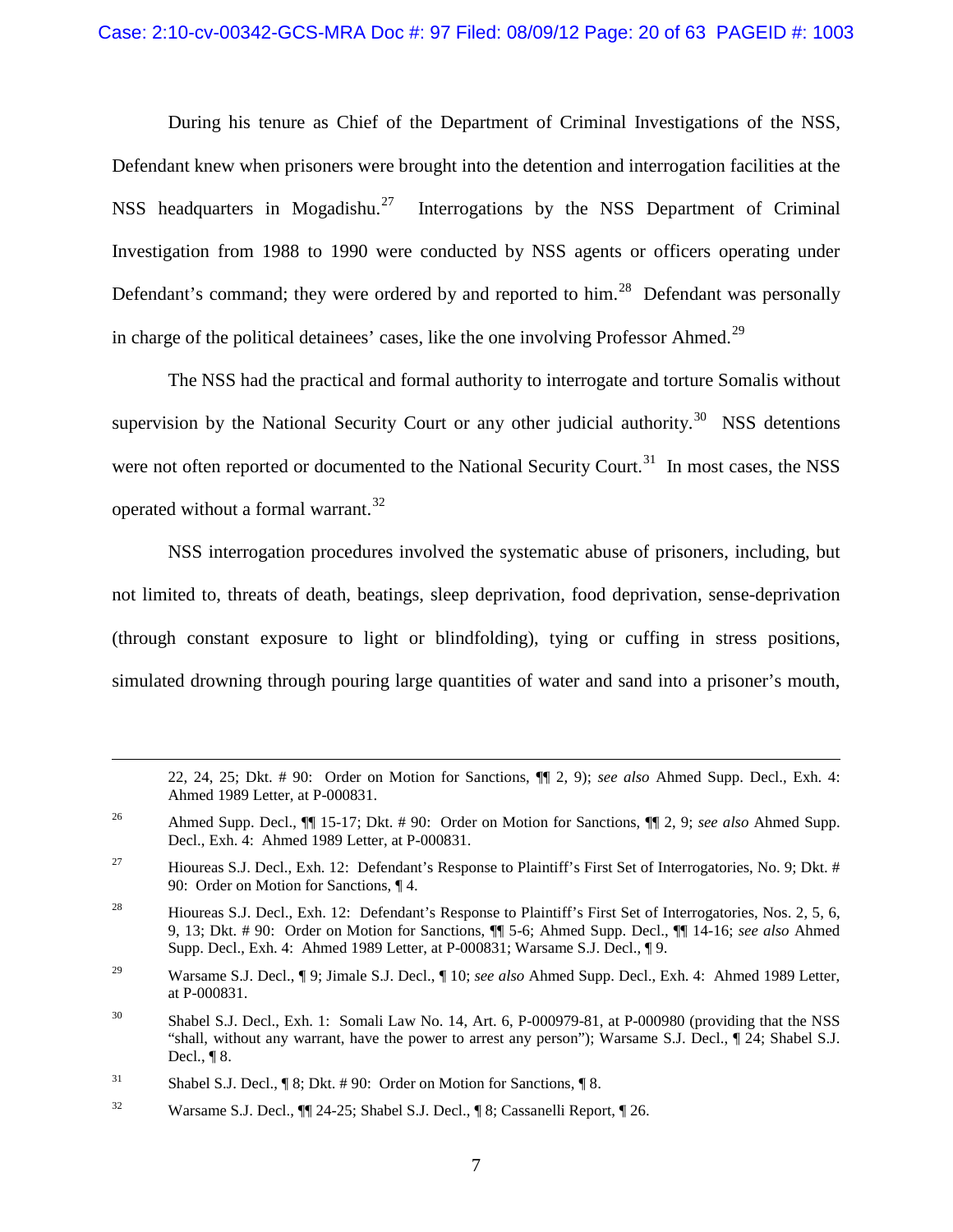and sexual abuse, including squeezing a prisoner's testicles with metal instruments.<sup>33</sup> NSS agents conducting interrogations under his command reported this abuse to Defendant.<sup>[34](#page-20-1)</sup> Defendant at least once beat a prisoner unconscious.<sup>[35](#page-20-2)</sup> Defendant never attempted to prevent these abuses or to punish his subordinates for committing such abuses.<sup>[36](#page-20-3)</sup> Due to the widespread use of torture techniques under his command, Defendant was notorious and greatly feared among the population, especially in Mogadishu. $37$ 

### **C. Professor Ahmed Taught International Human Rights And Constitutional Law In Mogadishu, Somalia**

Between 1973 and 1989, Professor Ahmed was a practicing attorney before the Somali courts, as well as a law professor at the Somali National University.<sup>[38](#page-20-5)</sup> He was born into the disfavored Hawiye clan.<sup>[39](#page-20-6)</sup> He taught courses covering constitutional law and human rights law, and his curriculum included the protection of human rights contained in the Somali Constitution.[40](#page-20-7) Professor Ahmed was known for his great respect for the rule of law and for his

<span id="page-20-0"></span><sup>33</sup> *See, e.g.,* Williams S.J. Decl., Exh. A: Amnesty International, *Somalia – Torture,* AI Index: AFR 52/11/88 (June 1988), P-000003-11, at P-000005-06; Williams S.J. Decl., Exh. C: Amnesty International, *Somalia – A Long-Term Human Rights Crisis,* AI Index: AFR 52/26/88 (Sept. 1988), P-000921-76, at P-000927; Shabel S.J. Decl., ¶ 15; Hioureas S.J. Decl., Exh. 4, U.S. Dep't of State Cable No. 1988MOGADI12222, (Oct. 1988), P-000997-1019, at P-001003-04.

<span id="page-20-1"></span><sup>&</sup>lt;sup>34</sup> Hioureas S.J. Decl., Exh. 12: Defendant's Response to Plaintiff's First Set of Interrogatories, Nos. 2, 5, 9, 13; Dkt. # 90: Order on Motion for Sanctions, ¶ 7.

<span id="page-20-2"></span> $35$  Shabel S.J. Decl.,  $\P$  14.

<span id="page-20-3"></span><sup>&</sup>lt;sup>36</sup> Hioureas S.J. Decl., Exh. 12: Defendant's Response to Plaintiff's First Set of Interrogatories, Nos. 3-4 (denying that he had knowledge of any disciplinary procedures at all).

<span id="page-20-4"></span><sup>&</sup>lt;sup>37</sup> Jimale S.J. Decl.,  $\parallel$  10; Warsame S.J. Decl.,  $\parallel$  12; Shabel S.J. Decl.,  $\parallel$  13.

<span id="page-20-5"></span> $38$  Ahmed Supp. Decl.,  $\P$ 3.

<span id="page-20-6"></span> $1^{39}$  *Id.* at  $\P$  2.

<span id="page-20-7"></span><sup>&</sup>lt;sup>40</sup> Jimale S.J. Decl.,  $\P$  2; Ahmed Supp. Decl.,  $\P$  3.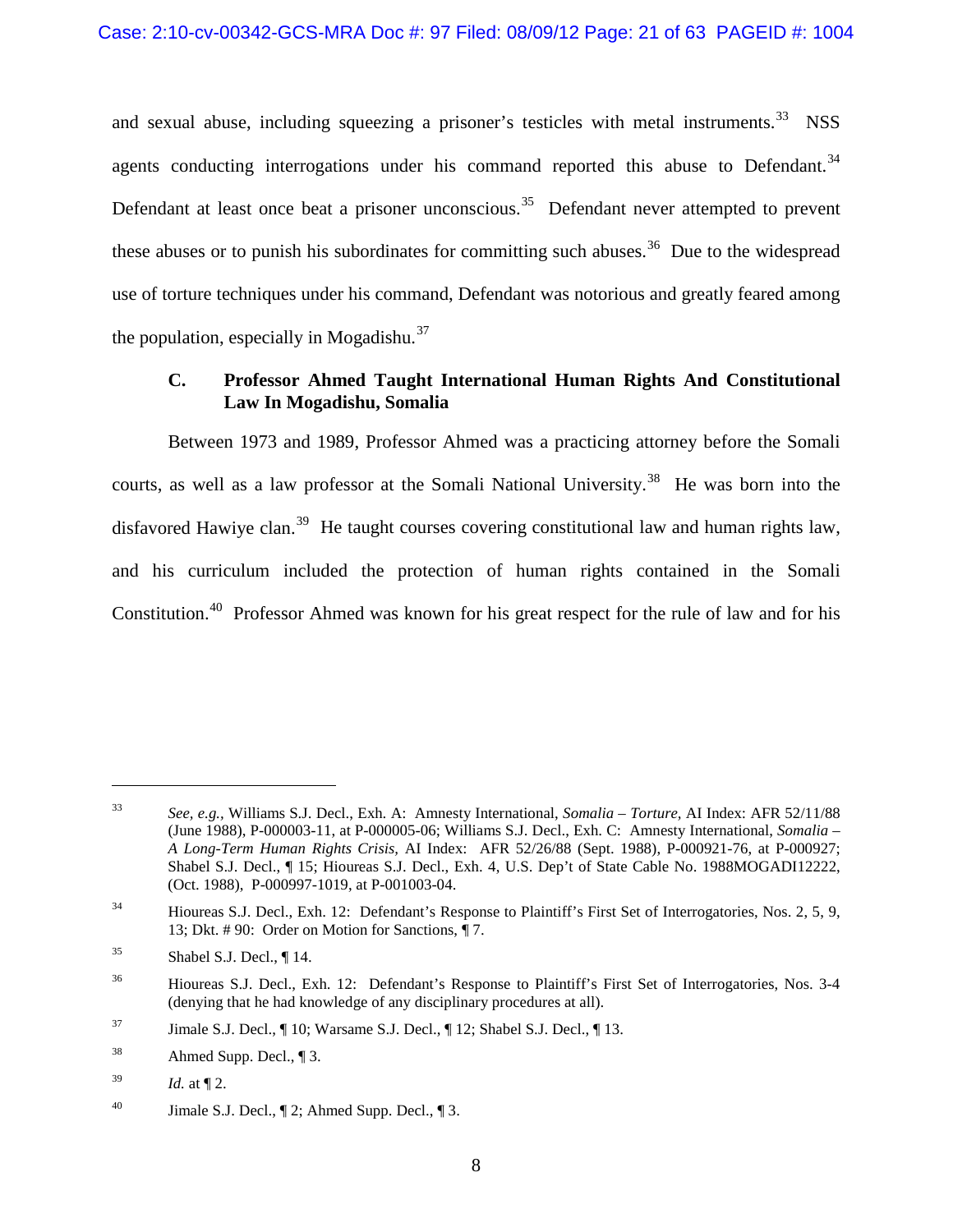defense of justice and human rights in Somalia.<sup>[41](#page-21-0)</sup> He was well-known among educated people in Somalia and particularly in the Mogadishu legal community.<sup>42</sup>

# **D. Prior To The Events At Issue In This Case, Professor Ahmed Was Detained From 1981 To 1986, During Which Time Amnesty International Named Him A "Prisoner Of Conscience"**

From January 1981 until March 1986, due to his outspoken criticism of the Barre regime, his defense of human rights, and because he was born into a disfavored clan, the Hawiye, Plaintiff was imprisoned without charge at the NSS detention facility in north Mogadishu. His detention included fifteen months of solitary confinement.<sup>[43](#page-21-2)</sup>

While in prison, Professor Ahmed was designated by Amnesty International as a "Prisoner of Conscience," meaning that he had been jailed because of his political, religious, or other conscientiously held beliefs, ethnic origin, sex, color, language, national or social origin, economic status, birth, sexual orientation or other status.<sup>44</sup> The U.S. State Department also listed him as a political prisoner.<sup>45</sup> Amnesty International campaigned for his release by writing letters on his behalf to the Somali government and Somali diplomatic missions, and wrote about

<span id="page-21-0"></span><sup>41</sup> Jimale S.J. Decl., ¶ 3; Ahmed Supp. Decl., ¶ 4; *see also* Ahmed Supp. Decl., Exh. 4: Ahmed 1989 Letter, at P-000831.

<span id="page-21-1"></span> $^{42}$  Jimale S.J. Decl., ¶ 3.

<span id="page-21-2"></span><sup>43</sup> Ahmed Supp. Decl., ¶ 5; Hioureas S.J. Decl., Exh. 8, U.S. Dep't of State Cable No. 1989MOGADUI5258, (May 1989), P-000728-38, at P-000732.

<span id="page-21-3"></span><sup>44</sup> *See* Amnesty International website, *available at http://www.amnestyusa.org/our-work/issues/prisonersand-people-at-risk/prisoners-of-conscience*; *see also* Ahmed Supp. Decl., Exh. 2: Amnesty International, *Amnesty International Report 1987*, P-000807-09, at P-000808; Hioureas S.J. Decl., Exh. 15: Amnesty International Letter from Dr. M. Hill, (Apr. 20, 2000), P-000917-20, at P-000917; Ahmed Supp. Decl., ¶ 6.

<span id="page-21-4"></span><sup>45</sup> Hioureas S.J. Decl., Exh. 8: U.S. Dep't of State Cable No. 1989MOGADUI5258, (May 1989), P-000728- 38, at P-000732, P-000737.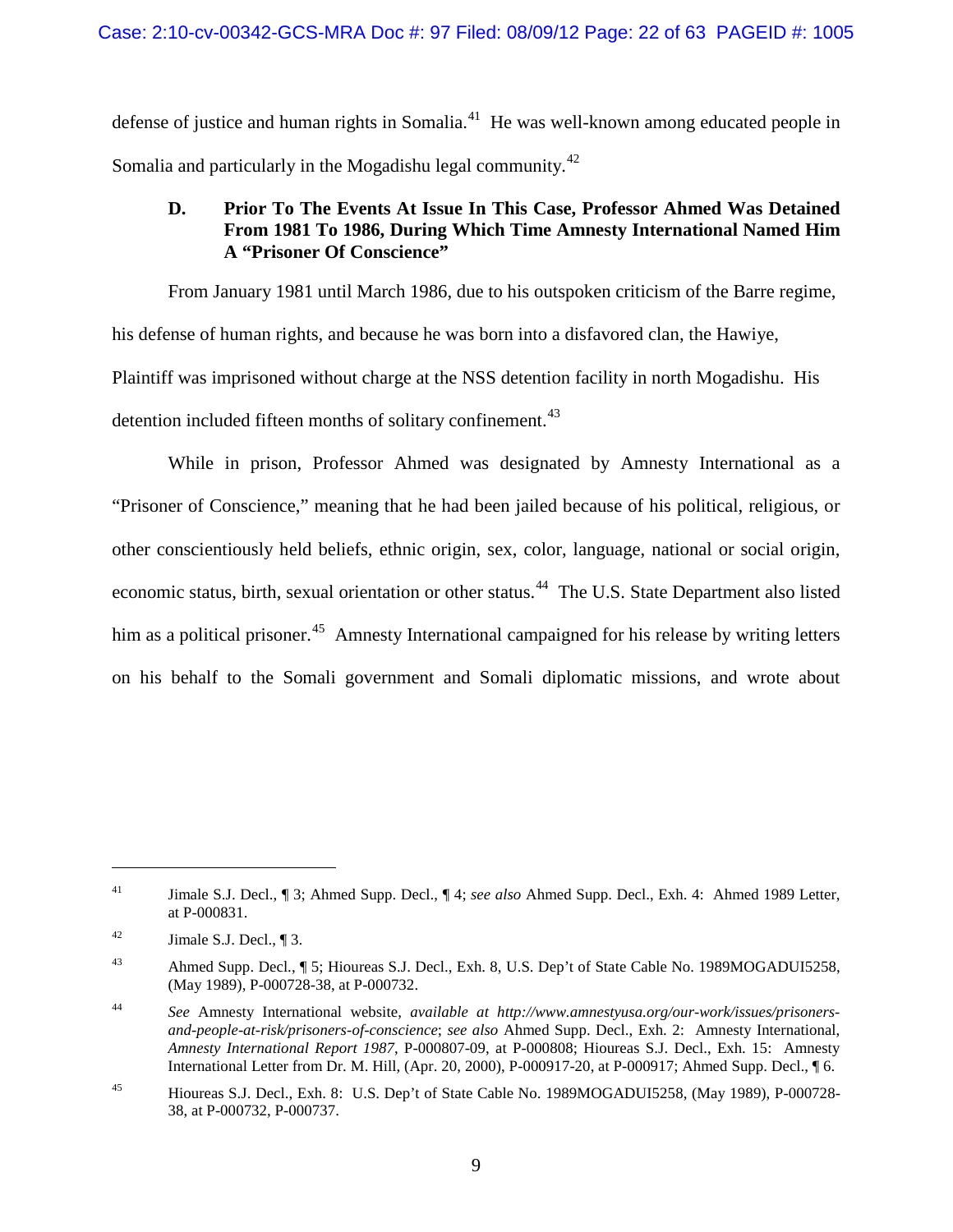### Case: 2:10-cv-00342-GCS-MRA Doc #: 97 Filed: 08/09/12 Page: 23 of 63 PAGEID #: 1006

Professor Ahmed's arbitrary detention in its published reports.<sup>46</sup> Finally, in March 1986, he was released without explanation.<sup>47</sup>

# **E. Professor Ahmed Was Detained A Second Time, Suffering Multiple Human Rights Violations By NSS Officers Under Defendant's Command.**

1. Professor Ahmed Was Detained and Brutalized by NSS Officers Under Defendant's Command at NSS Headquarters

After his release in 1986, Professor Ahmed returned to his position as a law professor at Somali National University, where he continued teaching his students about human rights law.<sup>[48](#page-22-2)</sup> He also resumed his law practice, defending clients before the National Security Court.<sup>[49](#page-22-3)</sup> But the Barre regime's brutal treatment of Professor Ahmed due to his political beliefs and clan affiliation was far from over.

On or about November 19, 1988, three NSS officers approached Professor Ahmed in the center of Mogadishu.<sup>50</sup> At the time, Professor Ahmed was carrying a copy of an Amnesty International report entitled, *Somalia: A Long-Term Human Rights Crisis*. [51](#page-22-5) After the officers searched Professor Ahmed, they confiscated the report, placed him in handcuffs, and transported him to a detention facility located at NSS Headquarters.<sup>52</sup>

 $\overline{a}$ 

<span id="page-22-3"></span>49 Ahmed Supp. Decl.,  $\P$  3, 4, 7.

<span id="page-22-0"></span><sup>46</sup> *See, e.g.,* Ahmed Supp. Decl., Exh. 2: Amnesty International, *Amnesty International Report 1987*, P-000807-09, at P-000808.

<span id="page-22-1"></span><sup>47</sup> Ahmed Supp. Decl., ¶ 5.

<span id="page-22-2"></span><sup>48</sup> Ahmed Supp. Decl.,  $\P$  7; Jimale S.J. Decl.,  $\P$  $\P$  2-3.

<span id="page-22-4"></span><sup>50</sup> Ahmed Supp. Decl., ¶ 8; *see also* Ahmed Supp. Decl., Exh. 4: Ahmed 1989 Letter, at P-000831.

<span id="page-22-5"></span><sup>51</sup> Williams S.J. Decl., Exh. C: Amnesty International, *Somalia – A Long-Term Human Rights Crisis,* AI Index: AFR 52/26/88 (Sept. 1988), P-000921-76; Ahmed Supp. Decl., ¶ 8; *see also* Ahmed Supp. Decl., Exh. 4: Ahmed 1989 Letter, at P-000831.

<span id="page-22-6"></span><sup>52</sup> Ahmed Supp. Decl., ¶ 8.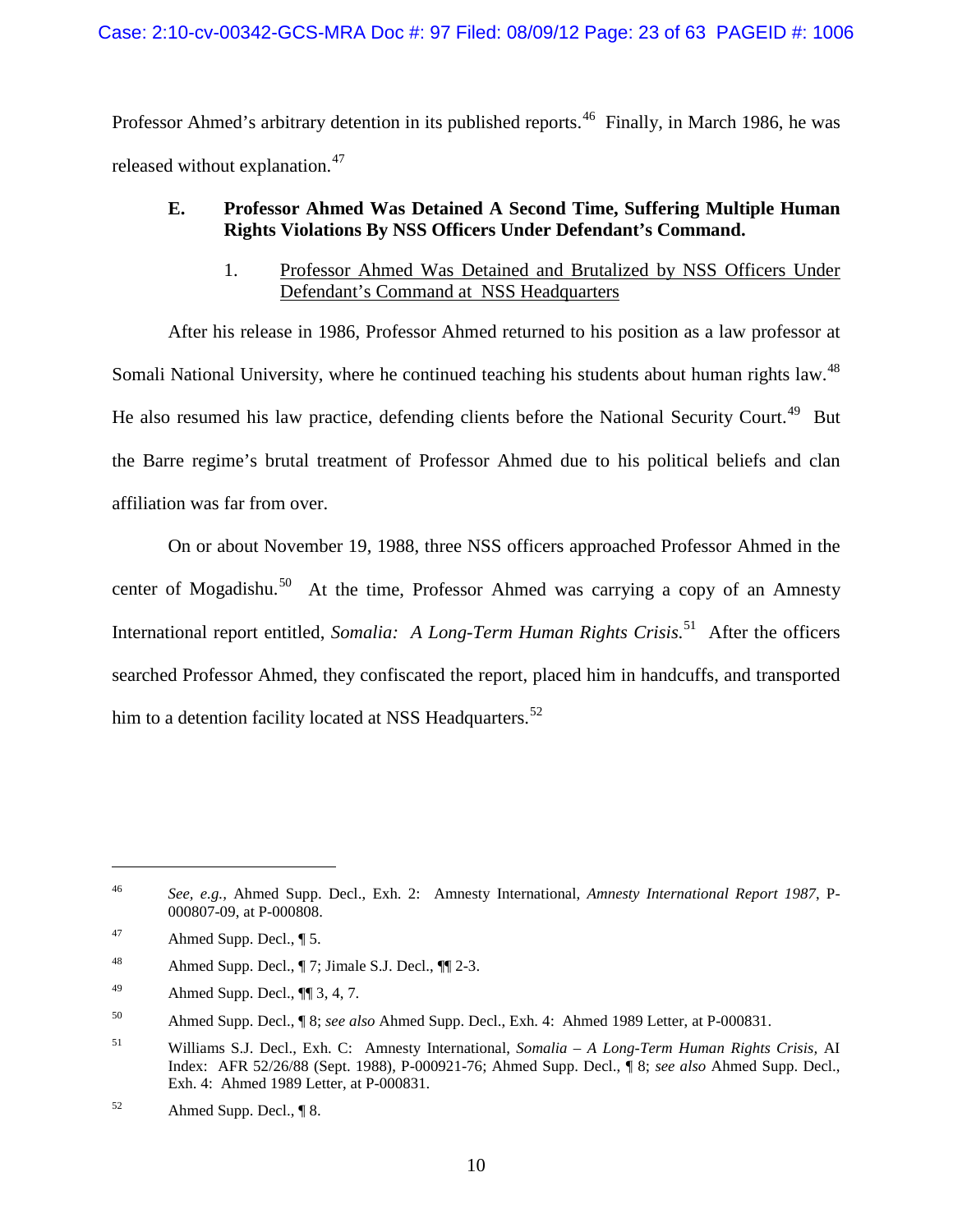Yet again, Professor Ahmed was placed in solitary confinement with continuous artificial lighting.<sup>53</sup> Visitors were prohibited from seeing or contacting him.<sup>[54](#page-23-1)</sup> His cell was small and windowless.<sup>[55](#page-23-2)</sup> Professor Ahmed's right wrist was tightly handcuffed to his left ankle for twentyfour hours a day, except during interrogations.<sup>56</sup> He was nearly starved, being fed only rancid bread, butter and tea once a day.<sup>[57](#page-23-4)</sup> He was forced to sleep on cold or wet floors without a mat or blanket.<sup>[58](#page-23-5)</sup> There was no toilet in the cell.<sup>[59](#page-23-6)</sup> He was forced to discharge his urine in empty milk cans.<sup>[60](#page-23-7)</sup> This routine lasted for nearly three months.<sup>[61](#page-23-8)</sup>

During the night of February 7, 1989, two NSS officers took Professor Ahmed to Defendant's office at NSS Department of Investigations.<sup>62</sup> Defendant falsely accused Professor Ahmed of being a member of a group called the United Somali Congress as well as a group called the Patriotic Front of Somali Unity, groups that opposed the Barre regime.<sup>[63](#page-23-10)</sup> Professor Ahmed's case was important and politically charged, with orders for his arrest coming from the highest ranks of government directly to Defendant.<sup>64</sup> Defendant told Professor Ahmed that if he did not confess to being a member of the opposition groups, Defendant would obtain his

<span id="page-23-3"></span><sup>56</sup> *Id.* 

 $\overline{a}$ 

<span id="page-23-5"></span><sup>58</sup> *Id*.

<span id="page-23-7"></span><sup>60</sup> *Id.*

<span id="page-23-9"></span> $16^2$  *Id.* at ¶ 12.

<span id="page-23-0"></span><sup>53</sup> Ahmed Supp. Decl., ¶ 9.

<span id="page-23-1"></span><sup>54</sup> Warsame S.J. Decl., ¶ 7; Jimale S.J. Decl., ¶ 6.

<span id="page-23-2"></span><sup>55</sup> Ahmed Supp. Decl., ¶ 9.

<span id="page-23-4"></span><sup>57</sup> *Id.* at ¶ 10.

<span id="page-23-6"></span><sup>59</sup> *Id.* at ¶ 9.

<span id="page-23-8"></span> $161$  *Id.* at ¶ 18.

<span id="page-23-10"></span><sup>63</sup> Ahmed Supp. Decl., ¶ 12; *see also* Ahmed Supp. Decl., Exh. 4: Ahmed 1989 Letter, at P-000831.

<span id="page-23-11"></span><sup>64</sup> Warsame S.J. Decl., ¶ 9; Jimale S.J. Decl., ¶ 10.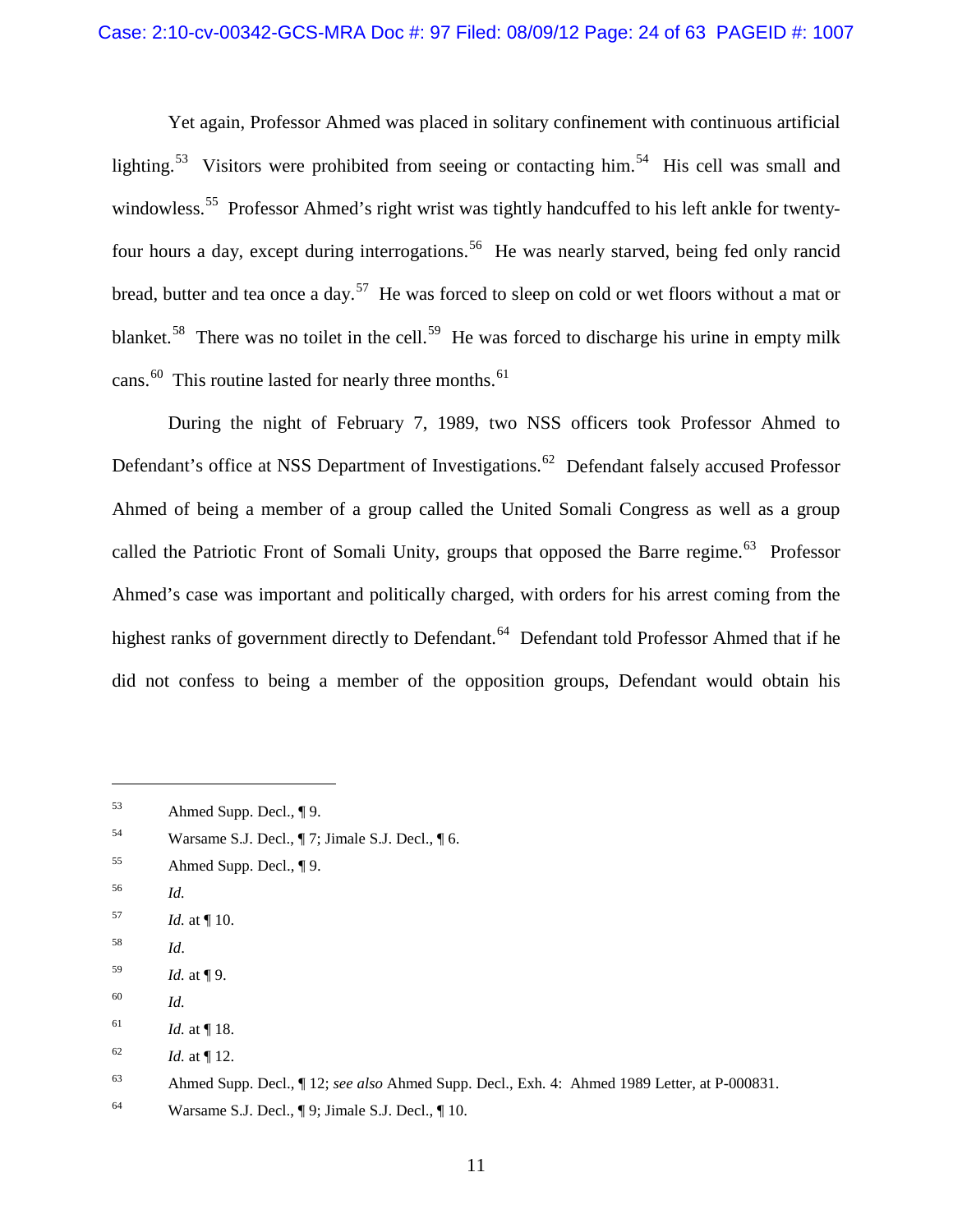confession through torture.<sup>[65](#page-24-0)</sup> Professor Ahmed nonetheless refused to confess; the accusation was false.<sup>[66](#page-24-1)</sup>

A few hours later, a group of NSS officers approached Professor Ahmed's cell.<sup>[67](#page-24-2)</sup> One of the officers, Hassan Ga'al, blindfolded him, but the blindfold was tied loosely, allowing him to see.<sup>[68](#page-24-3)</sup> Professor Ahmed was then taken from his cell and brought outside where several interrogators were present. There, as Defendant had promised just a few hours earlier, the NSS officers under Defendant's direction and authority brutally tortured Professor Ahmed.<sup>69</sup>

The NSS officers tied Professor Ahmed's two big toes together with a cord, tied Professor Ahmed's hands and feet together with cloth and then handcuffed them.<sup>70</sup> They forced him to sit down and pushed his legs back over his head, exposing his genitals.<sup>[71](#page-24-6)</sup> The officers then proceeded to squeeze his testicles with iron instruments—a signature method of NSS investigators designed to cause excruciating and immeasurable pain.<sup>72</sup> Subsequently, the officers forced a five liter container of water, sand, and small stones into Professor Ahmed's mouth, cutting off his air supply.<sup>[73](#page-24-8)</sup> Unable to stand the pain any longer, Professor Ahmed fainted.<sup>[74](#page-24-9)</sup> When he regained consciousness, he was beaten with sticks and suffered a blow to the

<span id="page-24-0"></span><sup>65</sup> Ahmed Supp. Decl., ¶¶ 13.

<span id="page-24-1"></span><sup>66</sup> Ahmed Supp. Decl., ¶ 12; *see also* Ahmed Supp. Decl., Exh. 4: Ahmed 1989 Letter, at P-000831.

<span id="page-24-2"></span><sup>67</sup> Ahmed Supp. Decl., ¶ 14; *see also* Ahmed Supp. Decl., Exh. 4: Ahmed 1989 Letter, at P-000831.

<span id="page-24-3"></span><sup>68</sup> Ahmed Supp. Decl., ¶ 14.

<span id="page-24-4"></span><sup>69</sup> *Id.* at ¶¶ 15-16; *see also* Ahmed Supp. Decl., Exh. 4: Ahmed 1989 Letter, at P-000831.

<span id="page-24-5"></span><sup>&</sup>lt;sup>70</sup> Ahmed Supp. Decl.,  $\P$  15.

<span id="page-24-6"></span> $^{71}$  *Id.* 

<span id="page-24-7"></span><sup>72</sup> *Id.* at ¶ 16; Williams S.J. Decl., Exh. C: Amnesty International, *Somalia – A Long-Term Human Rights Crisis,* AI Index: AFR 52/26/88 (Sept. 1988), P-000921-76, at P-000927.

<span id="page-24-8"></span><sup>73</sup> Ahmed Supp. Decl., ¶ 16.

<span id="page-24-9"></span><sup>74</sup> *Id.*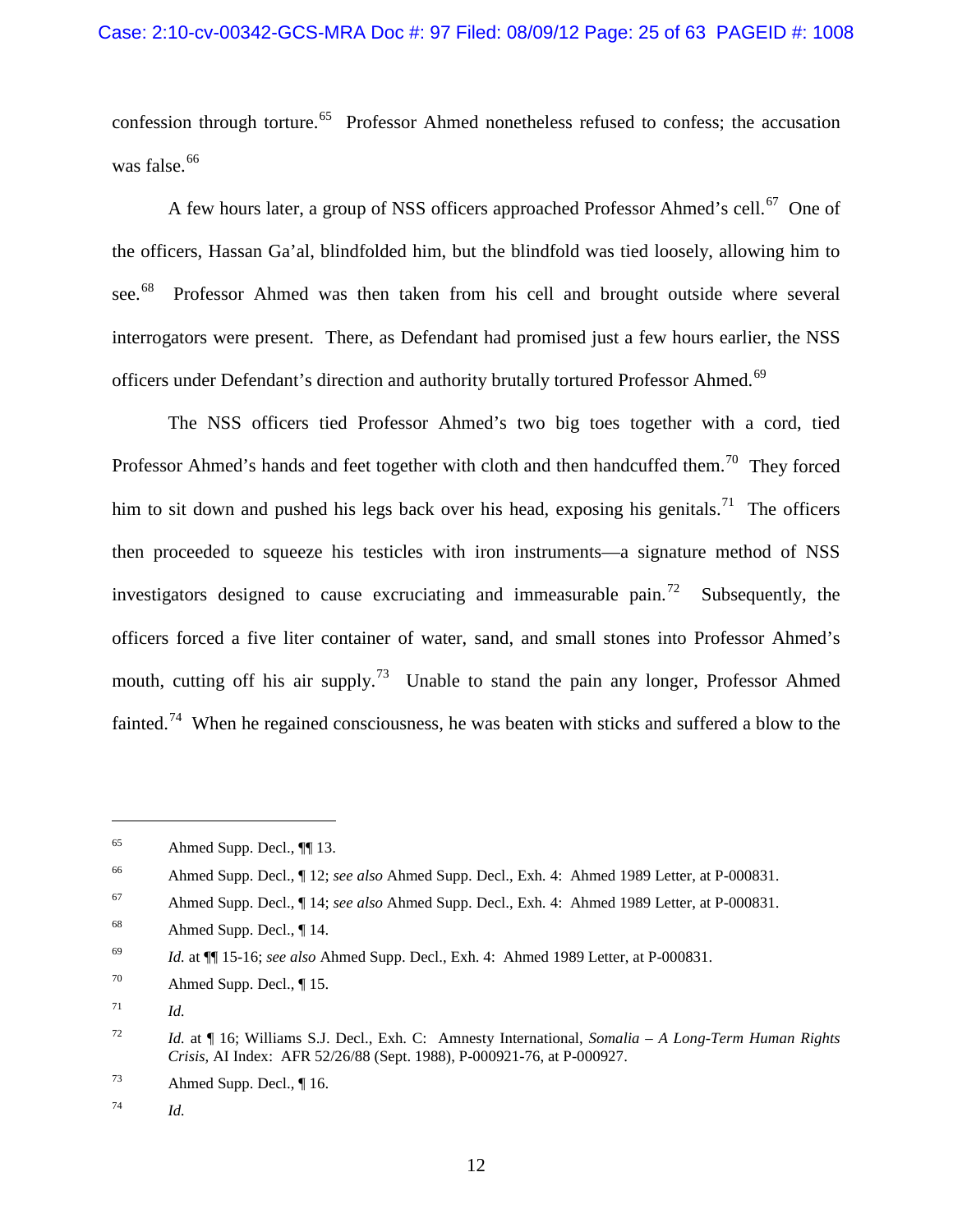head from an  $AK47<sup>75</sup>$  During this torture, the NSS officers repeatedly questioned Professor Ahmed about his involvement with political opposition and human rights groups.<sup>76</sup>

# 2. Subjected to a Sham Trial at the National Security Court and Hounded by the NSS After His Release, Professor Ahmed Finally Escaped Somalia

While Professor Ahmed was imprisoned, his friends and colleagues in the legal community contacted Amnesty International in the Netherlands to lobby for his release.<sup>[77](#page-25-2)</sup> They also made efforts to prevent his torture.<sup>[78](#page-25-3)</sup> Additionally, some of his colleagues and acquaintances pleaded with the then-Prosecutor General, Nur Hassan Hussein, to bring Professor Ahmed's case to court and to release Professor Ahmed.<sup>79</sup>

As a result of these efforts, at the end of February 1989, Professor Ahmed was transferred from NSS Headquarters to the Central Prison.<sup>80</sup> The Duty Officer at the Central Prison informed Professor Ahmed that he was charged with violation of Article 18 of Law 54, 1970, Authoring Subversive Material, which carried a death penalty sentence.<sup>[81](#page-25-6)</sup> This was the first time Professor Ahmed had been informed of any charges against him. $82$ 

Then, in March 1989, Professor Ahmed was brought before the National Security Court. One day before his trial, Professor Ahmed received a notice of the trial hearing and learned that the charge against him had been changed to a violation of Article 19 of Law 54, 1970,

<span id="page-25-0"></span><sup>75</sup> *Id*; Jimale S.J. Decl., ¶ 8; *see also* Hioureas S.J. Decl., Exh. 21: Expert Report of Dr. Coleen Kivlahan (May 31, 2012) ("**Kivlahan Report**"), ¶ 56).

<span id="page-25-1"></span><sup>76</sup> Ahmed Supp. Decl., ¶ 16; Ahmed Supp. Decl., Exh. 4: Ahmed 1989 Letter, at P-000831.

<span id="page-25-2"></span><sup>&</sup>lt;sup>77</sup> The Declaration of Hassan Muhamed Omar in Support of Motion for Summary Judgment, dated May 22, 2012 ("**Omar S.J. Decl.**"), ¶ 7; *see also* Ahmed Supp. Decl., Exh. 4: Ahmed 1989 Letter, at P-000832.

<span id="page-25-3"></span><sup>78</sup> Warsame S.J. Decl., ¶¶ 6-10, 13-14; Jimale S.J. Decl., ¶¶ 5, 7.

<span id="page-25-4"></span><sup>79</sup> Warsame S.J. Decl., ¶¶ 13-14.

<span id="page-25-5"></span><sup>80</sup> Ahmed Supp. Decl., ¶ 18.

<span id="page-25-6"></span> $18.$  *Id.* at 18.

<span id="page-25-7"></span><sup>82</sup> *Id.* at ¶ 18.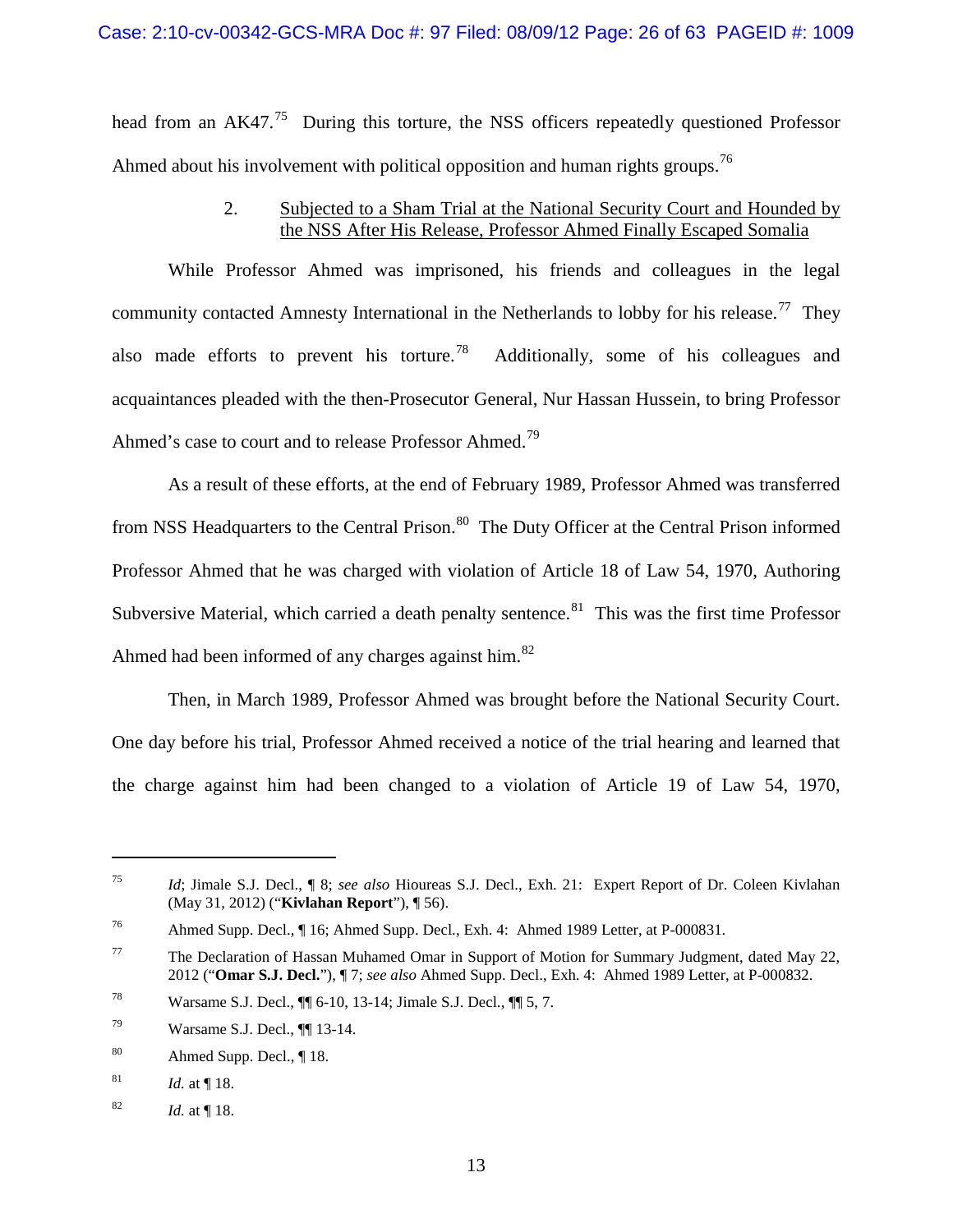Possession of Subversive Material, which carried a three to five year prison sentence or a fine of 15,000 Somali shillings. $83$ 

The trial lasted less than one hour.<sup>[84](#page-26-1)</sup> During the trial, Professor Ahmed informed the court that NSS officers had tortured him and that Defendant had ordered his torture.<sup>[85](#page-26-2)</sup> Professor Ahmed rolled up the sleeves of his shirt and the legs of his trousers and showed the court the injuries he had sustained while in detention.<sup>86</sup> Those present in the courtroom, including Professor Ahmed's friends and colleagues, could clearly see on Professor Ahmed's face and body bruises, gashes, deep wounds, and other marks of the torture he had endured.<sup>[87](#page-26-4)</sup> He had become emaciated and appeared to be in bad health.<sup>88</sup>

The court did not order any investigation of the torture but rather the presiding judge— Judge Shongole—convicted Professor Ahmed of violating Article 19 of Law 54, 1970, Possession of Seditious Material and fined him 15,000 Somali Shillings.<sup>[89](#page-26-6)</sup> Professor Ahmed's friend, Mr. Abdirizak Warsame, paid the fine on his behalf and Professor Ahmed was immediately released.<sup>[90](#page-26-7)</sup>

After his release, still determined to promote human rights and constitutional law, Professor Ahmed yet again returned to his law practice and his teaching position at the Somali

<span id="page-26-0"></span><sup>83</sup> *Id.* at ¶ 19.

<span id="page-26-1"></span><sup>84</sup> *Id.* at ¶ 20.

<span id="page-26-2"></span><sup>85</sup> *Id.*; *see also* Jimale S.J. Decl., ¶ 8; Ahmed Supp. Decl., Exh. 4: Ahmed 1989 Letter, at P-000831.

<span id="page-26-3"></span><sup>86</sup> Jimale S.J. Decl., ¶ 8; Ahmed Supp. Decl., ¶ 20.

<span id="page-26-4"></span> $87$  Jimale S.J. Decl.,  $\P$ 8.

<span id="page-26-5"></span><sup>88</sup> *Id.* 

<span id="page-26-6"></span><sup>89</sup> Ahmed Supp. Decl., ¶ 19; *see also* Ahmed Supp. Decl., Exh. 4: Ahmed 1989 Letter, at P-000831; Warsame S.J. Decl., ¶ 14.

<span id="page-26-7"></span><sup>90</sup> Ahmed Supp. Decl., ¶ 20; Warsame S.J. Decl., ¶ 14.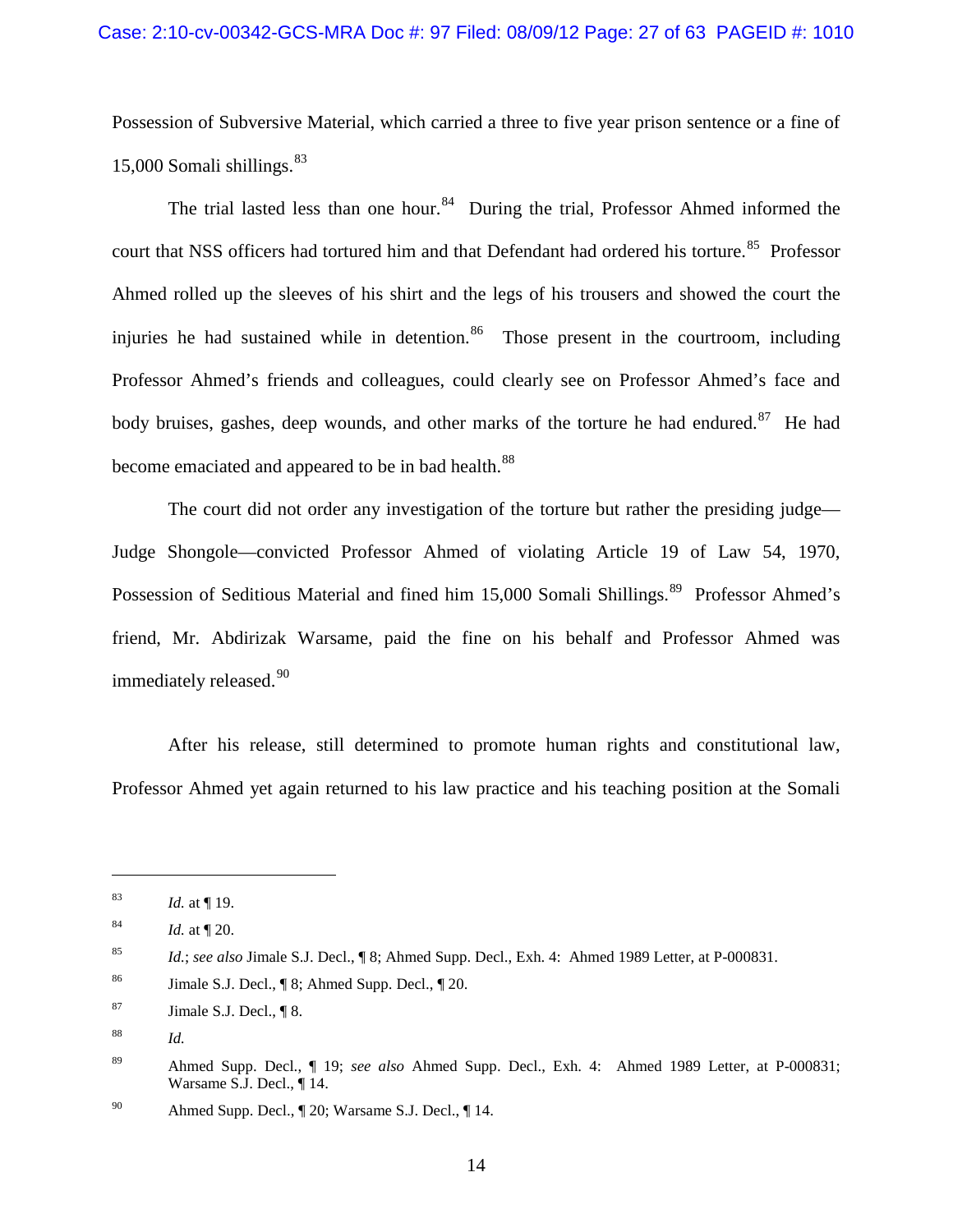National University.<sup>91</sup> NSS officers continued to follow and monitor him.<sup>92</sup> Professor Ahmed was threatened and intimidated by reports from his students and even his mother that members of the NSS were questioning them about him. $^{93}$  $^{93}$  $^{93}$ 

Several months after his release, Professor Ahmed and Defendant came across each other in the office of the Attorney General of the National Security Court when Defendant barged into a professional meeting between Professor Ahmed and the Attorney General.<sup>[94](#page-27-3)</sup> During that encounter, Professor Ahmed told Defendant that Professor Ahmed knew Defendant had sent individuals to harass him and told Defendant that he "would denounce him then, before the prosecutor."[95](#page-27-4) Defendant asserted in response that he was not only "above the law," but that "he was the law."<sup>96</sup>

"On July 13, 1989, the NSS arrested several prominent figures and outspoken critics of the government in Mogadishu and detained them without charge."<sup>[97](#page-27-6)</sup> Professor Ahmed had been away on business, but upon his return his mother informed him that Defendant and his men had waited all night and until noon the following day for his return.<sup>[98](#page-27-7)</sup> She urged him to hide.<sup>[99](#page-27-8)</sup>

<span id="page-27-0"></span><sup>&</sup>lt;sup>91</sup> Ahmed Supp. Decl.,  $\P$  21.

<span id="page-27-1"></span><sup>92</sup> *Id.* 

<span id="page-27-2"></span><sup>93</sup> *Id.* 

<span id="page-27-3"></span><sup>94</sup> *Id.* at ¶ 24.

<span id="page-27-4"></span><sup>95</sup> *Id.*

<span id="page-27-5"></span><sup>96</sup> *Id.* (emphasis in original).

<span id="page-27-6"></span><sup>97</sup> Cassanelli Report, ¶ 42; Hioureas S.J. Decl., Exh. 1: U.S. Dep't of State, *1989 Country Reports on Human Rights Practices*, P-000749-55, at P-000750-52; Hioureas S.J. Decl., Exh. 8: U.S. Dep't of State Cable No. 1989MOGADUI5258, (May 1989), P-000728-38, at P-000732.

<span id="page-27-7"></span><sup>98</sup> Ahmed Supp. Decl., ¶ 25; Warsame S.J. Decl., ¶ 16.

<span id="page-27-8"></span><sup>&</sup>lt;sup>99</sup> Ahmed Supp. Decl.,  $\P$  25.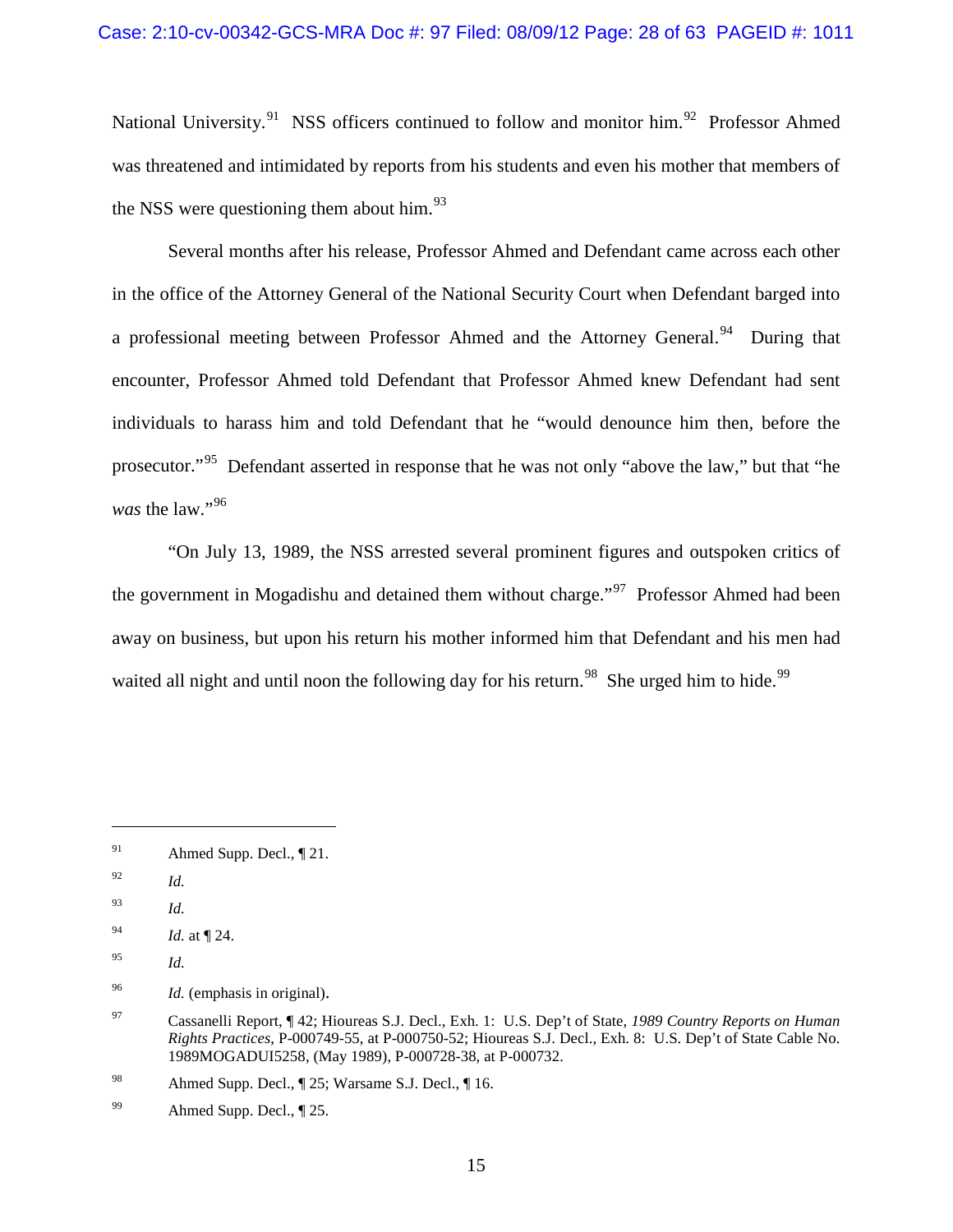On July 14, 1989, Professor Ahmed went into hiding at Mr. Warsame's house, where he remained until he fled Somalia.<sup>[100](#page-28-0)</sup> Following Professor Ahmed's escape from Somalia, the NSS continued to search for him and NSS officer Abdellahi Agojiid – under Defendant's direct control – told Mr. Warsame, if "we see him, we will kill him."<sup>[101](#page-28-1)</sup> Professor Ahmed eventually made his way to the United Kingdom, where he became a citizen.<sup>[102](#page-28-2)</sup>

Amnesty International, in the 1990 Annual Report, wrote about Professor Ahmed's detention, trial, and release:

Abukar Hassan Ahmed, known as "Yare", a law lecturer arrested in Mogadishu in November 1988, was tried by the National Security Court in March 1989, after spending four months in pre-trial detention on charges of possessing seditions publications. One of these was an Amnesty International report, *Somalia: A Long-Term Human Rights Crisis*, published in September 1988. He pleaded not guilty and complained that he had been tortured by National Security Service officers. The judges did not order any investigation of his torture allegations and he was convicted. He was freed on payment of a fine and later fled the country to avoid rearrest.

Some reports were received of torture or ill-treatment of people arrested during the year for political reasons, particularly after the July demonstrations.<sup>[103](#page-28-3)</sup>

# 3. Professor Ahmed's Lasting Trauma and Injuries Bear Witness to His Torture

The detention, cruel treatment, and torture that Professor Ahmed suffered took a significant toll on him, and he bears psychological and physical symptoms to this day that are attributable to the severe abuse he suffered. Following his release from prison, Professor Ahmed

<span id="page-28-0"></span><sup>&</sup>lt;sup>100</sup> *Id.* at ¶ 26; Warsame S.J. Decl., ¶ | 16-17.

<span id="page-28-1"></span><sup>101</sup> Warsame S.J. Decl., ¶ 18; *see also* Ahmed Supp. Decl., ¶ 26; Hioureas S.J. Decl., Exh. 12: Defendant's Response to Plaintiff's First Set of Interrogatories, No. 9.

<span id="page-28-2"></span> $102$  Ahmed Supp. Decl.,  $\P$  26.

<span id="page-28-3"></span><sup>&</sup>lt;sup>103</sup> Ahmed Supp. Decl., Exh. 5: Extract from the 1990 Amnesty International Annual Report relating to Somalia, P-000075-77, at P-000077.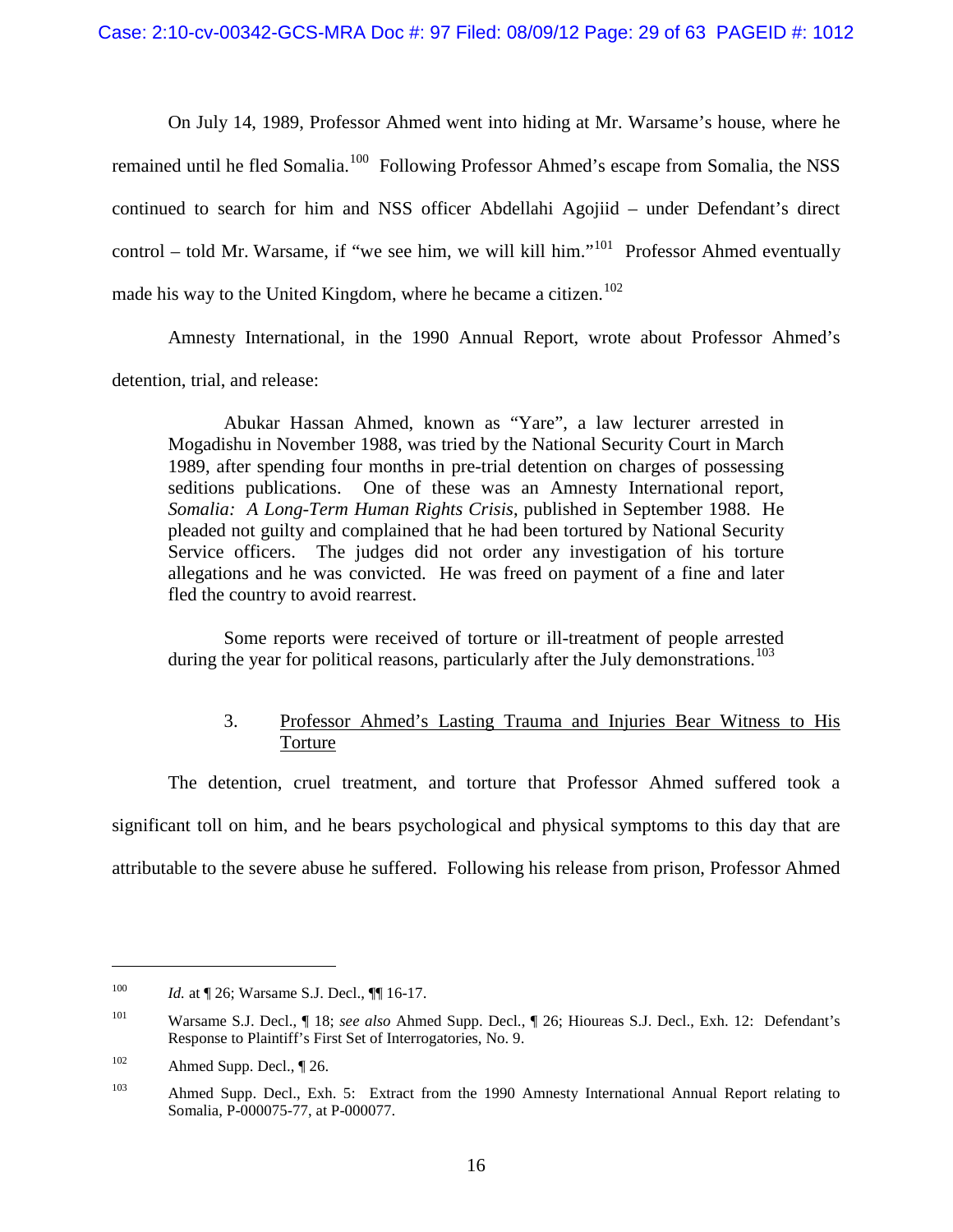was frail and in constant fear for his safety.<sup>[104](#page-29-0)</sup> He was emaciated and in bad health.<sup>[105](#page-29-1)</sup> He could not and continues not to be able to sleep through the night due to vivid nightmares and flashbacks involving the torture he had endured.<sup>[106](#page-29-2)</sup>

His body carries the scars and signs of torture long after his release.<sup>107</sup> For example, his left ankle is still scarred from the deep abrasive trauma he received from the grinding of the metal shackle against his skin during his detention.<sup>108</sup> He suffers from severe physical ailments that are directly attributable to his having been tortured.<sup>[109](#page-29-5)</sup>

In addition to his severe physical ailments, Professor Ahmed suffers from Post-Traumatic Stress Disorder ("**PTSD**"), a psychiatric syndrome related to the effects of prior traumatic events in his life, consistent with that of a trauma survivor.<sup>[110](#page-29-6)</sup>

# **III. STATEMENT OF FACTS AND PROCEDURAL HISTORY IN SUPPORT OF PLAINTIFF'S ALTERNATIVE MOTION FOR DEFAULT**

Plaintiff has demonstrated that there is no issue of material fact as to the above points and that, therefore, Plaintiff is entitled to partial summary judgment. However, in the event that this Court finds Professor Ahmed has not met his burden with respect to summary judgment, he respectfully requests, in the alternative, that the Court enter default judgment in his favor.

<span id="page-29-0"></span> $104$  *Id.* at 21.

<span id="page-29-1"></span><sup>105</sup> Warsame S.J. Decl., ¶ 15; Jimale S.J. Decl., ¶ 8; Ahmed Supp. Decl., ¶ 17.

<span id="page-29-2"></span><sup>&</sup>lt;sup>106</sup> Warsame S.J. Decl., ¶ 15; Ahmed Supp. Decl., ¶ 17.

<span id="page-29-3"></span><sup>107</sup> Ahmed Supp. Decl., ¶ 17; Hioureas S.J. Decl., Exh. 21: Kivlahan Report, ¶ 6, 66, 75-77; Hioureas S.J. Decl., Exh. 16: Photographs of Prof. Ahmed Scars, P-000812-14.

<span id="page-29-4"></span><sup>&</sup>lt;sup>108</sup> Ahmed Supp. Decl., 17; Hioureas S.J. Decl., Exh. 21: Kivlahan Report, ¶ 75, 113(A)(iii); Hioureas S.J. Decl., Exh. 16: Photographs of Prof. Ahmed Scars, P-000812-14.

<span id="page-29-5"></span><sup>109</sup> Ahmed Supp. Decl., 17; Hioureas S.J. Decl., Exh. 21: Kivlahan Report ¶¶ 66, 73, 75-77, 113-115; Hioureas S.J. Decl., Exh. 20: Medical Records of Prof. Ahmed, P-000821-89, P-000833-80, at P-000821, P-000846, P-000873, P-000880.

<span id="page-29-6"></span><sup>110</sup> Hioureas S.J. Decl., Exh. 22: Expert Report of Dr. Stuart Lorin Lustig, MD, MPH, (May 29, 2012) ("**Lustig Report**"), ¶¶ 28, 30.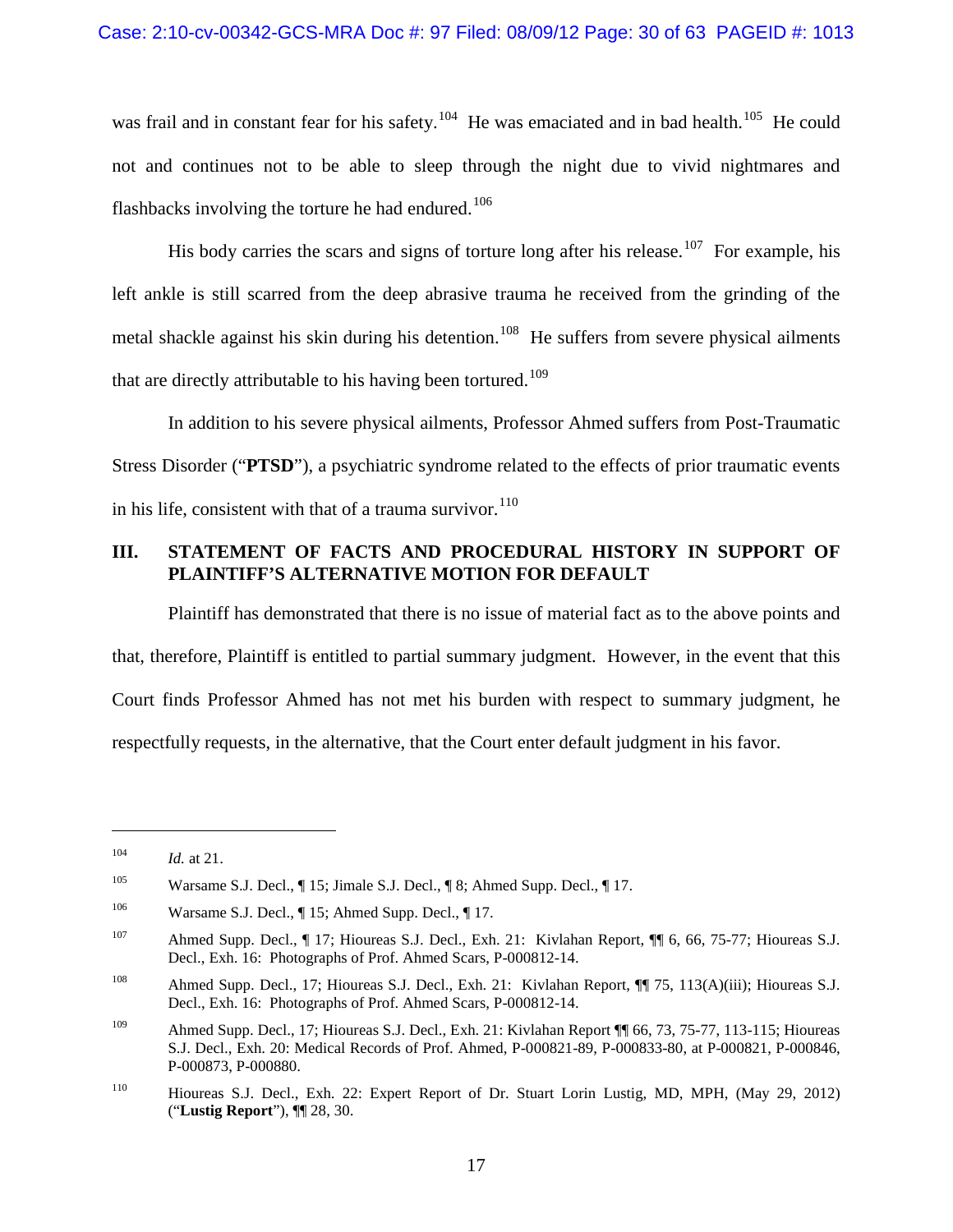#### Case: 2:10-cv-00342-GCS-MRA Doc #: 97 Filed: 08/09/12 Page: 31 of 63 PAGEID #: 1014

Plaintiff Professor Ahmed filed suit against Defendant on April 21, 2010, under the Torture Victim Protection Act (Pub. L. No. 102-256, 106 Stat. 73 (1992) ("**TVPA**")) and the Alien Tort Claims Act (28 U.S.C. § 1350 "**ATS**", also known as the Alien Tort Statute or "ATS").<sup>[111](#page-30-0)</sup> Although Defendant initially retained an attorney and actively defended the case,  $^{112}$  $^{112}$  $^{112}$ he effectively abandoned his defense by December 6, 2011, when Defendant's counsel filed his motion to withdraw.<sup>[113](#page-30-2)</sup> Since then, Defendant has failed to provide complete responses to Professor Ahmed's reasonable discovery requests, even when ordered to do so by this Court.<sup>[114](#page-30-3)</sup> Despite numerous warnings and explanations of his obligations, Defendant has failed to attend case management conferences, to obey no less than five Court Orders,  $^{115}$  $^{115}$  $^{115}$  and even to keep the Court and Plaintiff informed of his current mailing address.<sup>[116](#page-30-5)</sup>

Defendant did not attend his deposition.<sup>[117](#page-30-6)</sup> As described in detail in Plaintiff's Motion For Rule 37 Sanctions, which was granted, Defendant had been properly noticed for deposition; he had been subpoenaed; he had been sent letters informing him of his obligation to attend his deposition and the possible consequences of failing to do so – including default judgment; he had even been ordered by this Court to confirm his attendance at his deposition.<sup>118</sup> To date—after

<span id="page-30-0"></span> $111$  Dkt. # 1.

<span id="page-30-1"></span><sup>112</sup> *See, e.g.*, Dkt. # 18.

<span id="page-30-2"></span><sup>113</sup> Dkt. # 70.

<span id="page-30-3"></span><sup>114</sup> Dkt. # 79; 81; 82; 84; 85; 86; 90; 93.

<span id="page-30-4"></span><sup>115</sup> Dkt. #'s 73; 75; 76; 81; 84; 93.

<span id="page-30-5"></span><sup>116</sup> Dkt. # 92.

<span id="page-30-6"></span><sup>117</sup> Dkt. # 90, Hioureas Decl.,  $\P$  9, Exh. 2.

<span id="page-30-7"></span><sup>118</sup> Dkt. # 86, Hioureas Aff., ¶ 4, Exh. B (Court Reporter Transcript); Hioureas S.J. Decl., Exh. 17: Email and Letter from K. Cookson to A. Magan, (Mar. 5, 2012), attaching Notice of Deposition; Hioureas S.J. Decl., Exh. 18: Email and Letter from K. Cookson to A. Magan, (Mar. 22, 2012) attaching Subpoena; Dkt. # 81; Hioureas S.J. Decl., Exh. 19: Email and Letter from C. Hioureas to A. Magan, (Apr. 3, 2012); Dkt. # 90, Hioureas Decl., ¶ 10, Exh. 3.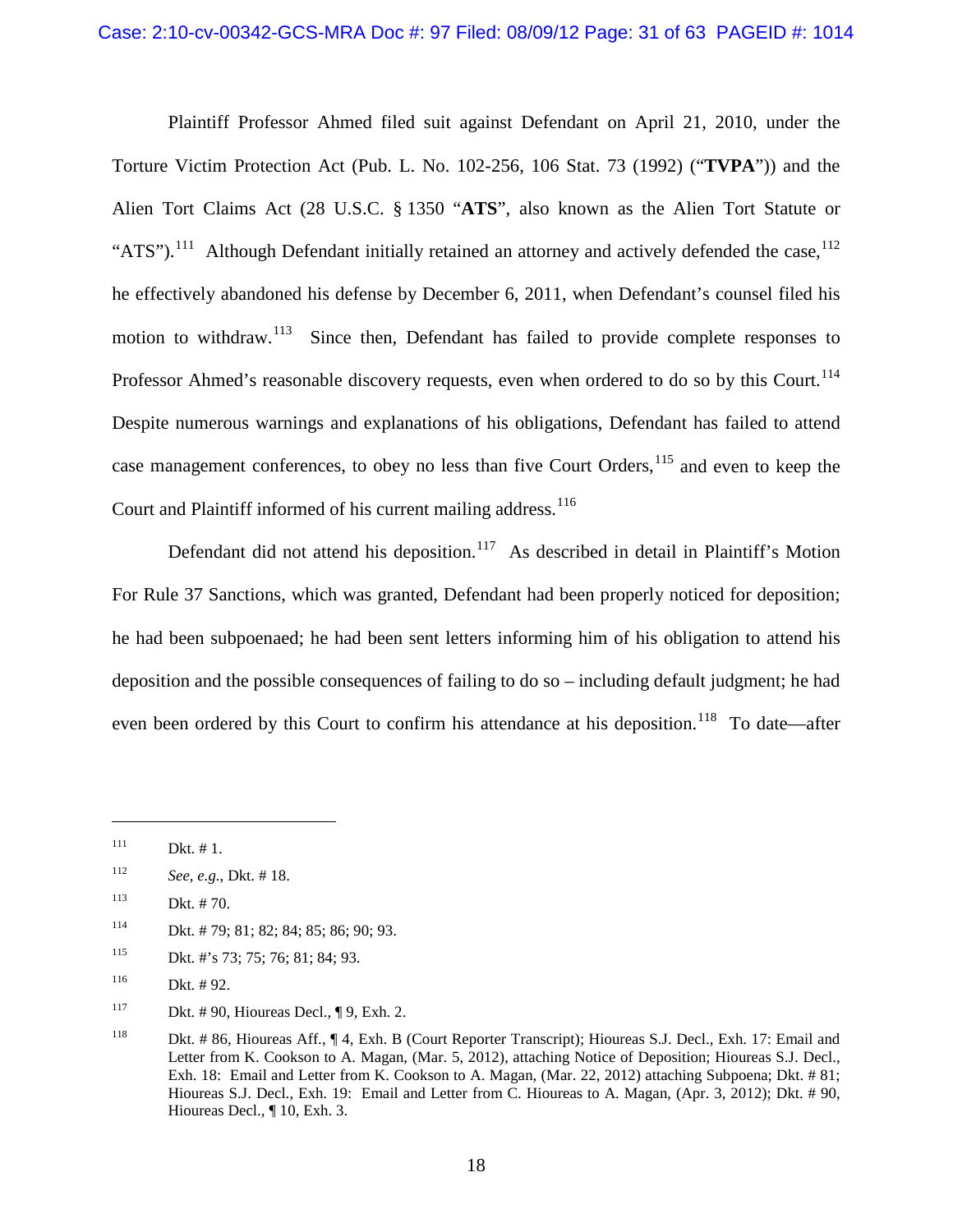the discovery period set by the Court has closed—Defendant has not produced a single document or provided any additional information.<sup>[119](#page-31-0)</sup>

As a result of Defendant's failure to participate in discovery, Professor Ahmed has not been able to access key evidence to prepare his case.<sup>[120](#page-31-1)</sup> In a good faith effort to exhaust extrajudicial means before requesting the Court to intervene, Plaintiff has expended significant time sending Defendant numerous emails and letters since December 2011 requesting that he comply with his discovery obligations.<sup>[121](#page-31-2)</sup> Because of Defendant's failure to communicate, in defiance of this Court's order to notify Plaintiff whether he would attend his duly noticed and subpoenaed deposition, Plaintiff further incurred unjustified expenses in attending Defendant's deposition for which he failed to appear.<sup>[122](#page-31-3)</sup>

In addition, Defendant's unresponsiveness hampered Professor Ahmed's ability to comply with his own discovery obligations. Plaintiff filed a Motion for a Protective Order on March 29, 2012,  $123$  which this Court granted on April 27, 2012,  $124$  to enable him to produce his medical records. Despite the explicit instructions contained in that order, Defendant failed to acknowledge its receipt and failed to assure Plaintiff that he would keep his medical records and private information confidential in accordance with the Order.<sup>[125](#page-31-6)</sup> Plaintiff then filed another motion with this Court, asking, in the event that Defendant failed to make the necessary assurances in accordance with the order, that the Court deem Professor Ahmed's medical records and expert reports relying on them as produced for the purposes of satisfying Plaintiff's

- <span id="page-31-1"></span><sup>120</sup> Dkt. #'s 79, 80, 82, 86, 90.
- <span id="page-31-2"></span><sup>121</sup> Dkt. #90, Hioureas Decl.,  $\P$  3-4.
- <span id="page-31-3"></span><sup>122</sup> Dkt. #90, Hioureas Decl.  $\P$  9-10, 15.
- <span id="page-31-4"></span> $123$  Dkt. # 80.

- <span id="page-31-5"></span> $124$  Dkt. #83.
- <span id="page-31-6"></span><sup>125</sup> Dkt. # 80, Hioureas Aff.,  $\P$  15, Exh. J.

<span id="page-31-0"></span><sup>&</sup>lt;sup>119</sup> Hioureas S.J. Decl.  $\P$  5..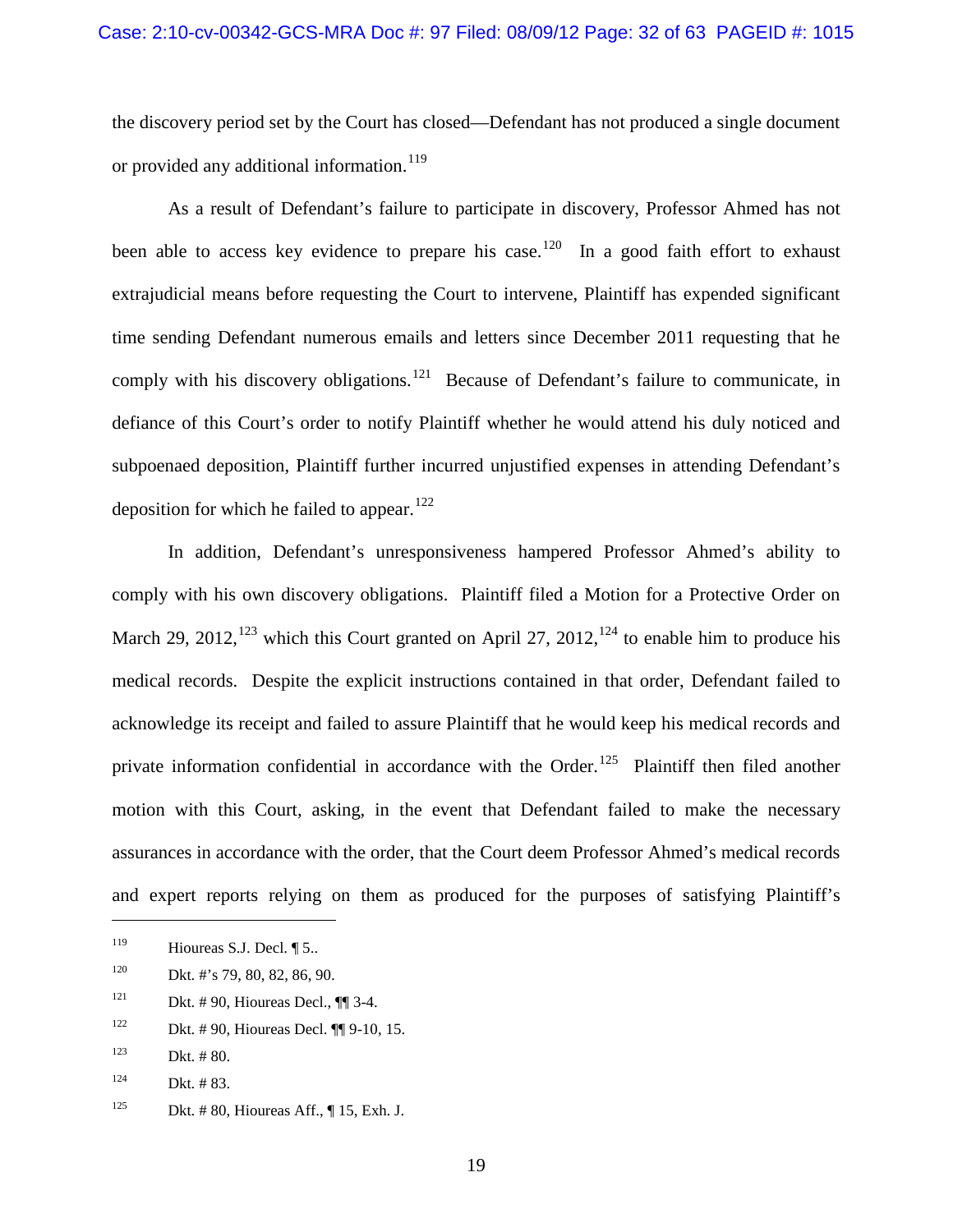#### Case: 2:10-cv-00342-GCS-MRA Doc #: 97 Filed: 08/09/12 Page: 33 of 63 PAGEID #: 1016

discovery obligations. The Court granted this motion on July 9, 2012, ordering that if Defendant failed to provide the necessary assurances by August 3, 2012, the Court would deem Professor Ahmed to have complied with his discovery obligations. Defendant has failed to comply with his discovery obligations. By the close of discovery, July 29, 2012, Professor Ahmed had fully complied with the Court's discovery orders and, excluding these protected materials, produced a total of 962 pages of documentary evidence as well as the information for all potential experts and eye-witnesses.<sup>[126](#page-32-0)</sup>

In its March 29, 2012 order, this Court warned, "Defendant is cautioned that, under Fed. R. Civ. P.  $37(b)(2)(A)$ , a party failing to obey a discovery order and failure of a party to attend his deposition may be subject to sanctions up to and including the rendition of default judgment against the disobedient party."<sup>[127](#page-32-1)</sup> In addition to this Court's warning, Plaintiff sent Defendant a number of letters to ensure he would understand the importance of his compliance with the Court's orders and to prompt his participation in the discovery process. On April 3, 2012, Plaintiff sent Defendant a letter reiterating the Court's warning in bold text. On April 11, 2012, following Defendant's failure to comply with the Court Order and attend his deposition, Plaintiff warned Defendant:

> [Y]our failure to attend your deposition or to in any way contact Plaintiff's counsel and express an intent to defend this lawsuit is a valid basis for monetary sanctions and may lead to a judgment against you on the merits of this case. I am writing to inform you that Plaintiff intends to file a motion with the Court to that effect in due course.<sup>[128](#page-32-2)</sup>

<span id="page-32-0"></span> $^{126}$  Hioureas S.J. Decl. ¶ 3.

<span id="page-32-1"></span> $127$  Dkt.  $\# 81$ .

<span id="page-32-2"></span><sup>&</sup>lt;sup>128</sup> Dkt. # 90, Hioureas Decl.,  $\P$  10, Exh. 3.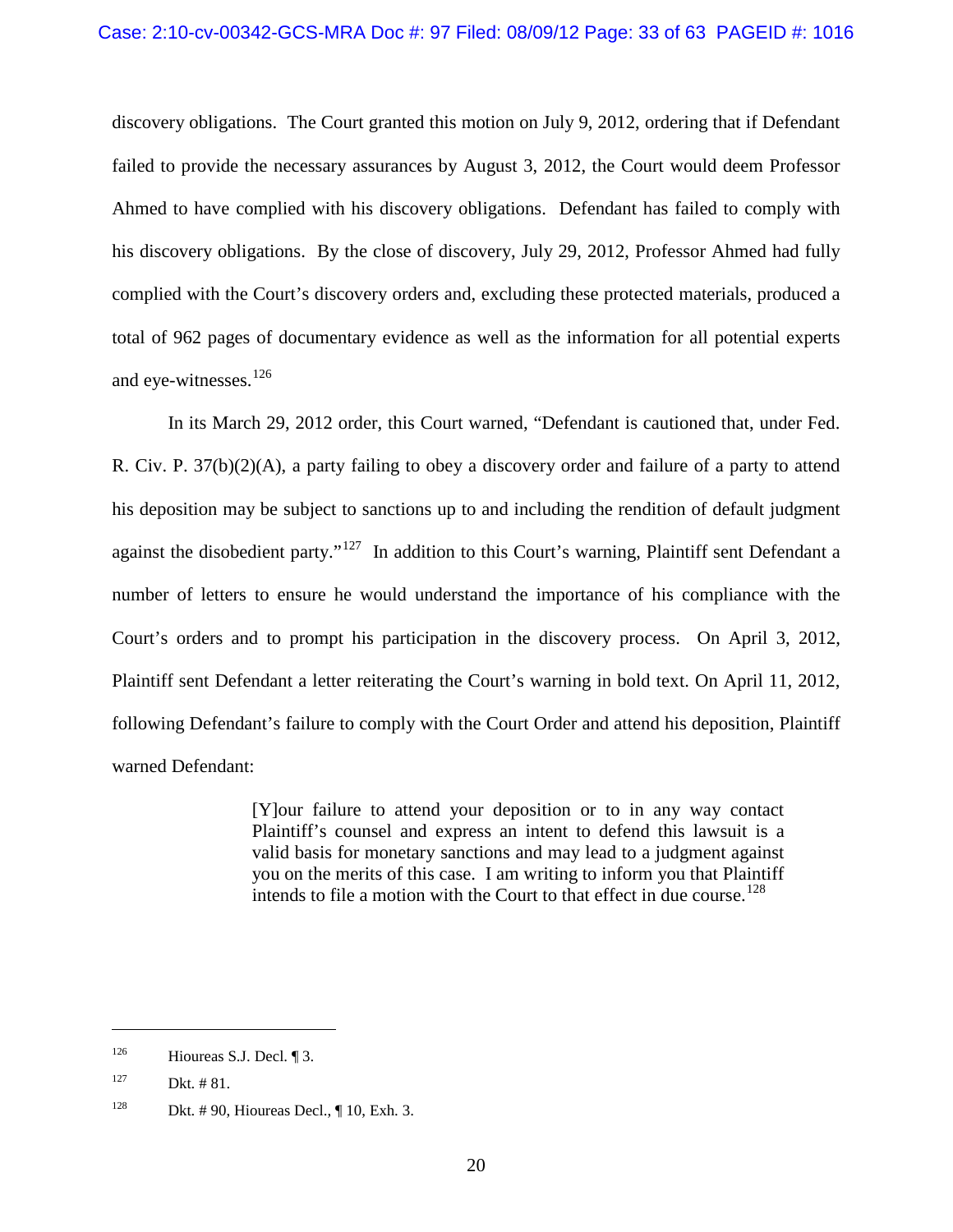### Case: 2:10-cv-00342-GCS-MRA Doc #: 97 Filed: 08/09/12 Page: 34 of 63 PAGEID #: 1017

On May 23, 2012, referencing the Court's Order that Defendant supplement his responses to Plaintiff's First Set of Interrogatories and Document Requests, Plaintiff wrote to Defendant: [129](#page-33-0)

> [I]f you fail to comply with the Court's Discovery Order, we may ask the Court for sanctions under Federal Rule of Civil Procedure  $37(b)(2)(A)$ ... As we have previously informed you, we reserve our right to seek sanctions for your continuous failure to comply with the Court's orders.<sup>[130](#page-33-1)</sup>

On June 7, 2012, Plaintiff sent a letter referencing Defendant's failure to comply with the May

22, 2012 Court Order, advising Defendant that if he did not comply, Plaintiff would "seek sanctions."<sup>131</sup>

Defendant never once advised Plaintiff of any difficulty in complying with his discovery

obligations.[132](#page-33-3) Defendant's numerous failures to participate in his defense were not due to a lack

of familiarity with or ability to participate in U.S. litigation: in fact, Defendant recently had been

deposed in a personal injury case in which he was the plaintiff, *Magan v. Voans Capital Park* 

*Ltd. P'ship*, No. 10 CVC-06-8228, and settled the case in November 2011 – just before his

counsel withdrew from this case.<sup>[133](#page-33-4)</sup>

# **IV. THIS COURT SHOULD GRANT SUMMARY JUDGMENT IN FAVOR OF PROFESSOR AHMED BECAUSE NO GENUINE ISSUE OF MATERIAL FACT EXISTS**

### **A. Legal Standard For Summary Judgment**

Under Federal Rule of Civil Procedure 56(c), Summary judgment is proper "if the pleadings, depositions, answers to interrogatories, and admissions on file, together with the affidavits, if any, show that there is no genuine issue as to any material fact and that the moving

<span id="page-33-0"></span><sup>&</sup>lt;sup>129</sup> Dkt. # 90, Hioureas Decl.,  $\P$  14, Exh. 7.

<span id="page-33-1"></span><sup>130</sup> *Id.*

<span id="page-33-2"></span><sup>&</sup>lt;sup>131</sup> Dkt. #90, Hioureas Decl.,  $\P$  13, Exh. 6.

<span id="page-33-3"></span> $132$  Hioureas S.J. Decl.  $\P$  4.

<span id="page-33-4"></span><sup>133</sup> Dkt. # 90, Hioureas Decl., Exh. 4, *Magan v. Voans Capital Park, Ltd*.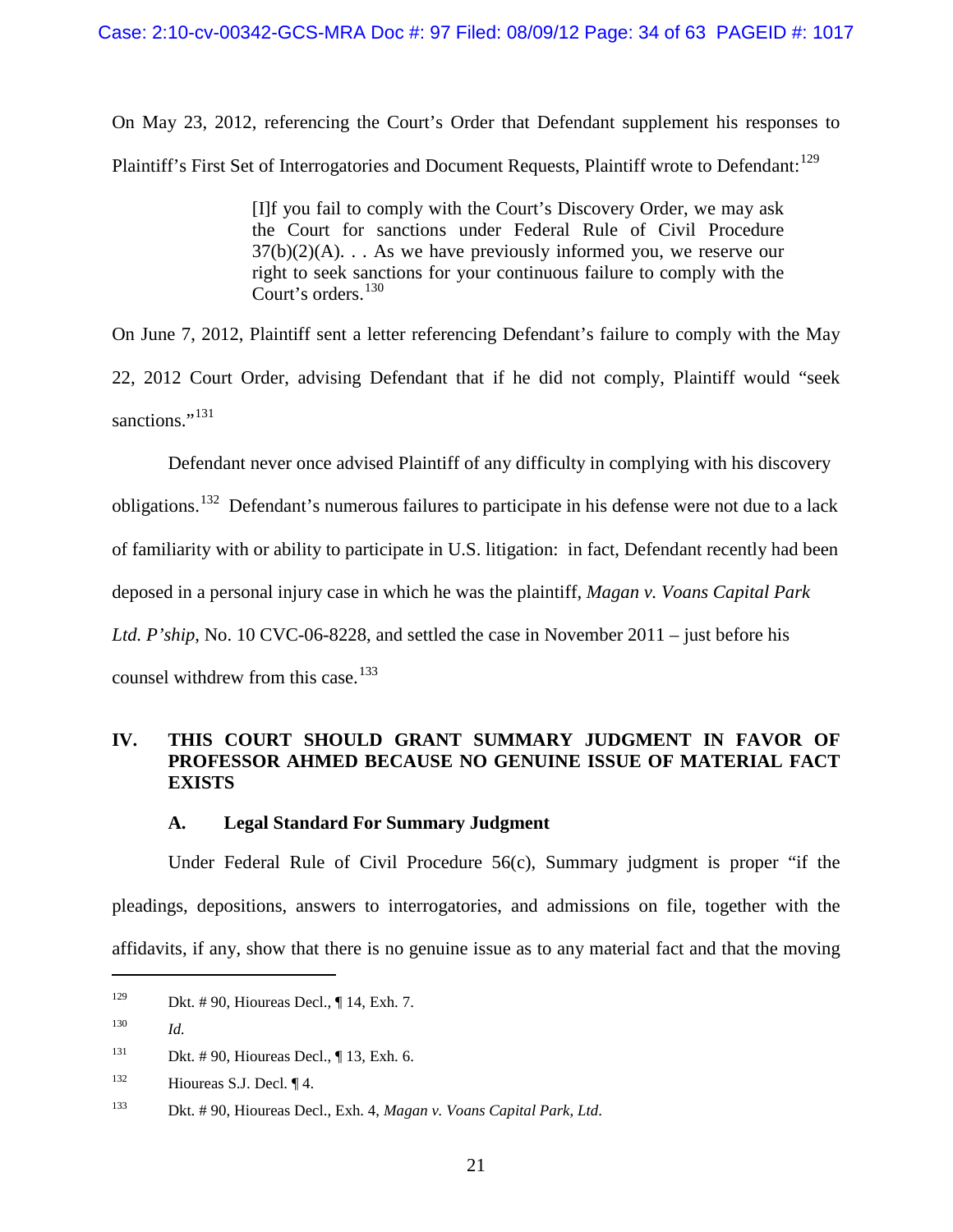party is entitled to judgment as a matter of law." *Celotex Corp. v. Catrett*, 477 U.S. 317, 322 (1986) (*quoting* Fed. R. Civ. P. 56(c)). Once the moving party has identified the basis for an absence of general issue of material fact, the burden shifts to the nonmoving party to demonstrate "specific facts showing that there is a genuine issue for trial." *Abeita v. TransAmerica Mailings, Inc*., 159 F.3d 246, 250 (6th Cir. 1998). A genuine issue of material fact exists for trial "if the evidence is such that a reasonable jury could return a verdict for the nonmoving party." *Anderson v. Liberty Lobby, Inc*., 477 U.S. 242, 248 (1986).

The nonmoving party must "identify specific facts, supported by evidence, and may not rely on mere allegations contained in the pleadings." *Harris v. Gen. Motors Corp*., 201 F.3d 800, 802 (6th Cir. 2000) (*citing Lujan v. Defenders of Wildlife*, 504 U.S. 555, 561 (1992)). While a district court may consider all record evidence, the court has no duty to search the record for evidence that supports a party's position. *Street v. J.C. Bradford & Co.* 886 F.2d 1472, 1479 (6th Cir. 1989); *U.S. Structures, Inc. v. J.P. Structures, Inc*., 130 F.3d 1185, 1191 (6th Cir. 1997); *In re Morris*, 260 F.3d 654, 665 (6th Cir. 2001).

A *pro se* litigant's pleadings are subject to the same requirement as those of a represented party: "[o]rdinary civil litigants proceeding *pro se* . . . are not entitled to special treatment, including assistance in regards to responding to dispositive motions." *McKinnie v. Roadway Express, Inc.*, 341 F.3d 554, 558 (6<sup>th</sup> Cir. 2003) (*citing Brock v. Hendershott,* 840 F.2d 339, 343 (6th Cir. 1988)). Where a party—*pro se* or otherwise—fails to respond to a dispositive motion, the Federal Rules of Civil Procedure contemplate that the court may "consider the fact[s] undisputed for purposes of the motion" and may "grant summary judgment if the motion and supporting materials – including the facts considered undisputed – show that the movant is entitled to it." Fed. R. Civ. P. 56(e), *see e.g.*, *Prestige Equip. Corp. v. Case Mach. Co.,* No. 5:08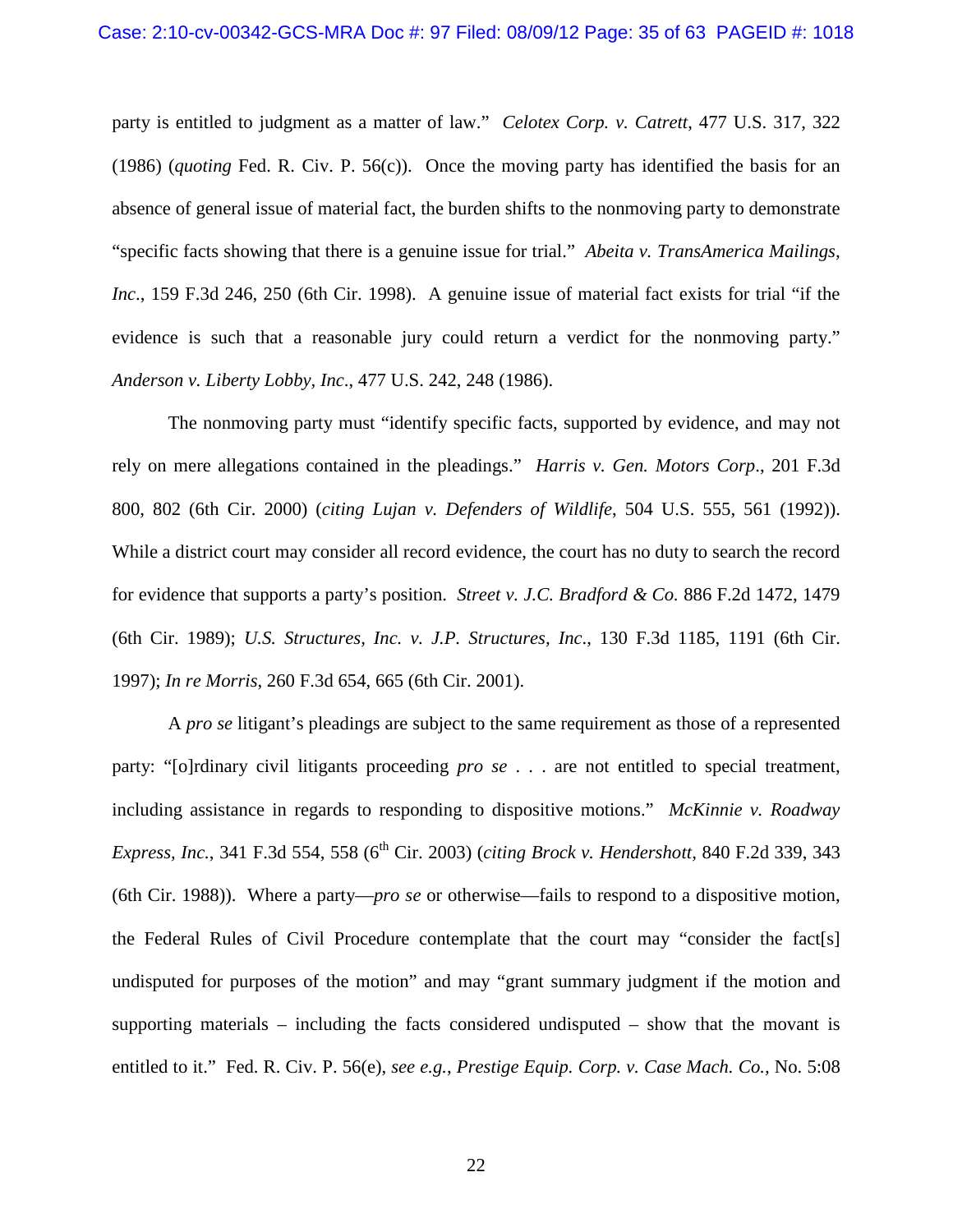CV 2164, 2009 WL 2232859, at \*2-3 (N.D. Ohio July 22, 2009) (granting default judgment against a *pro se* defendant).

There are no material facts in dispute. Thus, Professor Ahmed is entitled to summary judgment as a matter of law that the Defendant is legally responsible for the torture, cruel, inhuman, or degrading treatment or punishment; and arbitrary detention of Plaintiff Abukar Hassan Ahmed.

#### **B. The Alien Tort Statute And The Torture Victim Protection Act**

The ATS provides in its entirety that "[t]he district courts shall have original jurisdiction of any civil action by an alien for a tort only, committed in violation of the law of nations or a treaty of the United States." ATS 28 U.S.C. § 1350 (2006). The Supreme Court has interpreted the act as authorizing federal courts to hear claims that are "based on the present-day law of nations [that] rest on a norm of international character accepted by the civilized world. . . ." *Sosa v. Alvarez-Machain*, 542 U.S. 692, 725 (2004). Courts have since recognized torture, arbitrary detention, and cruel, inhuman, or degrading treatment or punishment ("**CIDT**") as international law norms actionable under the ATS. *See, e.g., Chavez v. Carranza*, 559 F.3d 486, 490 (6th Cir. 2009) (affirming a jury verdict awarding damages to victims of torture); *Bowoto v. Chevron Corp.*, 557 F. Supp. 2d 1080, 1092-95 (N.D. Cal. 2008), *cert. denied*, 132 S. Ct. 1968 (2012) (finding claims for CIDT cognizable under the ATS); *Doe I v. Liu Qi*, 349 F. Supp. 2d 1258, 1320-26 (N.D. Cal. 2004) (finding claims for CIDT and prolonged arbitrary detention in poor conditions cognizable under the ATS); *Taveras v. Taveraz*, 477 F.3d 767, 771 (6th Cir. 2007).

The TVPA provides that "an individual who, under actual or apparent authority, or color of law, of any foreign nation . . . subjects an individual to torture shall, in a civil action, be liable for damages to that individual." TVPA, Pub. L. No. 102-256, 106 Stat. 73, §2(a)(1) (1992). According to the legislative history, it is an "unambiguous and modern basis for a cause of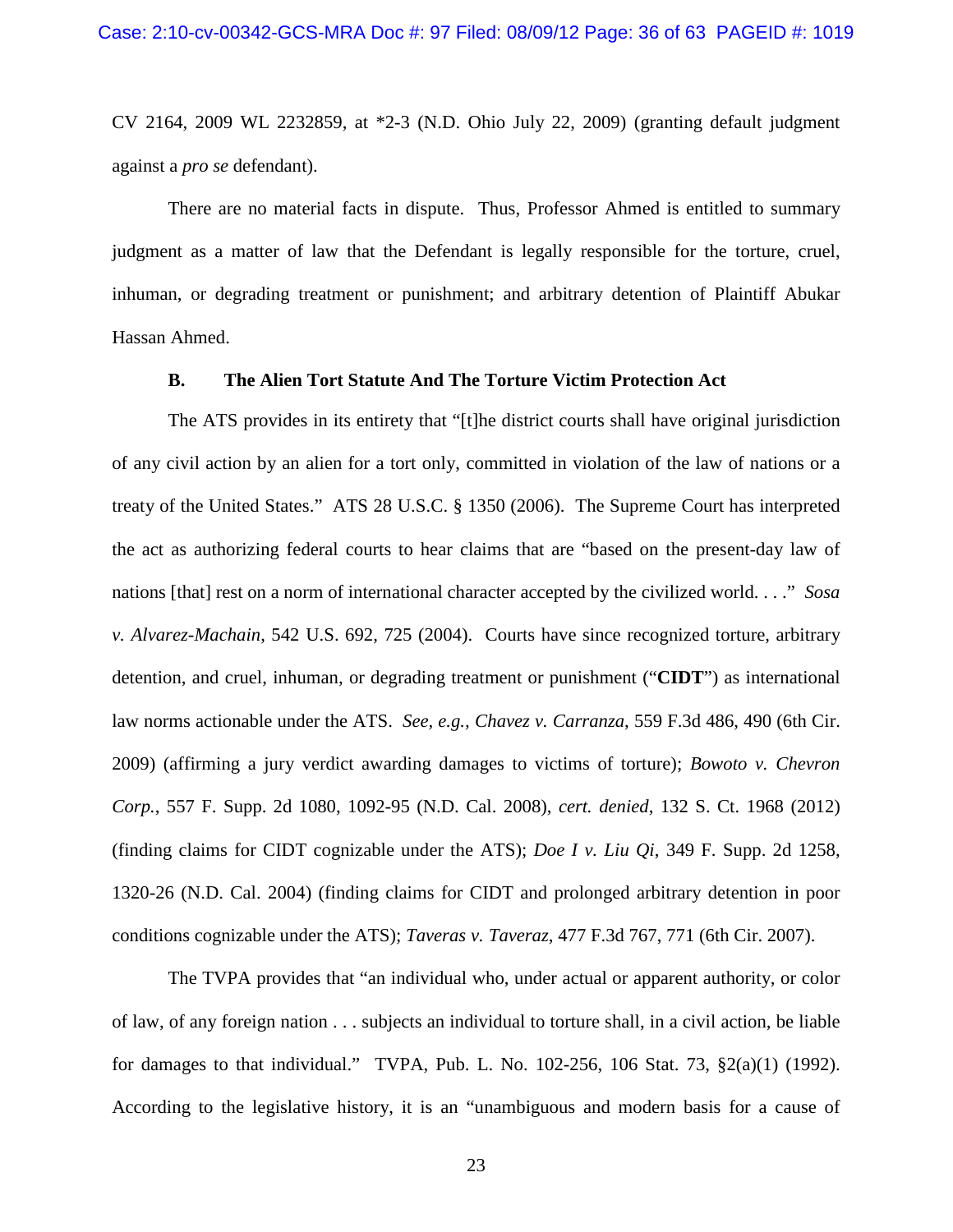action" for torture and extrajudicial killing. H.R. Rep. No. 102-367, at 3 (1991), *reprinted in* 1992 U.S.C.C.A.N. 86.

# **C. This Court Should Grant Plaintiff's Summary Judgment Motion On His Claim For Arbitrary Detention**

#### 1. *Prima Facie* Elements of a Claim for Arbitrary Detention

To establish a claim of arbitrary detention, Plaintiff must demonstrate that he was detained, that the person(s) who detained him did so while acting under the actual or apparent authority or color of law of a foreign nation, and that the detention violated principles of justice or dignity of the person. *See Mehinovic v. Vukovic*, 198 F. Supp. 2d 1322, 1349 (N.D. Ga. 2002); RESTATEMENT (THIRD) OF FOREIGN RELATIONS LAW § 702 (1987).

Courts have found that any one of the following factors constitutes a violation of the principles of justice or dignity of the person applicable in the context of detention: (1) the detention was not accompanied by notice of the charges brought against the detainee; (2) the detainee did not have an early opportunity to communicate with family or consult counsel; (3) the detainee was not brought to trial within a reasonable time; (4) the detainee was tortured while in detention; or  $(5)$  the detention was otherwise incompatible with principles of justice or with the dignity of the person. *Martinez v. City of Los Angeles*, 141 F.3d 1373, 1384 (9th Cir. 1998) (*citing* RESTATEMENT (THIRD) OF FOREIGN RELATIONS LAW § 702 cmt. h and the International Covenant on Civil and Political Rights, art. 9, adopted Dec. 16, 1966, S. Treaty Doc. 95-2, 99 U.N.T.S. 171 (Sept. 8, 1992)); *Mehinovic*, 198 F.Supp.2d at 1349 (same); *Doe v. Lui Qi,* 349 F. Supp. 2d 1258, 1326 (N.D. Cal. 2004) (finding that, *inter alia*, the conditions of confinement may be a factor); *see also*, *Hilao v. Estate of Marcos*, 103 F.3d 789, 795 (9th Cir. 1996) (finding arbitrary detention when plaintiffs were held without notice of the charges and not brought to trial within a reasonable time).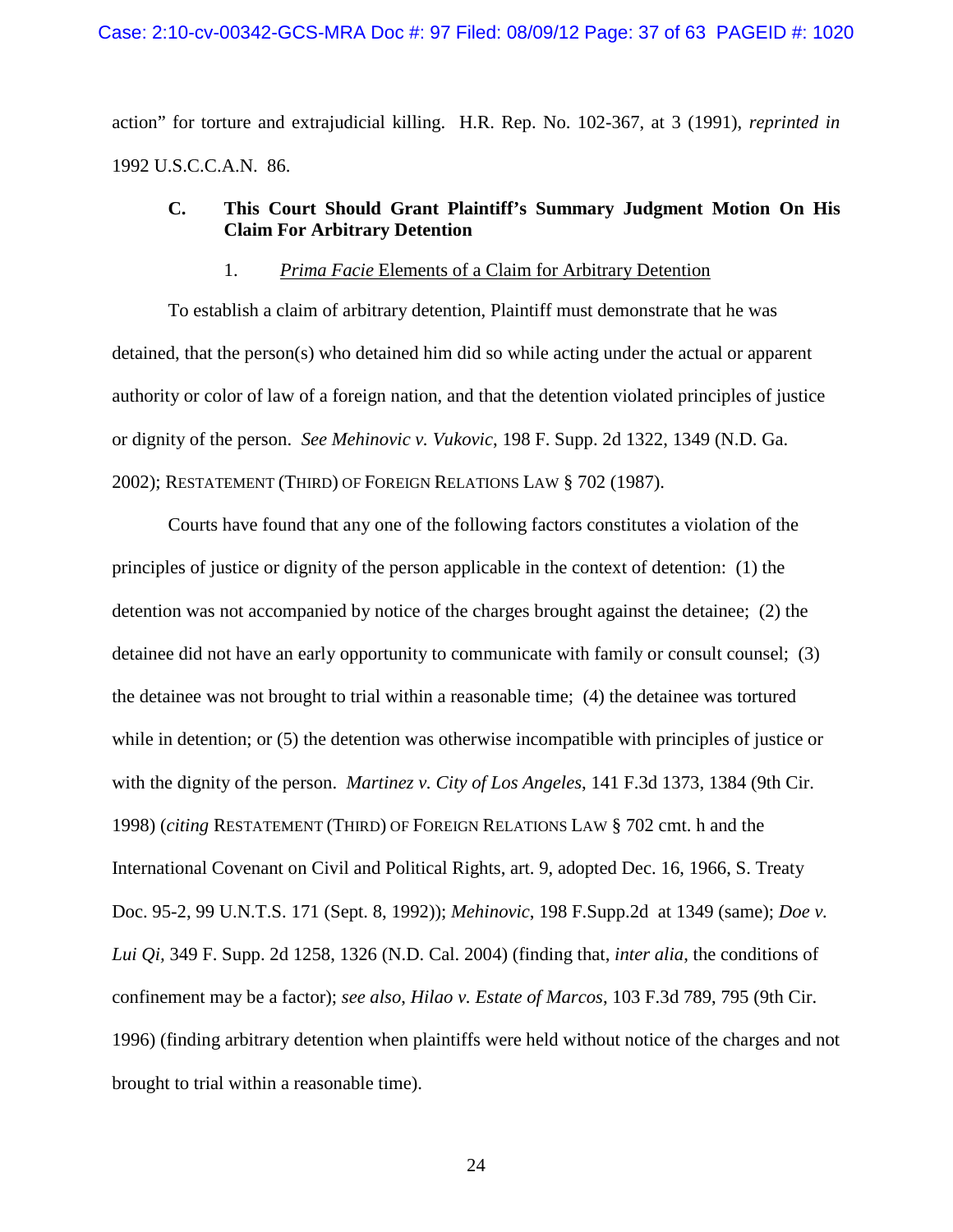### 2. Plaintiff's Evidence Establishes Without Genuine Factual Dispute that Professor Ahmed Was Arbitrarily Detained

### a. *Plaintiff was detained*

On or about November 19, 1988, Plaintiff was taken by NSS officers to the detention facility at NSS Headquarters. He was detained there until the end of February 1989, and then detained at the Central Prison until March 1989. *See supra* § I.E.1-2*.*

### b. *Plaintiff's detention was under color of law*

Plaintiff was detained by the NSS, which was the official Somali security force. NSS officers apprehended Plaintiff, handcuffed him, and took him to the detention facility at NSS headquarters. Plaintiff remained in the custody of state agents throughout his detention. *See supra* § I.E.1-3.

# c. *Plaintiff's detention violated principles of justice and dignity of the person*

Any one of the following factors is sufficient to establish that Plaintiff's detention violated principles of justice or dignity of the person:

i. Detention Was Not Accompanied by Notice of Charges

Plaintiff was arrested and detained without a warrant. He did not learn of the charges against him until three months later. *See supra* § I.E.2.

> ii. Plaintiff Was Not Given Opportunity to Communicate with Family

The NSS refused to allow Professor Ahmed's family and friends to see or speak to Plaintiff; the NSS did not allow visitors. *See supra* § I.E.1-2.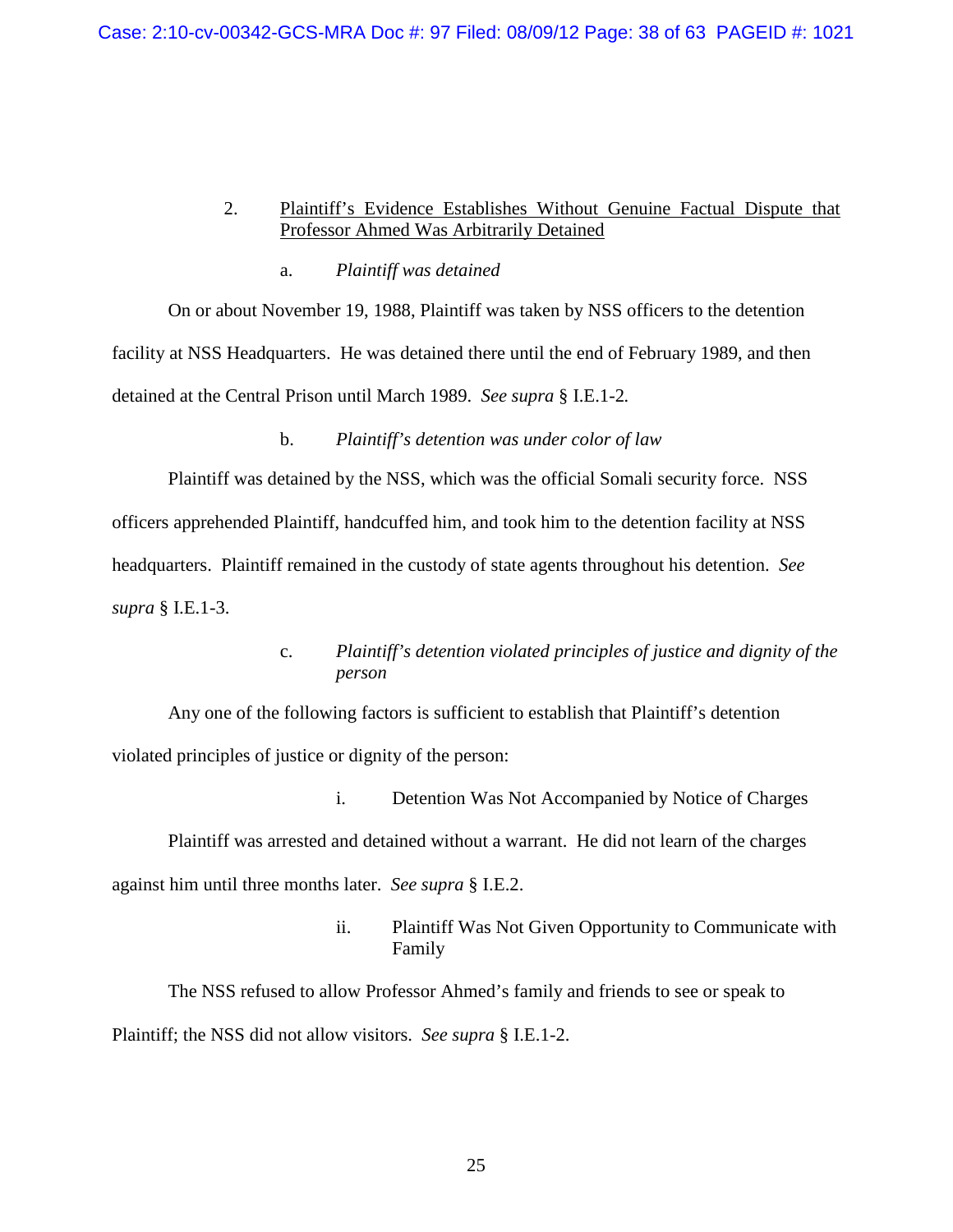#### iii. Plaintiff Was Tortured While in Detention

Plaintiff was repeatedly tortured while in detention. *See supra* § I.E.1, 3; *infra* § III.D.2.

iv. Plaintiff's Detention Was Otherwise Incompatible with Principles of Justice or Dignity of the Person

Plaintiff's detention was otherwise incompatible with principles of justice and dignity of the person. Deprivation of liberty is arbitrary if the individual is detained pursuant to a national law that violates international law, in particular if the law is arbitrary or is enforced arbitrarily in a given case. *Prosecutor v. Milorad Krnojelac*, No. IT-97-25-T, Judgment, ¶ 114 (Int'l Crim. Trib. for the Former Yugoslavia, Mar. 15, 2002). The laws under which Plaintiff was arrested, detained, and tried were themselves arbitrary. *See supra* § I.A*.*

Further, Plaintiff's sham trial did not meet international standards for a fair and just trial. The National Security Court offered virtually no procedural rights to individuals before the court, in violation of internationally recognized standards for fair trials and justice, as set out above. Plaintiff's trial lasted less than one hour. He was not given time to prepare a defense, nor was he allowed to have an attorney present. *See supra* § I.E.2*.*

Finally, in addition to all the brutal treatment enumerated above, the conditions under which Plaintiff was detained were inhuman. *See e.g Eastman Kodak v. Kavlin*, 978 F. Supp. 1078, 1094 (S.D. Fla. 1997) (finding sharing a filthy cell with murderers, being left without food, a blanket, or protection from the inmates, and being forced to sleep on the floor constituted inhuman conditions sufficient to support a finding of arbitrary detention). Plaintiff was held in solitary confinement, in a small windowless cell in an unventilated basement, with continuous artificial lighting. He had no toilet in his cell, forcing him to relieve himself into empty milk cans. His wrist was constantly handcuffed to his leg, except during interrogations. He received rancid food only once a day. He was forced to sleep on cold or wet floors without a mat or

26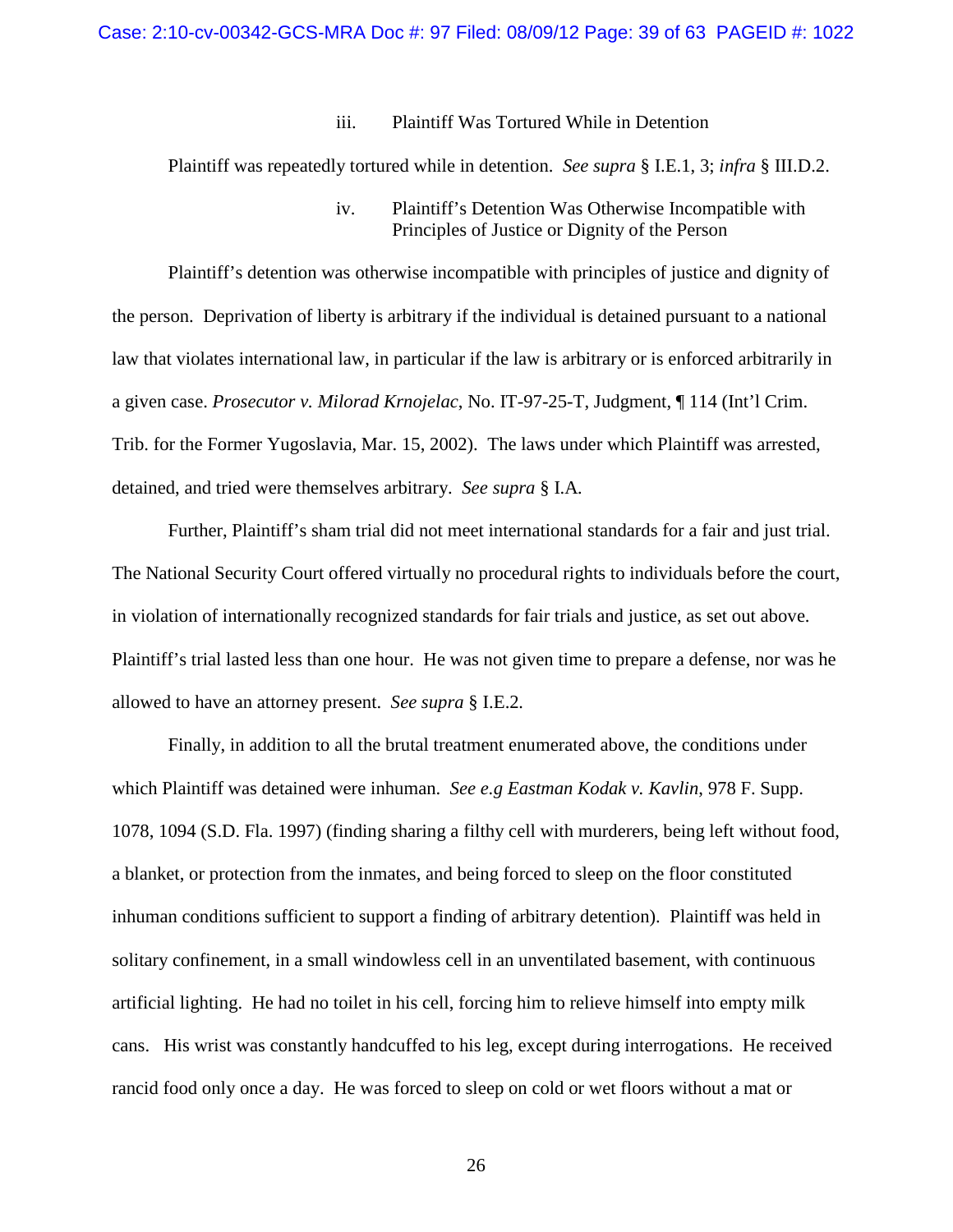blanket. *See supra* § I.E.1-3. These conditions are inhuman and violate the dignity of the person. *See Eastman Kodak*, 978 F. Supp. at 1094.

Based on the undisputed facts stated above, Plaintiff is entitled to summary judgment on his claim of arbitrary detention.

### **D. This Court Should Grant Plaintiff's Summary Judgment Motion On His Torture Claim**

#### 1. *Prima Facie* Elements of Torture

"The TVPA and the ATS share a common purpose in protecting human rights internationally," including by providing an avenue for victims of torture to seek civil redress. *Chavez*, 559 F.3d at 492; *see also* 28 U.S.C. § 1350. Under both statutes, a plaintiff's torture claim must establish five elements, that: (1) the victim experienced severe pain or suffering, either physical or mental; (2) the severe pain or suffering was "intentionally inflicted" on the victim; (3) the acts were committed for a prohibited purpose, including extracting a confession or punishment or to intimidate or coerce the victim; (4) the acts were inflicted under the actual or apparent authority, or color of law of a foreign nation, including by or with the acquiescence of a public official or other person acting in an official capacity; and (5) the victim was in the offender's custody or physical control. TVPA, Pub. L. No. 102-256, 106 Stat. 73,  $\S$  3(b)(1);<sup>[134](#page-39-0)</sup> *Filartiga v. Pena-Irala*, 630 F.2d 876, 884-90 (2d Cir. 1980) (*cited with approval in Sosa*, 542 U.S.at 732); *Enahoro v. Abubakar*, 408 F.3d 877, 884 (7th Cir. 2005); *In re Estate of Ferdinand Marcos Human Rights Litig.*, 25 F.3d 1467, 1475 (9th Cir. 1994), *cert. denied*, 513 U.S. 1126

<span id="page-39-0"></span><sup>134</sup> The TVPA defines severe "mental pain or suffering" as the: prolonged mental harm caused by or resulting from — (A) the intentional infliction or threatened infliction of severe physical pain or suffering; (B) the administration or application, or threatened administration or application, of mind-altering substances or other procedures calculated to disrupt profoundly the senses or the personality; (C) the threat of imminent death; or (D) the threat that another person will imminently be subjected to death, severe physical pain or suffering, or the administration or application of mind-altering substances or other procedures calculated to disrupt profoundly the senses or personality. TVPA, Pub. L. No. 102-256, 106 Stat. 73, § 3(b)(2) (A)-(D).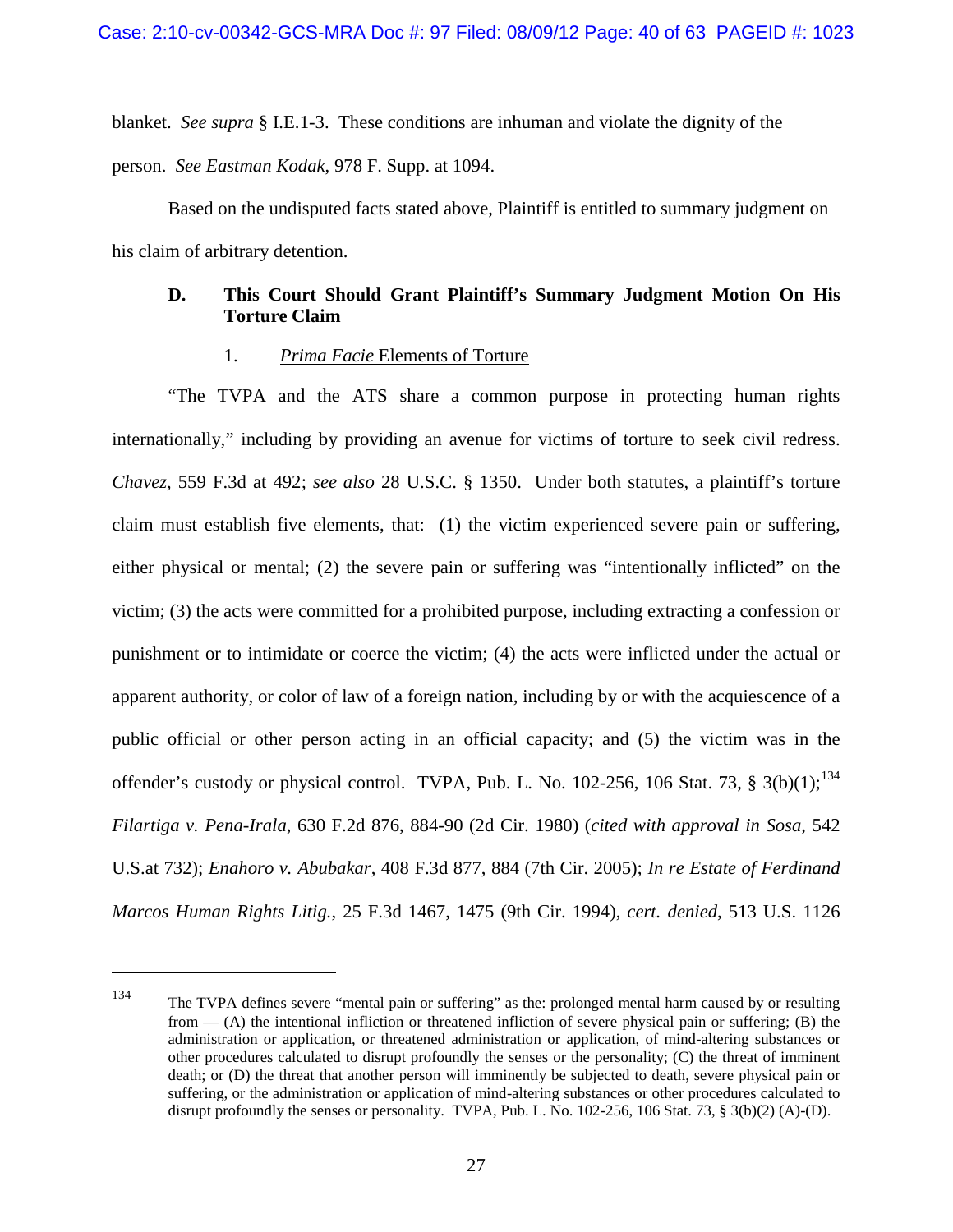(1995); *Cabello v. Fernandez-Larios*, 402 F.3d 1148, 1152 (11th Cir. 2005); *see also Forti v. Suarez-Mason*, 672 F. Supp. 1531, 1546 (N.D. Cal. 1987) (holding that "a police chief who tortures, or orders to be tortured, prisoners in his custody fulfills the requirement that his action be 'official' simply by virtue of his position and the circumstances of the act; his conduct may be wholly unratified by his government and even proscribed by its constitution and criminal statutes."); *Xuncax v. Gramajo*, 886 F. Supp. 162, 174, 178 (D. Mass. 1995) (holding that having the authority and discretion to order an individual's release can establish "custody" for the purposes of defining torture.).

Regarding the first element, a victim's severe pain or suffering, courts have recognized a variety of facts as "severe" enough to constitute torture, including trauma inflicted to the genitals, beatings, simulated drowning, sleep deprivation, and starvation. *See Lui Qi,* 349 F. Supp. 2d at 1317 ("sustained systematic beatings or use of particularly heinous acts such as electrical shock or other weapons or methods designed to inflict agony does constitute torture"); *see also Cronin v. Islamic Republic of Iran*, 238 F. Supp. 2d 222, 226 (D.D.C. 2002); *Hilao*, 103 F.3d at 790-91; *Mehinovic,* 198 F. Supp. 2d at 1345; *Daliberti v. Republic of Iraq,* 97 F. Supp. 2d 38, 45 (D.D.C. 2000).

With respect to the second element, courts have inferred intent from the facts and circumstances, including the severity of the pain and suffering, the nature of official action, and the evidence of a prohibited purpose. *See Filartiga*, 630 F.2d at 884-890; *Sosa*, 542 U.S. at 753 (Ginsburg, J., concurring); *Chavez*, 559 F.3d at 491; *Kilburn v. Islamic Republic of Iran*, 699 F. Supp. 2d 136, 152 (D.D.C. 2010); *Daliberti*, 146 F. Supp. 2d at 22.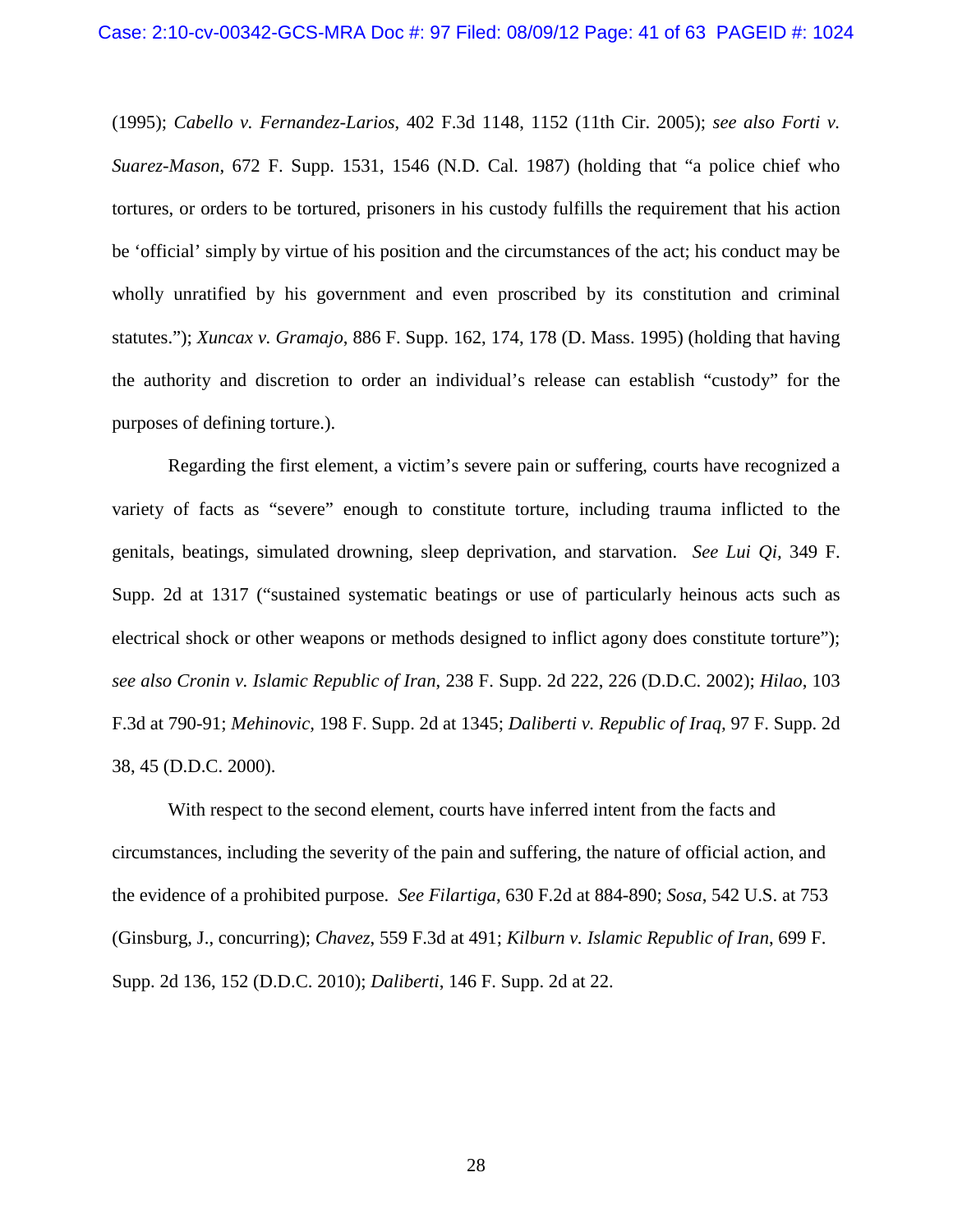# 2. Plaintiff's Evidence Establishes Without Factual Dispute That Plaintiff Was Tortured

# a. *Plaintiff endured severe pain and suffering*

Defendant's subordinates at the NSS threatened and brutalized Professor Ahmed, causing him severe mental and physical pain and suffering. *See supra* § I.E.1-2. Professor Ahmed continues to suffer from the injuries he sustained as a result of this trauma: he has nightmares, flashbacks, severe body pain, urological problems, and he has been rendered unable to have additional children. *See supra* § I.E.3.

# b. *Plaintiff's suffering was intentionally inflicted and was for the proscribed purposes of eliciting a confession or punishment*

There is no issue of material fact that these brutal acts were intended to elicit a confession from Professor Ahmed that he was a member of an opposition political group or that he was collaborating with human rights "watch dogs" and that they were also intended to punish him for his political beliefs and his clan affiliation. Specifically, they were intended to punish Professor Ahmed for possessing Amnesty International materials perceived as a threat to the regime. *See supra* § I. A.1-2; I.B.; I.E.1.

Defendant personally threatened that Plaintiff would be tortured if he did not confess to being a member of an opposition political group that Plaintiff did not even know existed at that time. Defendant ordered NSS officer Dherow to "do his job, if [Plaintiff] does not confess."<sup>[135](#page-41-0)</sup> Defendant then ordered Professor Ahmed's torture, which Captain Dherow, along with four other NSS officers, Lt. Mohamoud Farah Egal, Lt. Mohamed Abdi, Antar, and Deeq, executed. *See supra* § I.E.1.*.* The NSS officers' clear purpose was to inflict suffering to intimidate and coerce Professor Ahmed to obtain a confession and/or punish him. *See supra* §§ I.E.1., I.A.1-2*.* 

<span id="page-41-0"></span><sup>&</sup>lt;sup>135</sup> Ahmed Supp. Decl.  $\P$  13.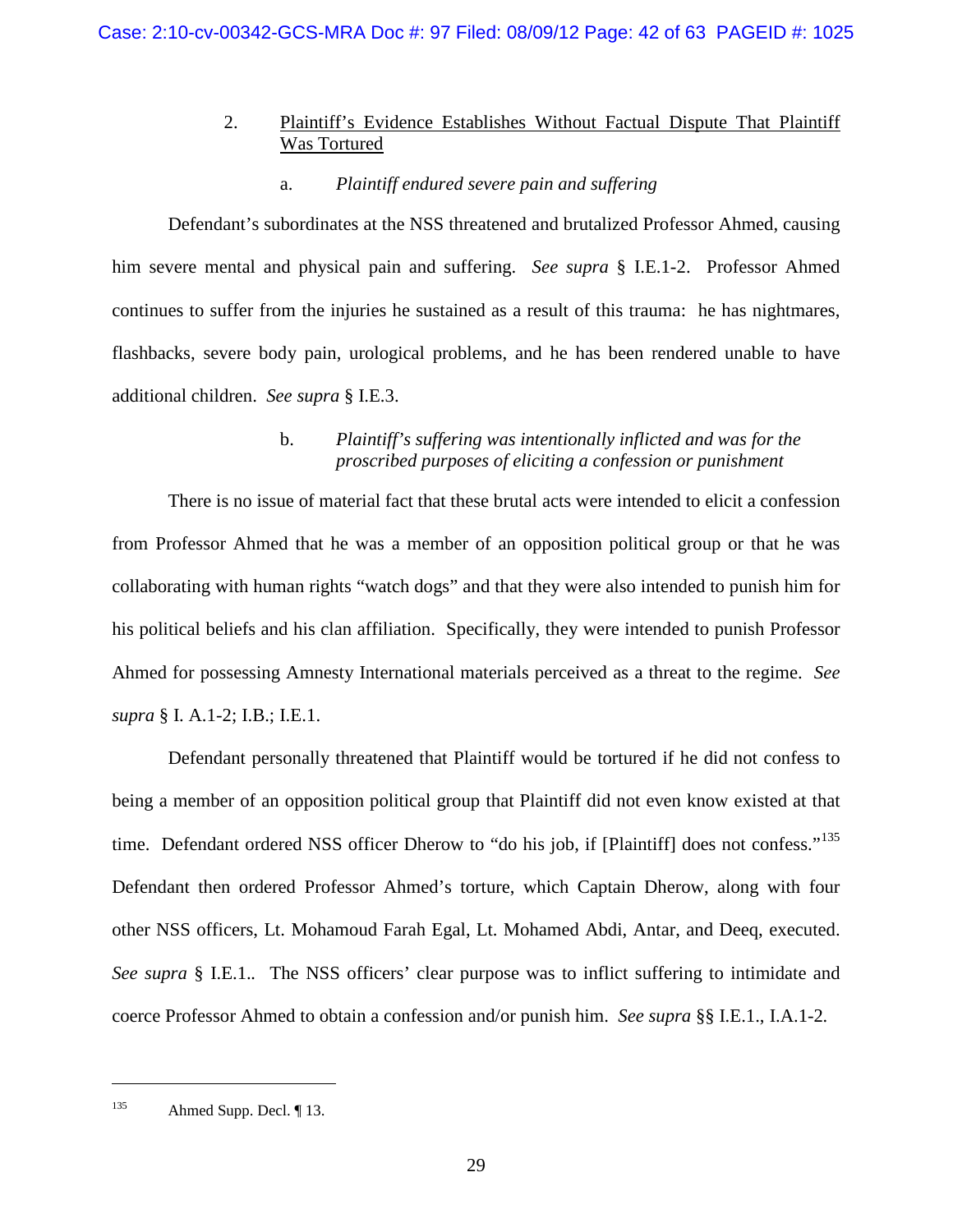### c. *Plaintiff's suffering was inflicted under the color of law*

Plaintiff was brutalized by officers of the NSS, the official state security force. Defendant was acting in his official government capacity when Defendant ordered his subordinates in the NSS to detain and torture Professor Ahmed. His orders were supported by the "weight of the State" as he had a high ranking position as Chief the Department of Criminal Investigations of the NSS, which was created to punish and suppress opposition to the government. *See supra* § I.E.1-3.

### d. *Plaintiff was under the offenders' custody or control*

Professor Ahmed was under the custody and control of the NSS agents who brutalized him. *See supra* Section I.E.1-2; *see also supra* Section III.C(2)(a)&(b).

For the reasons and based on the evidence stated above, the Court should grant Plaintiff's claim of torture under the ATS and the TVPA.

### **E. This Court Should Grant Plaintiff's Summary Judgment Motion On His Claim For Cruel, Inhuman, Or Degrading Treatment Or Punishment**

# 1. *Prima Facie* Elements of the Cruel, Inhuman, or Degrading Treatment or Punishment Claim

"[C]ruel, inhuman, or degrading treatment includes acts which inflict mental or physical suffering, anguish, humiliation, fear and debasement, which do not rise to the level of 'torture' or do not have the same purposes as 'torture.'" *Tachiona v. Mugabe*, 216 F. Supp. 2d 262, 281 (S.D.N.Y. 2002), *aff'd in part, rev'd on other grounds*, 386 F.3d 205 (2d Cir. 2004) (*quoting Mehinovic*, 198 F.Supp.2d at 1348); *see also Ntsebeza v. Daimler AG (In re S. African Apartheid Litig.),* 617 F. Supp. 2d 228, 253 (S.D.N.Y. 2009); *Xuncax*, 886 F. Supp. at 185-89; Convention Against Torture and Other Cruel, Inhuman, or Degrading Treatment or Punishment (CAT) G.A. Res. 39/46, Annex, 39 U.N. GAOR Supp. 51, U.N. Doc. A/39/51, art.16(1) (1984). The acts also must have been committed under color of law, by or at the instigation of or with the consent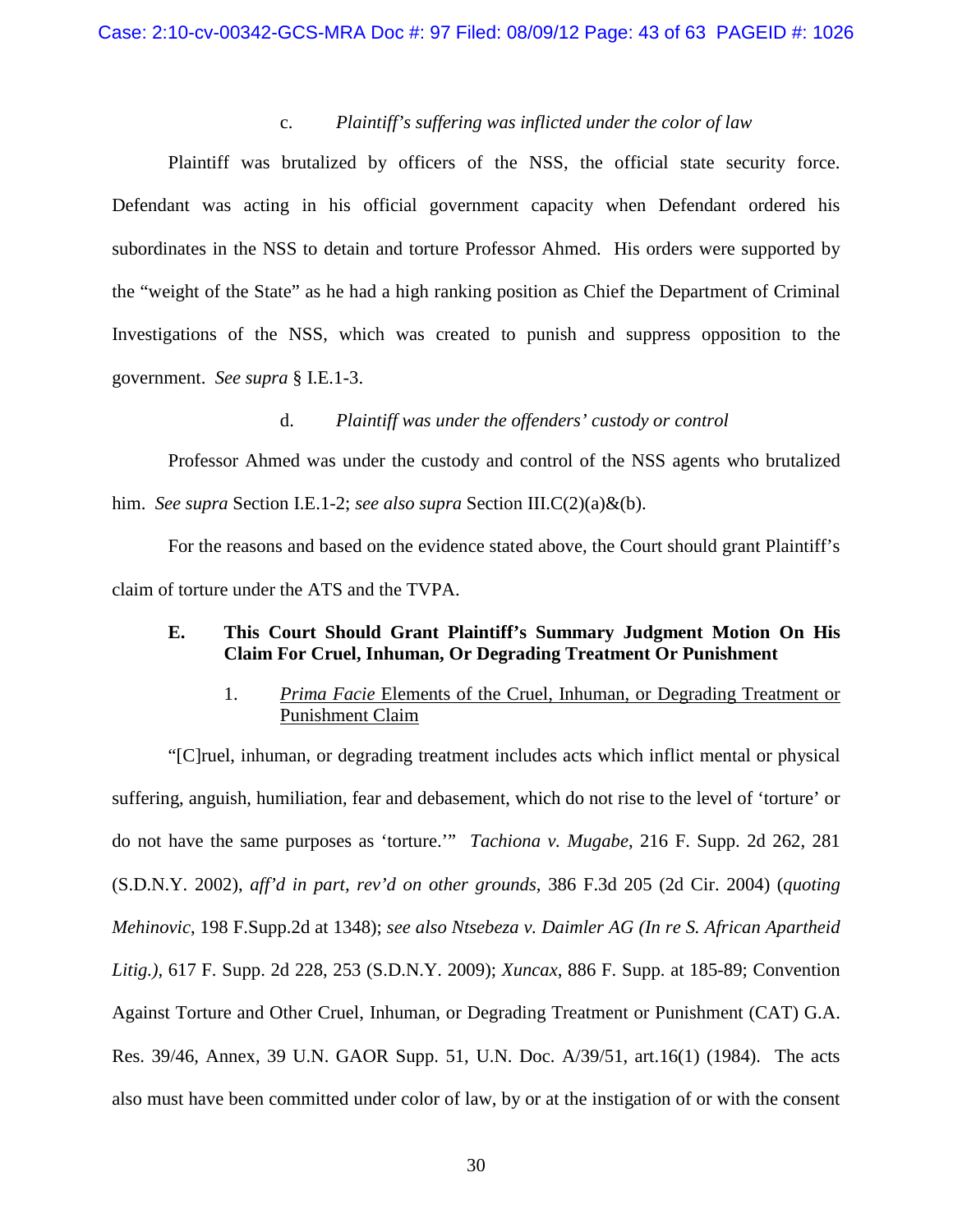or acquiescence of a public official or other person acting in an official capacity. *Ntsebeza*, 617 F. Supp. 2d at 253; *Bowoto*, 557 F. Supp. 2d at 1092-95; *Liu Qi*, 349 F. Supp. 2d at 1320-25; *Jama v. I.N.S.*, 22 F. Supp. 2d 353, 365 (D.N.J. 1998*), aff'd sub. nom*. *Dasilva v. Esmor Corr. Servs. Corp.*, 167 Fed. App'x 303 (3d Cir. 2006); CAT 39 U.N. GAOR Supp. 51, U.N. Doc. A/39/51, art. 16(1) (1984).

# 2. Plaintiff's Evidence Establishes Without Genuine Factual Dispute that Professor Ahmed was Subjected to Cruel, Inhuman, or Degrading Treatment or Punishment

The treatment that Abukar suffered at the hands of the NSS meets or exceeds the treatment or punishment that other courts have found cruel, inhuman, or degrading. Like the plaintiffs in *Bowoto*, Professor Ahmed was confined in wretched conditions, bound in painful positions, beaten and tormented through genital mutilation. *Bowoto*, 557 F. Supp. 2d at 1094. Like the plaintiffs in *Wiwa*, he was forced to flee his homeland in fear of arbitrary arrest, torture and death. *Wiwa v. Royal Dutch Petroleum Co*,, No. 96 CIV 8386, 2002 WL 319887, at \*8 (S.D.N.Y. Feb. 22, 2002). And like the plaintiffs in *Jama*, he was restricted to a starvation diet of rancid food, confined in close proximity to his own urine and excrement, and deprived of sleep under bright lights. *Jama*, 22 F. Supp. 2d at 358-59. Defendant and the NSS officers under his command and authority also repeatedly threatened Professor Ahmed with torture and execution and imprisoned him in solitary confinement for over three months. *See supra* § I.E.1- 3*.* As with his other claims, this cruel treatment was inflicted under the color of law of the State of Somalia. *See supra* §§ I.E.1-3, III.C.2.b., and III.D.2.c.

# **F. This Court Should Grant Plaintiff's Summary Judgment Motion As To Defendant's Responsibility For The Acts**

Defendant is responsible for the conduct of the NSS officers because he: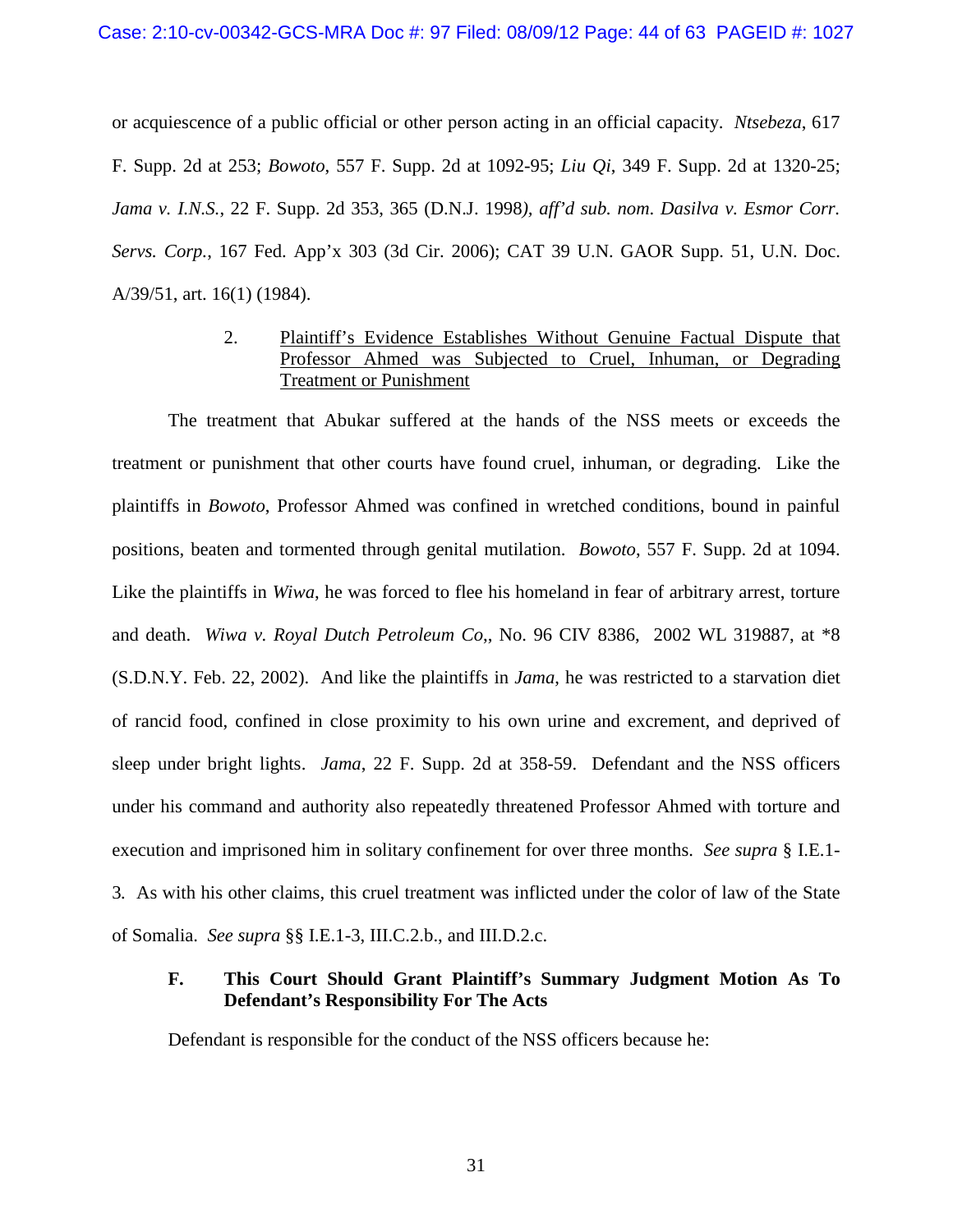(1) exercised command or control over the NSS officers who perpetrated the harms suffered by Plaintiff, including, but not limited to, directing his subordinates to commit the acts; (2) conspired with NSS officers to commit the harms suffered by Plaintiff; (3) aided and abetted the NSS officers who committed the harms suffered by Plaintiff; and/or (4) engaged in a joint criminal enterprise with the NSS officers who committed the harms suffered by Plaintiff. There is no genuine issue of material fact as to Defendant's liability for Plaintiff's arbitrary detention; torture; and cruel, inhuman, or degrading treatment or punishment.

### 1. Defendant Exercised Command Responsibility Over the NSS Officers Who Perpetrated the Offenses Against Professor Ahmed

#### a. Prima facie *elements of command responsibility*

A commanding officer can be held responsible for the acts of his subordinates, even if the commanding officer did not directly participate in the commission of the acts himself. *Mohamad v. Palestinian Auth*., 132 S. Ct. 1702, 1709 (2012); *Chavez*, 559 F.3d at 499; *Doe v. Saravia*, 348 F. Supp. 2d 1112, 1148 (E.D. Cal. 2004); S. REP. NO. 102-249, at 8-9 (1991) ("[R]esponsibility . . . extends beyond the person or persons who actually committed those acts [to] anyone with higher authority who authorized, tolerated or knowingly ignored those acts.").

To hold a defendant liable under the doctrine of command responsibility, a plaintiff must establish that the defendant: (1) had a superior-subordinate relationship with the person or persons who committed the human rights abuses; (2) knew or should have known, in light of the circumstances at the time, that subordinates had committed, were committing, or were about to commit human rights abuses;<sup>[136](#page-44-0)</sup> and (3) failed to take all necessary and reasonable measures to

<span id="page-44-0"></span><sup>&</sup>lt;sup>136</sup> Actual knowledge of the particular abuses against a plaintiff is not required; courts assume knowledge sufficient to establish command responsibility when there is evidence of a pervasive pattern and practice of abuses. *Lui Qi*, 349 F. Supp. 2d at 1332-33 ("it may be inferred that both defendants either 'knew or should have known' of the human rights violations committed by their subordinate police and security forces" where the complaints alleged "the patterns of repression and abuse were widespread, pervasive, and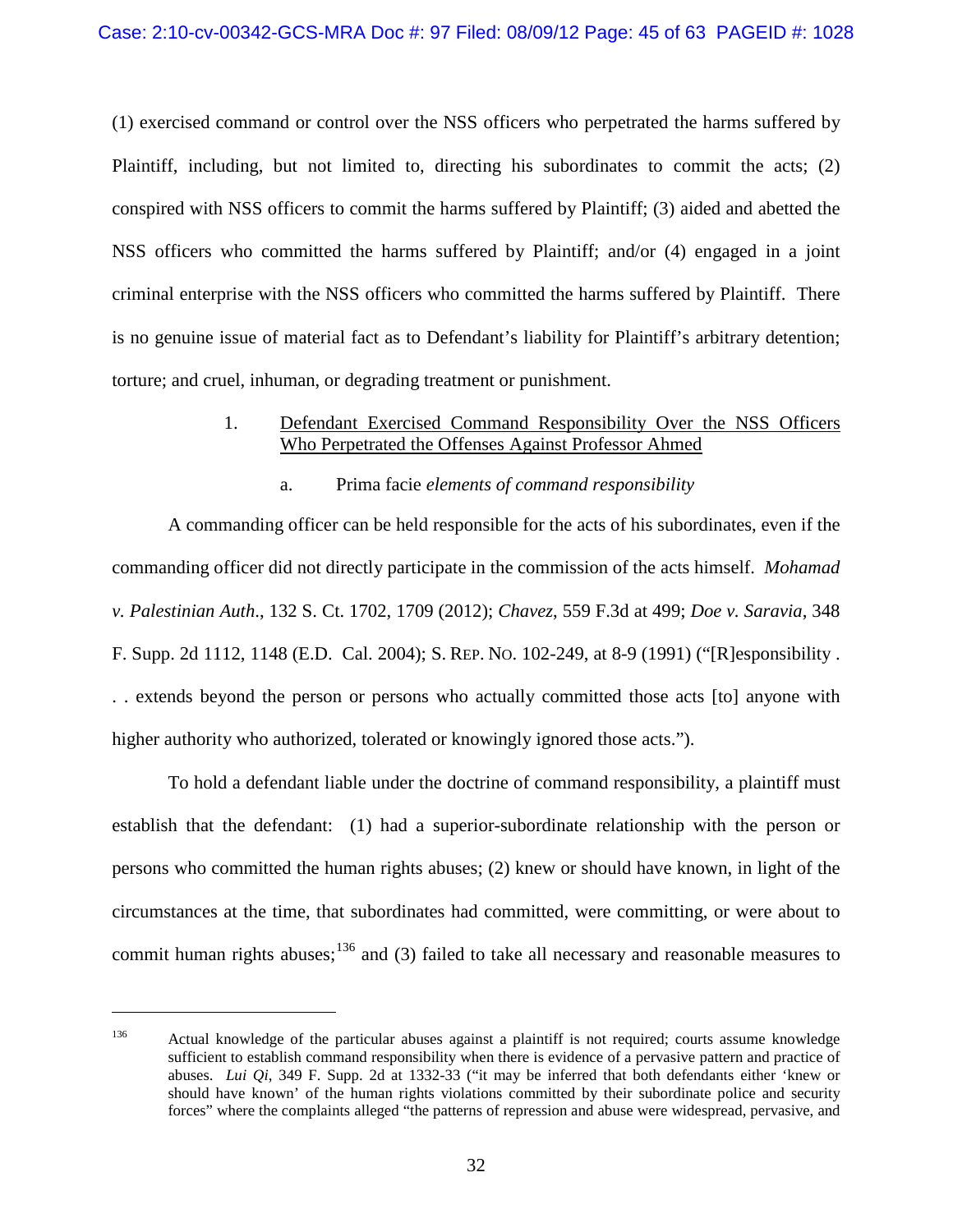prevent human rights abuses or punish the individuals who committed the human rights abuses for their actions. *Chavez* 559 F.3d at 499 (6th Cir. 2009) (*cited with approval in Mohamad*, 132 S. Ct. at 1709 ("petitioners rightly note that the TVPA contemplates liability against officers who do not personally execute the torture or extrajudicial killing."). Of course, a commanding officer will also be held responsible for directly ordering the tortfeasors to commit the acts, as here. *Mohamad,* 132 S. Ct. at 1709; *Doe v. Saravia*, 348 F. Supp. 2d at 1148.

A superior-subordinate relationship exists where the defendant: (1) holds a higher rank than or had authority over the persons accused of committing the human rights abuses and (2) had "effective control" over the persons accused of committing the human rights abuses. *Lui Qi*, 349 F. Supp. 2d at 1331.<sup>[137](#page-45-0)</sup>

# b. *Defendant was the superior of NSS officers who committed the offenses*

A superior-subordinate relationship existed between Colonel Magan and the NSS officers who arbitrarily detained, tortured, and otherwise cruelly treated Professor Ahmed. Defendant was the Chief of the Department of Criminal Investigations at the NSS from 1988-1990.<sup>[138](#page-45-1)</sup> As the Chief, Defendant was in charge of investigations, holding a position of authority over officers in the department. Defendant achieved this formal position of authority in part because he was a member of Siad Barre's sub-clan of the Darod – Marehan – and because of his reputation for cruelty – both of which tend to show he had effective authority within the NSS Department of Criminal Investigations. Defendant had authority over Colonel Agojiid, officer Egal, and the

widely reported" for both ATS and TVPA claims of arbitrary detention and torture); (*quoting Ford (Ex. rel. Estate of Ford) v. Garcia*, 289 F. 3d 1282, 1288 (11<sup>th</sup> Cir. 2002); *citing* S. REP. NO. 102-249, at 9 (1991)).

<span id="page-45-0"></span><sup>&</sup>lt;sup>137</sup> Even where a superior is not the ultimate authority, a superior may still be liable under the doctrine of command, as multiple individuals can exercise effective control and be liable under command responsibility. See Lui Qi, 349 F. Supp. 2d at 1331. Absolute authority is not required. *Id.* 

<span id="page-45-1"></span><sup>138</sup> Dkt. # 18, Magan Aff., ¶ 6-7; Hioureas S.J. Decl., Exh. 12: Defendant's Response to Plaintiff's First Set of Interrogatories, No. 2.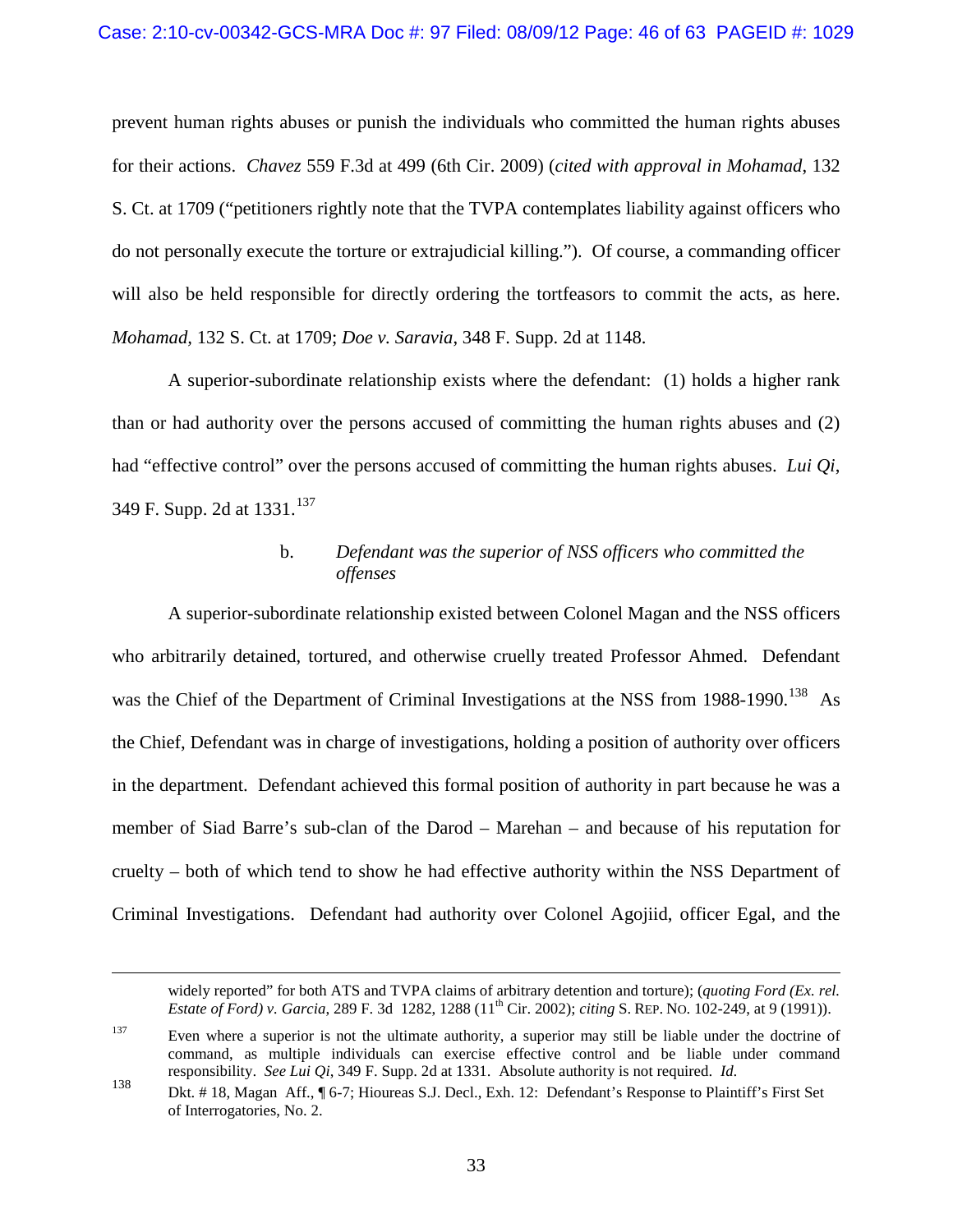other NSS officers who detained and tortured Professor Ahmed.<sup>139</sup> And Defendant demonstrated his effective command by ordering his subordinates to torture Professor Ahmed. *See supra* §§ I.B, I.E.1.

# c. *Defendant knew or should have known that his subordinates were committing such offenses*

It is undisputed that Defendant knew his subordinates were torturing detainees. Not only was the NSS use of torture widely known and known specifically to the high-ranking officers within the NSS, Defendant himself participated in brutalizing detainees. *See supra* §§ I.A, B. In addition, Defendant informed Plaintiff that he would be tortured by Defendant's subordinates, and he ordered his subordinates to torture Plaintiff. *See supra* § I.E.1.

Moreover, the record indicates that the NSS was responsible for widespread and systematic use of torture, arbitrary detention, and cruel, inhuman, or degrading treatment. *See* § I.A. As the Chief of the Department of Investigations of the NSS, Defendant knew (or should have known) about this pattern of human rights violations. *See supra* § I.B. *See Lui Qi*, 349 F. Supp. 2d at 1332-33.

# d. *Defendant failed to take reasonable steps to prevent the offenses or to punish his subordinates for their bad acts*

There is no dispute of material fact that Defendant failed to take any steps to prevent abuses from occurring or to punish his subordinates when they engaged in such abuse: in fact, Defendant denies having knowledge of any disciplinary procedures at all. *See supra* § I.B.

<span id="page-46-0"></span><sup>139</sup> Hioureas S.J. Decl., Exh. 12: Defendant's Response to Plaintiff's First Set of Interrogatories, Nos. 6, 7, 8; Hioureas S.J. Decl., Exh. 14: Plaintiff's Second Set of Interrogatories Nos. 21-25; Ahmed Supp. Decl. ¶¶ 13-15.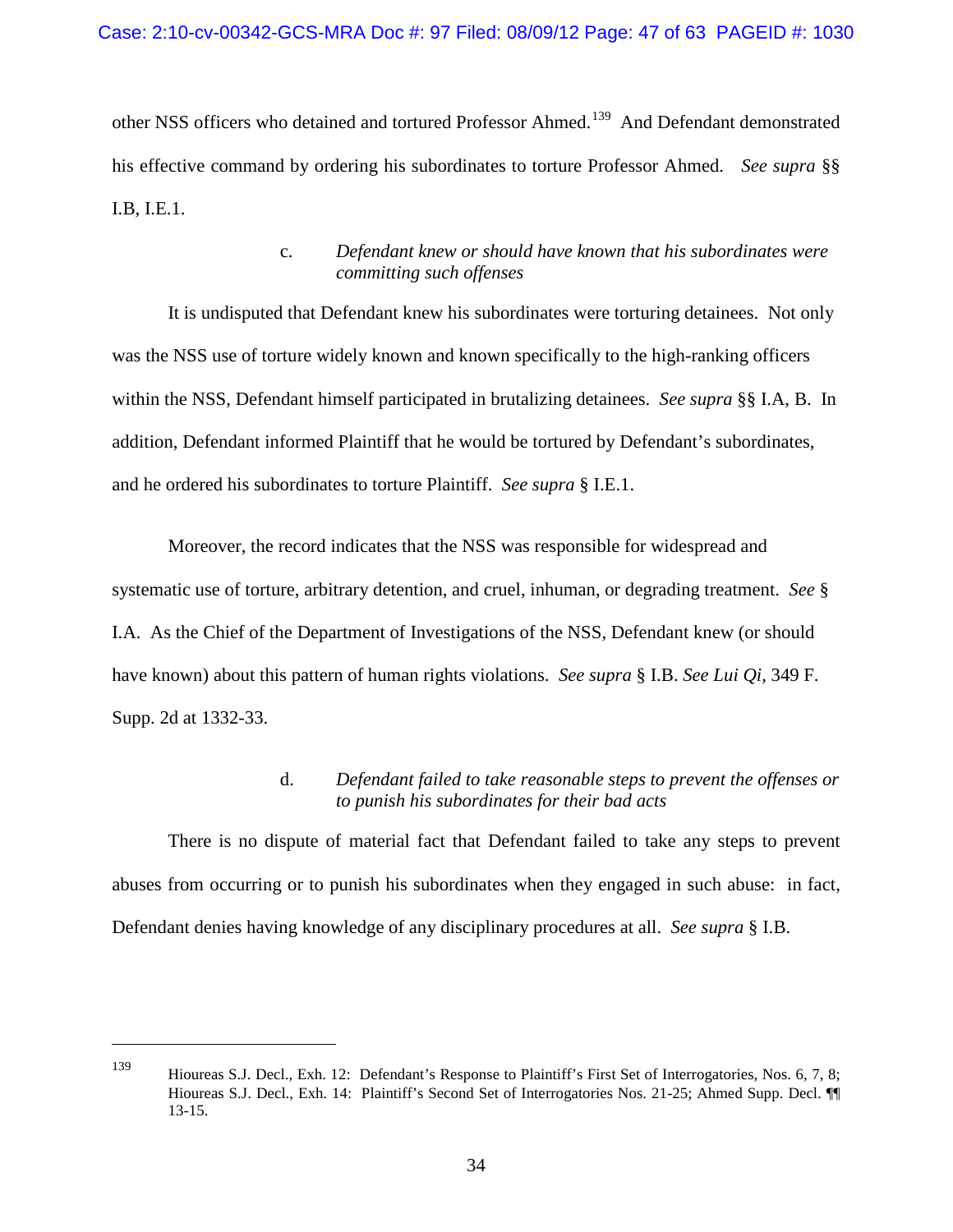# 2. Defendant Aided and Abetted Subordinates in the NSS Who Committed the Offenses Against Professor Ahmed.

# a. Prima facie *elements of aiding and abetting*

To establish aiding and abetting liability, a plaintiff must show that a defendant (1) knowingly and substantially assisted in the underlying conduct and (2) was "generally aware of his role as part of an overall illegal or tortious activity at the time he provided the assistance." *Doe VIII v. Exxon Mobil Corp.*, 654 F.3d 11, 35 (D.C. Cir. 2011) (citation omitted); *see also Aetna Cas. & Sur. Co. v. Leahey Constr. Co.*, 219 F.3d 519, 533 (6th Cir. 2000); *Cabello*, 402 F.3d at 1158-59. Courts look to five factors to determine whether the defendant's assistance was "substantial": (1) the nature of the act encouraged; (2) the amount of assistance provided; (3) defendant's presence or absence at the time of the conduct; (4) his relation to the other actors; and (5) defendant's state of mind. *Exxon*, 654 F.3d at 35; *see also* RESTATEMENT (SECOND) OF TORTS § 876 (1979).

# b. *Defendant's knowing, substantial assistance to his subordinates who perpetrated the offenses against Professor Ahmed*

Defendant knowingly and substantially assisted in the underlying conduct and was aware of his role in the overall activity when he interrogated Professor Ahmed and told him that he would be tortured if he did not confess. Defendant thereafter directed his subordinates to torture Professor Ahmed. After Professor Ahmed was released, Defendant told Professor Ahmed that he was "above the law."[140](#page-47-0) *See supra* §§ I.E.1-2.

<span id="page-47-0"></span><sup>140</sup> Ahmed Supp. Decl. ¶ 24.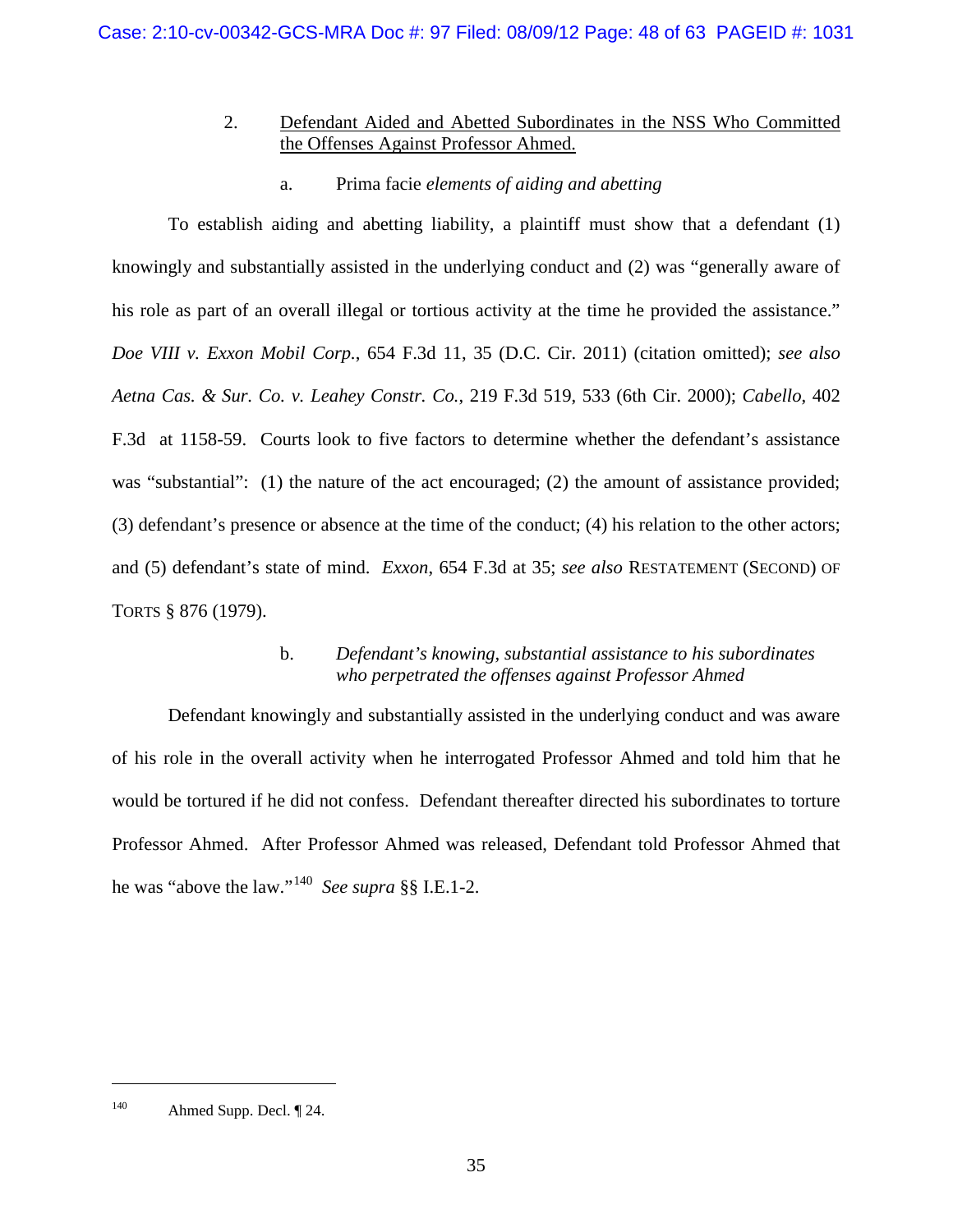- 3. Defendant Conspired with Subordinates to Commit the Offenses Against Perceived Political Opponents, Resulting in the Offenses Against Professor Ahmed
	- a. Prima facie *elements of conspiracy*

Defendant may also be held vicariously liable for Plaintiff's injuries based on a theory of civil conspiracy. To prove civil conspiracy, a plaintiff must demonstrate "(1) an agreement between two or more persons; (2) to participate in an unlawful act, or a lawful act in an unlawful manner; (3) an injury caused by an unlawful overt act performed by one of the parties to the agreement; (4) which overt act was done pursuant to and in furtherance of the common scheme." *Halberstam v. Welch*, 705 F.2d 472, 477 (D.C. Cir. 1983); *see also Cabello*, 402 F.3d at 1159 (applying these elements to uphold jury's verdict of liability for TVPA and ATS violations based on the existence of a civil conspiracy); *Aetna*, 219 F.3d at 534; *In re Chiquita Brands Int'l, Inc. Alien Tort Statute and S'holder Derivative Litig.*, 792 F. Supp. 2d 1301, 1343–44 & n.64 (S.D. Fla. 2011) (deriving substantially the same standard from international law); *Lizarbe v. Rondon*, 642 F. Supp. 2d 473, 491 (D. Md. 2009), *aff'd on other grounds*, 402 Fed. App'x 834 (4th Cir. 2010). The existence of an agreement can be proven by circumstantial evidence. *Halberstam*, 705 F.2d at 480.

### b. *Defendant's conduct*

The undisputed evidence here demonstrates an agreement to use the NSS's "virtually unlimited powers of surveillance, investigation, search, arrest, and detention" to target political opponents of the Barre Regime, "terrorize the civilian population[,] and deter it from supporting the growing opposition movements."<sup>141</sup> The NSS specifically targeted Professor Ahmed as a perceived opponent of the regime and sought to obtain Professor Ahmed's confession through detention and torture. Such evidence of the regime's objective to suppress political opposition,

<span id="page-48-0"></span><sup>141</sup> Cassanelli Report, ¶¶ 23, 40.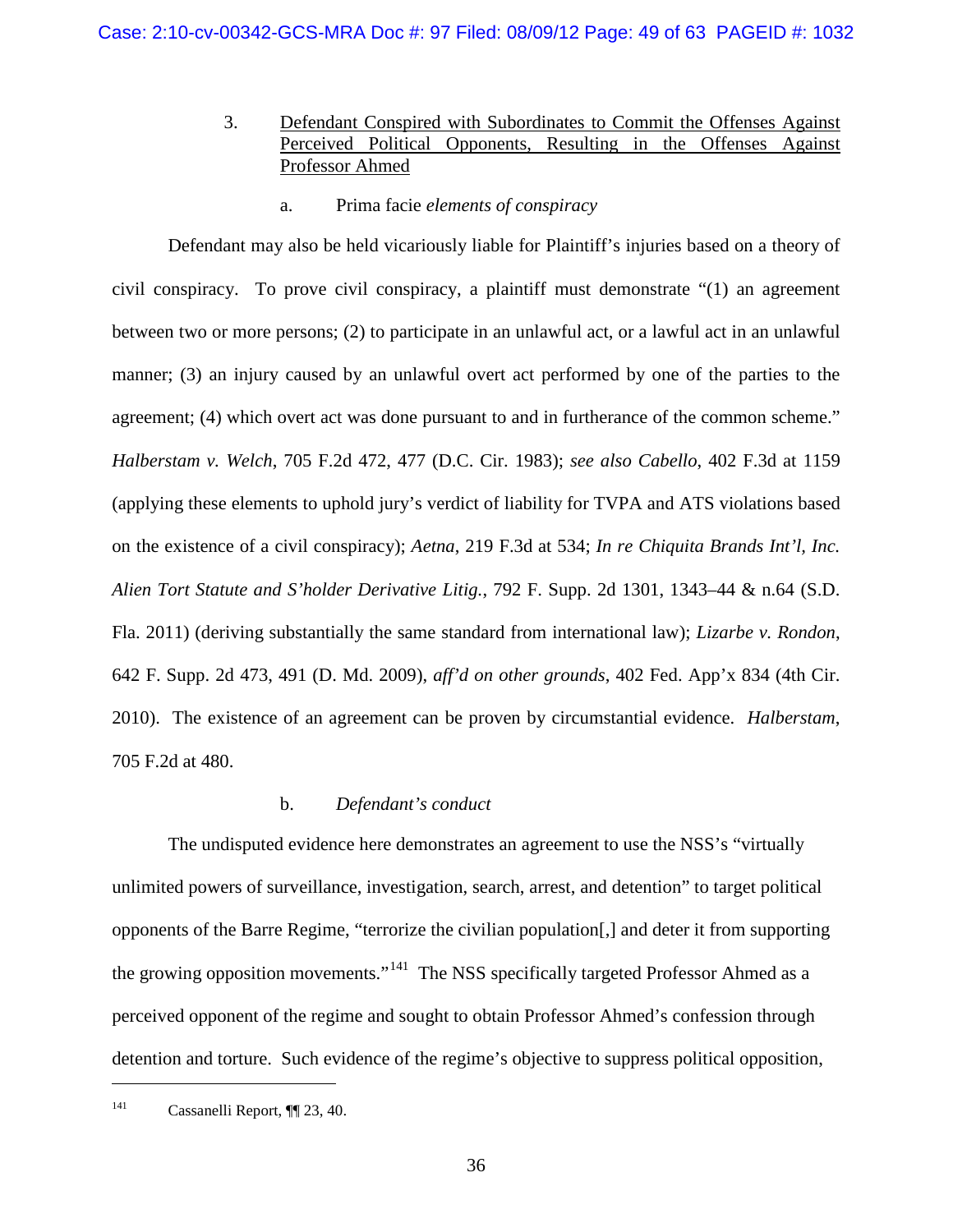especially members of disfavored clans, such as Professor Ahmed's Hawiye clan; Defendant's reputation for brutality and loyalty to the Barre regime; Defendant's statements that they would torture Professor Ahmed to obtain his confession; Colonel Agojiid's later statement that "[i]f we see [Professor Ahmed], we will kill him";<sup>[142](#page-49-0)</sup> Defendant's own, previous abuse of at least one prisoner; and the NSS's well-known and systematic use of arbitrary detention and torture, all demonstrate an agreement between officers of the NSS to suppress perceived political opposition through unlawful arbitrary detention and torture. *See Cabello*, 402 F.3d at 1158-59 (finding proof of an agreement based on circumstantial evidence of a military unit's objective to kill certain prisoners, threatening comments by members of the military unit, and a pattern of similar killings by the unit before and after the alleged violations at issue in the case); *see also Lizarbe*, 642 F. Supp. 2d at 491. *See supra* §§ I.A.,B.,E.

This evidence of the conspiracy's widely known objectives and practices, Defendant's position in the organization, and his active involvement in Professor Ahmed's torture and detention, *see supra* § III.F.3, further demonstrate Defendant's knowledge of the conspiracy's objectives and his intent to participate in accomplishing its goals. *See Presbyterian Church of the Sudan v. Talisman Energy, Inc.,* 582 F.3d 244, 263 (2d Cir. 2009), *cert. denied*, 131 S. Ct. 79 (2010) ("[I]ntent must often be demonstrated by the circumstances," including "the general context, the perpetration of other culpable acts systematically directed against the same group, the scale of atrocities committed, the systematic targeting of victims on account of their membership of a particular group, or the repetition of destructive and discriminatory acts.") (internal quotation omitted); *see also Cabello*, 402 F.3d at 1159. Finally, NSS officers

<span id="page-49-0"></span><sup>&</sup>lt;sup>142</sup> Warsame S.J. Decl.,  $\P$  18.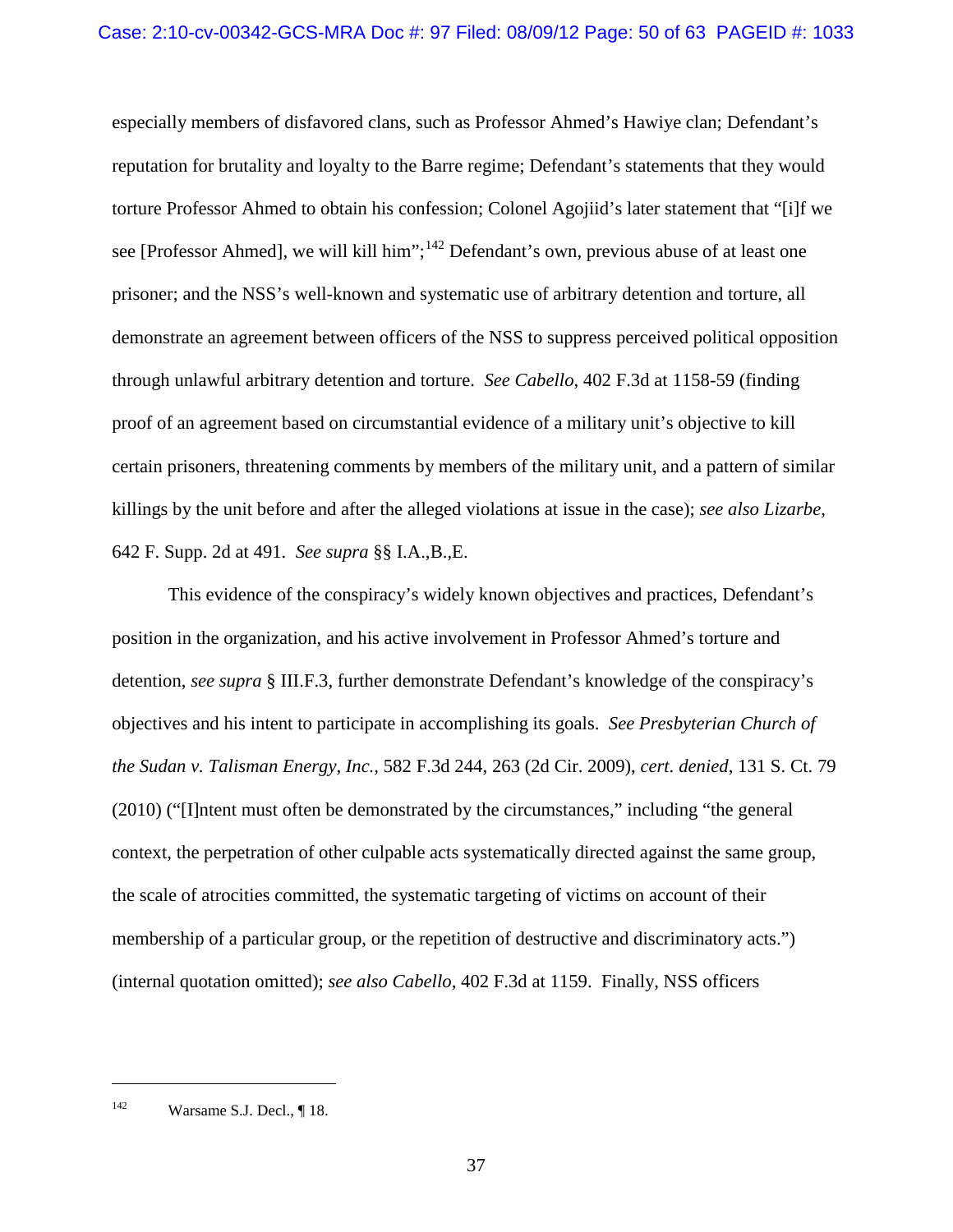committed the overt act of torturing not only Professor Ahmed but countless others in furtherance of their scheme to suppress opposition groups. *See supra* §§ I.A., I.D.

- 4. Defendant Engaged in a Joint Criminal Enterprise with Subordinates to Commit the Offenses Against Perceived Political Opponents, resulting in the Offenses Against Professor Ahmed
	- a. Prima facie *elements of joint criminal enterprise*

To establish a joint criminal enterprise claim, a plaintiff must first demonstrate that the defendant intended to enter into a common criminal design or plan. *Lizarbe*, 642 F. Supp. 2d at 490 (D. Md. 2009) (accepting joint criminal enterprise as a separate basis for liability); *Prosecutor v. Tadic*, IT-94-1-A, Judgment of Appeals Chamber, ¶ 227 (Int'l Crim. Trib. for the Former Yugoslavia July 15, 1999); *Doe v. Nestle, S.A.*, 748 F. Supp. 2d 1057, 1081 (C.D. Cal, 2010).

A defendant is liable for offenses committed in the course of the execution of the common design or plan under any of the following circumstances: (1) he intended to commit the specific offenses; (2) a system of "ill-treatment" or "repression" existed, the defendant was aware of the repressive nature of the system, and he intended to further the system, even if he did not intend the specific offenses; or (3) the specific offenses fell outside of the participants' common design but were "natural and foreseeable consequences" of the design. *See Tadic*, No. IT-94-1A, ¶¶ 195–206, 220, 227–229; *see also Lizarbe*, 642 F. Supp. 2d at 490. Liability for acts in accordance with a joint criminal enterprise does not require the actor to have given assistance that bears a direct causal relationship to the underlying crime. *Doe v. Nestle, S.A.*, 748 F. Supp. 2d at 1080-81. Instead, the requirement is met if the acts were directed to the furtherance of the common design. *Id.*; *see also Tadic*, No. IT-94-1-A, ¶¶ 227(iii), 229(iii).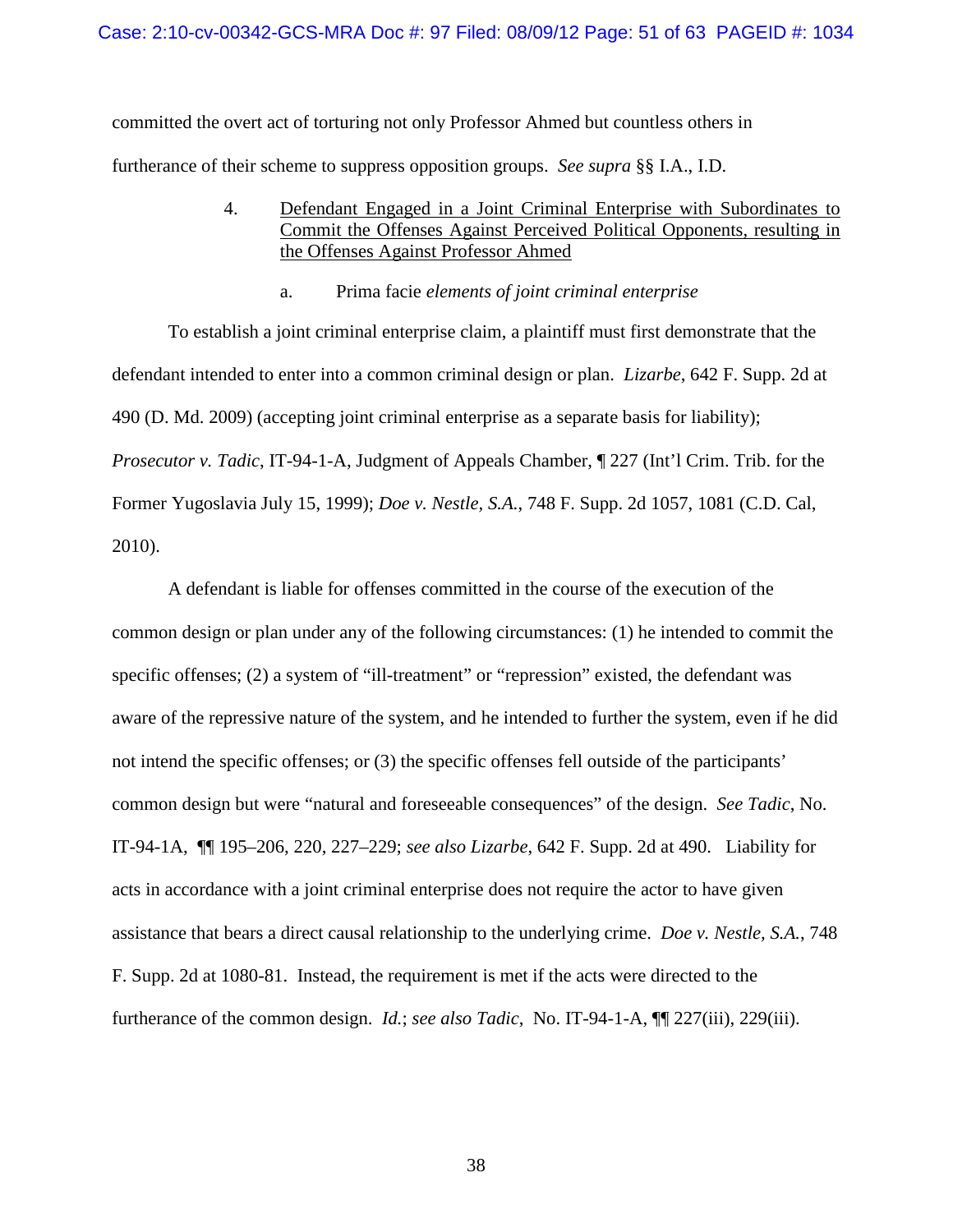### b. *Defendant's conduct*

It is undisputed that members of the NSS, and Defendant's Department in particular, shared a common design to suppress perceived opposition to the Barre regime through the use of detention and torture. *See supra* § III.F.4.b. Defendant intended for Professor Ahmed to be tortured as demonstrated by his specifically ordering Professor Ahmed's torture; he was aware of the repressive nature of the system and intended to further it by abusing NSS prisoners and by overseeing such abuse in his role as Chief of the Department of Criminal Investigations of the NSS; and Professor Ahmed's arbitrary detention, cruel treatment, and torture were the natural and foreseeable consequences of this common design or plan. *See Lizarbe*, 642 F. Supp. 2d at 491 (finding a joint criminal enterprise adequately pled based on evidence of a defendant military official's presence at a meeting discussing an army raid and the official's command of a unit that participated in the raid by blocking the escape of fleeing villagers); *Krnojelac*, No. IT-97-25-A, ¶¶ 85, 111; *Tadic*, Case No. IT-94-1-A, ¶¶ 178–183, 230–232.

### **V. CONCLUSION**

The overwhelming evidence in the record demonstrated that Plaintiff was arbitrarily detained; tortured; and subjected to cruel, inhuman, or degrading treatment or punishment, each of which constitutes a violation of the ATS and the TVPA. The evidence further demonstrates that Defendant was responsible for these acts directly and/or through command responsibility, aiding and abetting, conspiracy, or joint criminal enterprise liability. This is further bolstered by the Court's Order granting Plaintiff's Motion for Rule 37 Sanctions Against Defendant, ordering specified facts as established and drawing adverse inferences from Defendant's failure to comply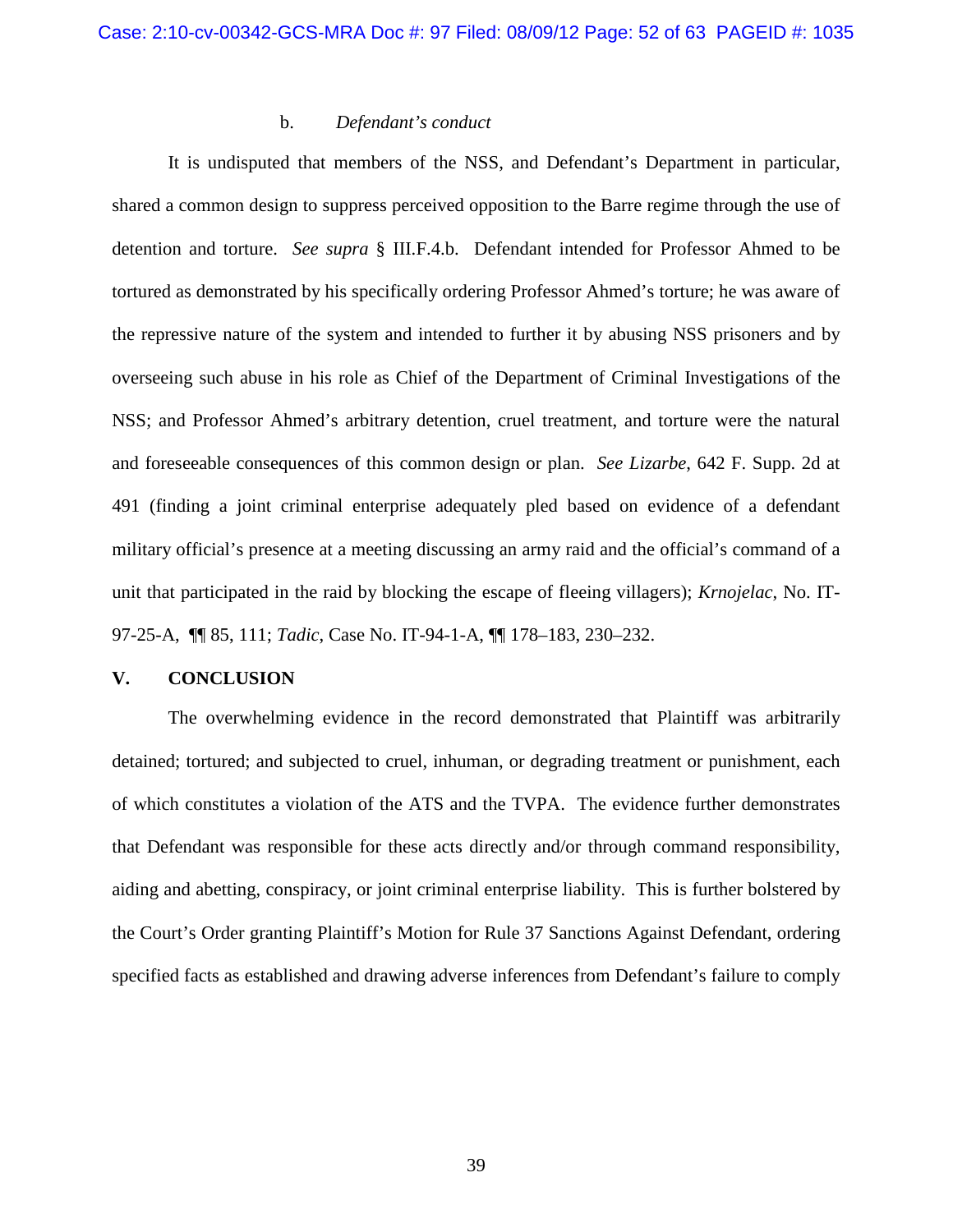with his discovery obligations.<sup>[143](#page-52-0)</sup> The Court should, therefore, grant Plaintiff's motion for partial summary judgment on the merits.

# **VI. IN THE ALTERNATIVE, THIS COURT SHOULD GRANT PLAINTIFF'S MOTION FOR A DEFAULT JUDGMENT**

# **A. The Legal Standard For Granting Default Judgment**

Federal Rules of Civil Procedure Rule 37 provides that if a party fails to comply with a court order, appear for his deposition, respond to interrogatories, or supplement responses, the court can "(vi) rende<sup>[r]</sup> a default judgment against the disobedient party." Fed. R. Civ. P.  $37(b)(2)(A)(vi)$ . The Sixth Circuit has laid out four elements that must be met to enter a default judgment: (1) whether failure to participate in discovery is due to willfulness, bad faith or fault and not inability to cooperate; (2) whether the moving party was prejudiced by the opposite party's failure to conduct discovery; (3) whether the defaulted party was sufficiently warned of the risk that default judgment may be entered; and (4) whether less drastic sanctions were imposed or considered before entry of default. *Bank One of Cleveland, N.A. v. Abbe,* 916 F.2d 1067, 1073 (6th Cir. 1990); *Bass v. Jostens*, 71 F.3d 237, 241 (6th Cir. 1995). As set out below, Defendant's conduct meets each of these elements.

# **B. This Court Should Grant Plaintiff's Motion In The Alternative For Default Judgment**

- 1. Defendant's Failure to Participate in Discovery Resulted from Willfulness, Bad Faith, or Fault.
	- a. *The standard for willfulness, bad faith, or fault*

The Sixth Circuit deems the failure to participate due to willfulness, bad faith, or fault, rather than inability to cooperate, to be the most important criterion in determining whether entry of default is appropriate. *Ndabishuriye v. Albert Schweitzer Soc'y, USA, Inc.*, 136 Fed. App'x

<span id="page-52-0"></span> $143$  Dkt. # 96.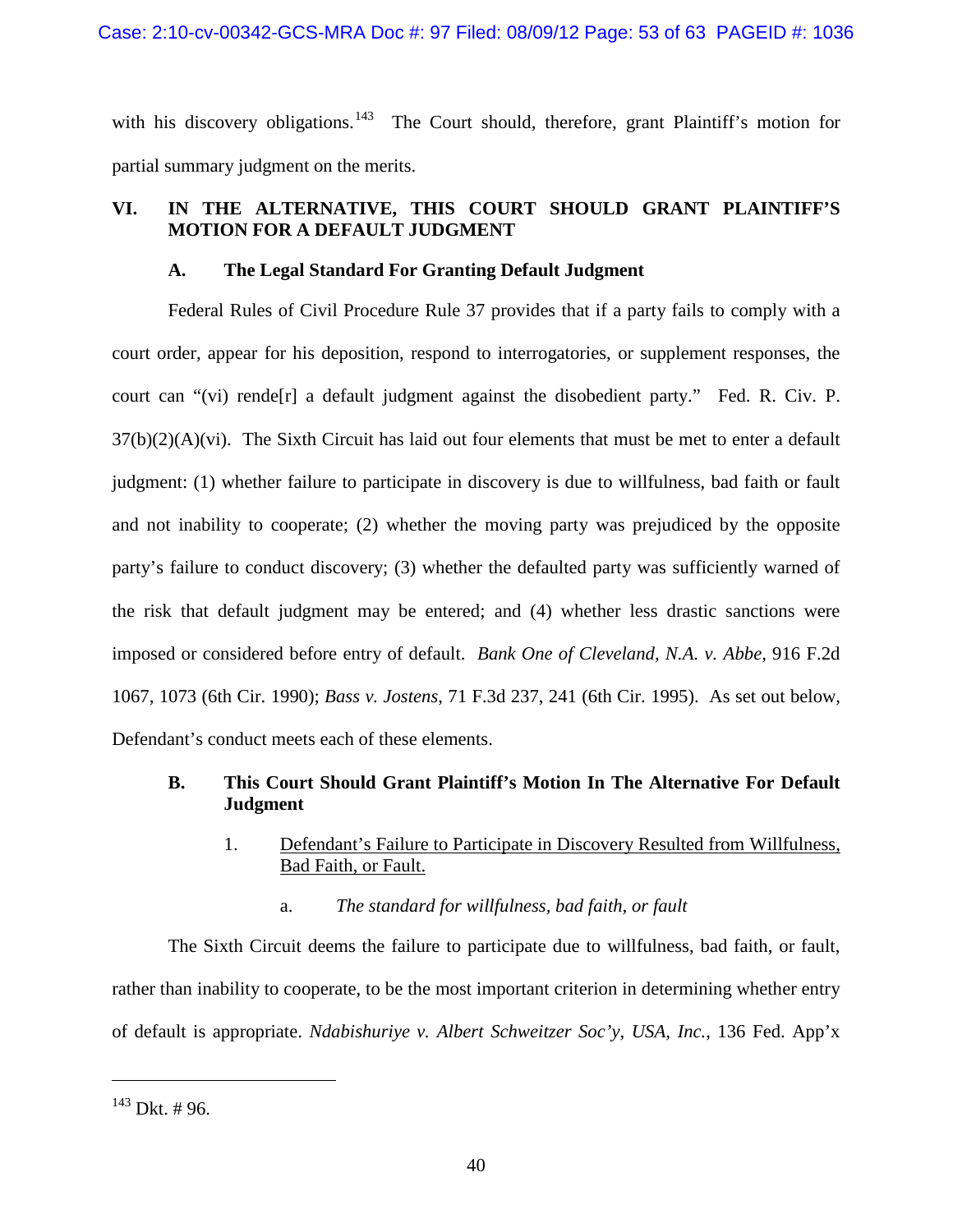795, 800 (6th Cir. 2005). "Simply put, if a party has the ability to comply with a discovery order and does not, . . . entry of default is not an abuse of discretion." *Bank One of Cleveland,* 916 F.2d at 1073 (internal citation omitted). Willful failure to participate occurs when there is a conscious and intentional failure to comply with discovery orders. *Bass*, 71 F.3d at 241 (*citing Brookdale Mill, Inc. v. Rowley,* 218 F.2d 728 (6th Cir. 1954)). A party may demonstrate willfulness, bad faith, or fault by such conduct as failing to respond to court orders, failing to meet discovery deadlines, refusing to answer interrogatories, providing evasive answers, or refusing to provide documents. *See Stamtec, Inc. v. Anson,* 195 Fed. App'x 473, 480-481 (6th Cir. 2006); *Thomas v. Victoria's Secret Stores,* 141 F.R.D. 456, 458-459 (S.D. Ohio 1992) (*citing Brookdale Mill, Inc. v. Rowley,* 218 F.2d 728 (6th Cir. 1954)); *Bratka v. Anheuser-Busch Co.,* 164 F.R.D. 448, 460 (S.D. Ohio 1995).

In *Vogerl v. Elliott,* No. 09-713–MRB-JGW, 2010 WL 4683950, at \*3 (S.D. Ohio, Sept. 9, 2010), this Court found the defendant's failure to appear for his deposition, refusal to respond to communications from plaintiff's counsel, and failure to produce any discovery responses exhibited willful bad faith. In *Vogerl*, the defendant refused to comply with two court orders and refused delivery of a third. Further, he refused to respond to repeated emails, telephone calls, and written correspondence from the plaintiff's counsel and did not communicate any explanation for his failure to attend his deposition. The court held that defendant's conduct demonstrated a "complete disregard for the authority of the Court" and that "Defendant's course of conduct evidence[d] a continuing course of bad faith that amount to an abuse of the judicial process, for which entry of a default judgment [was] appropriate." *Id.*[144](#page-53-0)

<span id="page-53-0"></span><sup>144</sup> Defendant's *pro se* status should not impact this Court's assessment of whether entry of default judgment is appropriate against Defendant. *Monea v. Zimmerman (*In re *Family Resorts of Am., Inc.),* No. 91-4127, 1992 WL 174539, at \*3 (6th Cir. July 24, 1992) ("mere *pro se* status will not excuse a failure to respond properly to discovery requests.") (*citing Bank One of Cleveland,* 916 F.2d at 1079); *see also Ward v. Am.*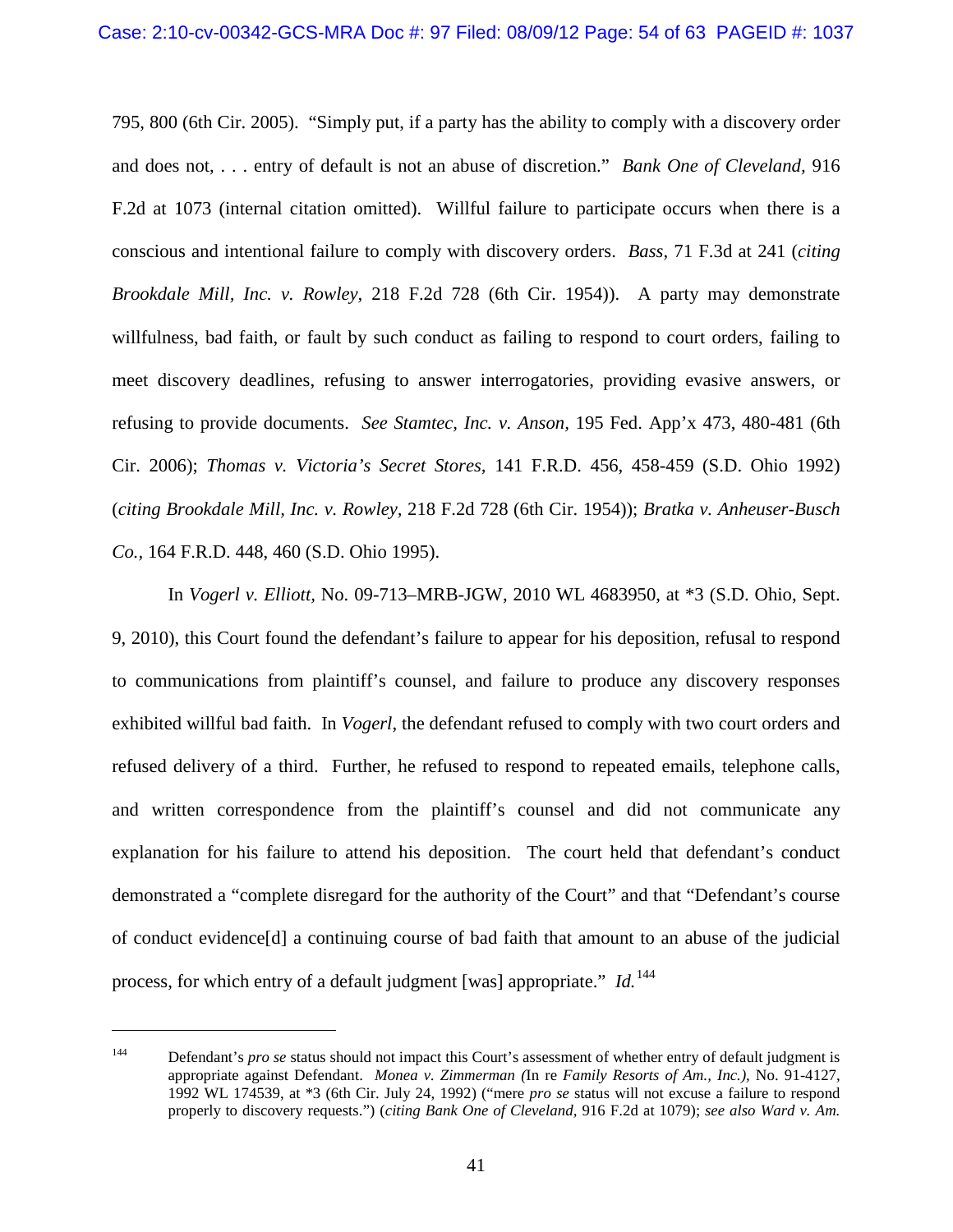### b. *Defendant's conduct shows willfulness, bad faith, and fault*

Defendant willfully disregarded the Court's authority in bad faith, as he had the capacity to comply with his discovery obligations and chose not to. Defendant is aware of the duties associated with being a party in a case, especially since he has already been a party to two judicial procedures. Moreover, Defendant attended his deposition in his personal injury lawsuit, where compliance with his discovery obligations served his interests.

The record of Defendant's discovery abuses since December 2011 is telling: as detailed in section II above, despite numerous warnings and explanations of his obligations, Defendant failed to attend case management conferences, disregarded no less than five Court Orders and even failed to keep the Court and Plaintiff informed of his change of mailing address. Despite Plaintiff noticing Defendant's deposition, subpoenaing Defendant, sending letters informing Defendant of his obligation to attend his deposition, and despite the Court ordering Defendant to confirm his attendance at his noticed deposition, Defendant chose not to attend his deposition. Defendant failed to provide complete responses to Plaintiff's reasonable discovery requests, even after having been ordered to do so by this Court. To date Defendant has not produced a single document or provided any of the additional information required.<sup>[145](#page-54-0)</sup>

Here, as in *Vogerl*, despite repeated letters from the plaintiff and several court orders, the defendant has failed to appear for his deposition and to cooperate with discovery, showing a "complete disregard for the authority of the Court." No. 09-713–MRB-JGW, 2010 WL 4683950, at \*3. Thus, as in *Vogerl*, "Defendant's course of conduct evidences a continuing course of bad faith that amount to an abuse of the judicial process, for which entry of a default judgment is appropriate." *Id.*

*Pizza Co.*, 279 F.R.D. 451, 458 (S.D. Ohio, 2012) ("[p]ro se litigants are not to be accorded any special consideration when they fail to adhere to readily-comprehended court deadlines."

<span id="page-54-0"></span><sup>&</sup>lt;sup>145</sup> Hioureas S.J. Decl.  $\P$  5.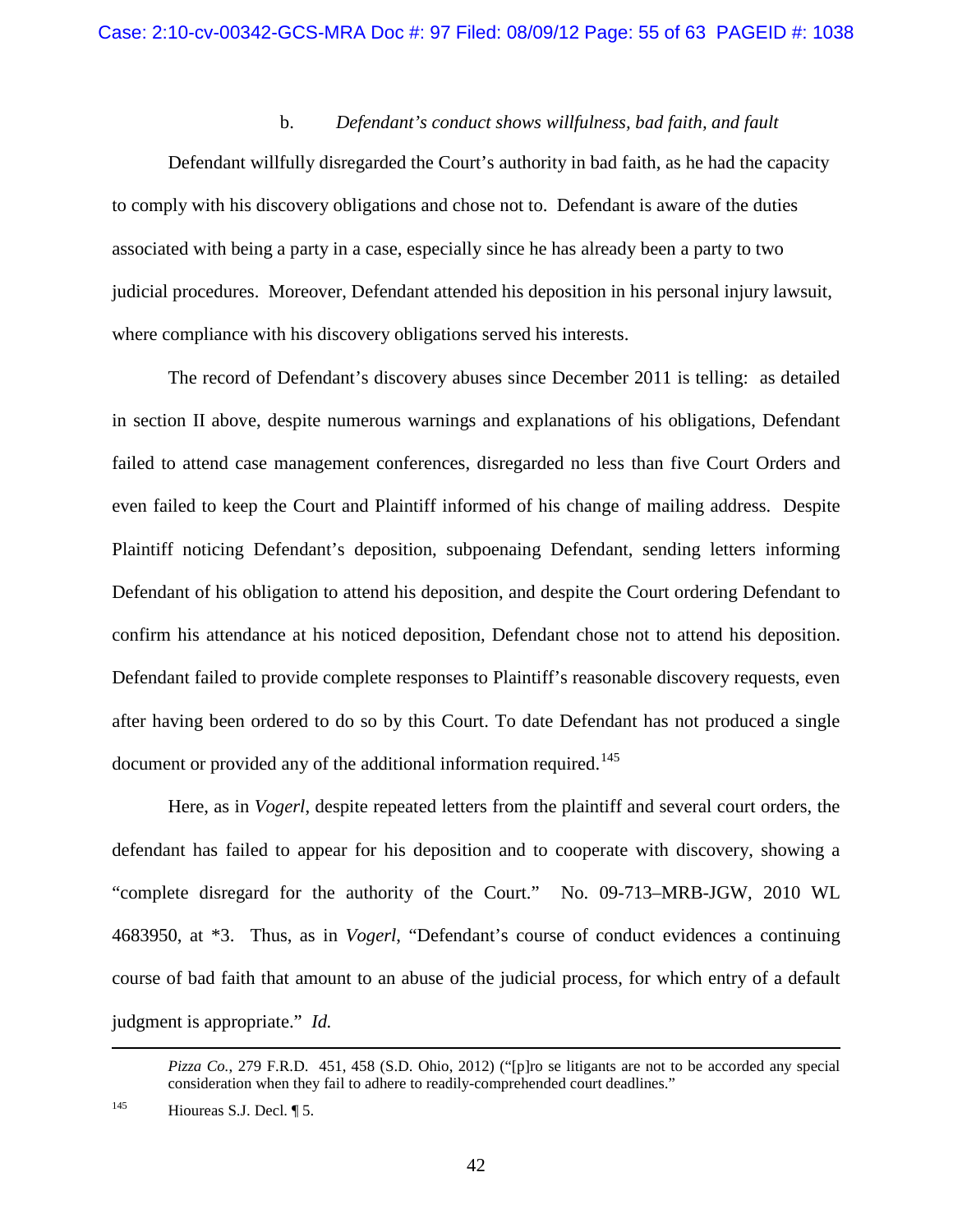# 2. Plaintiff Has Been Prejudiced by Defendant's Failure to Comply with His Discovery Obligations

### a. *The standard for prejudice from non-compliance*

Prejudice to the moving party includes "'deprivation of information through noncooperation with discovery' and need not include irremediable harm." *Tech. Recycling Corp. v. City of Taylor,* 186 Fed. App'x 624, 636 (6th Cir. 2006) (citation omitted). The Sixth Circuit found that a party was prejudiced where it did not receive information critical to its case and wasted time and money dealing with a defendant's abuses over several months, noting that "'[p]laintiffs have been forced to turn to the Court time and time again to enforce compliance with the basic obligations of discovery, at a great cost in time and expense.'" *Grange Mut. Cas. Co. v. Mack,* 270 Fed. App'x 372, 376 (6th Cir. 2008) (citation omitted); *see also Monea*, 1992 WL 174539, at \*4 (finding loss of evidence, increased difficulty in discovery or greater opportunity for fraud and collusion as indicia of prejudice). In *Vogerl*, this Court held that the plaintiff "has been severely prejudiced by her inability to conduct discovery in this case, and has wasted significant time and money first attempting to gain defendant's voluntary cooperation, and subsequently seeking defendant's forced cooperation through this court. Plaintiff cannot be expected to do more." *Vogerl,* No. 09-713–MRB-JGW, 2010 WL 4683950, at \*3.

### b. *Plaintiff has been prejudiced by defendant's non-compliance*

Defendant's disregard for his duty to comply with the discovery process since December 2011 has hampered Plaintiff's ability to present his case, has wasted his time, and has caused him to expend resources without justification. Plaintiff has not been able to access key evidence to prepare his case as a result of Defendant's failure to attend his duly noticed deposition, or respond sufficiently (if at all) to Plaintiff's reasonable discovery requests. *See supra* § II*.*

43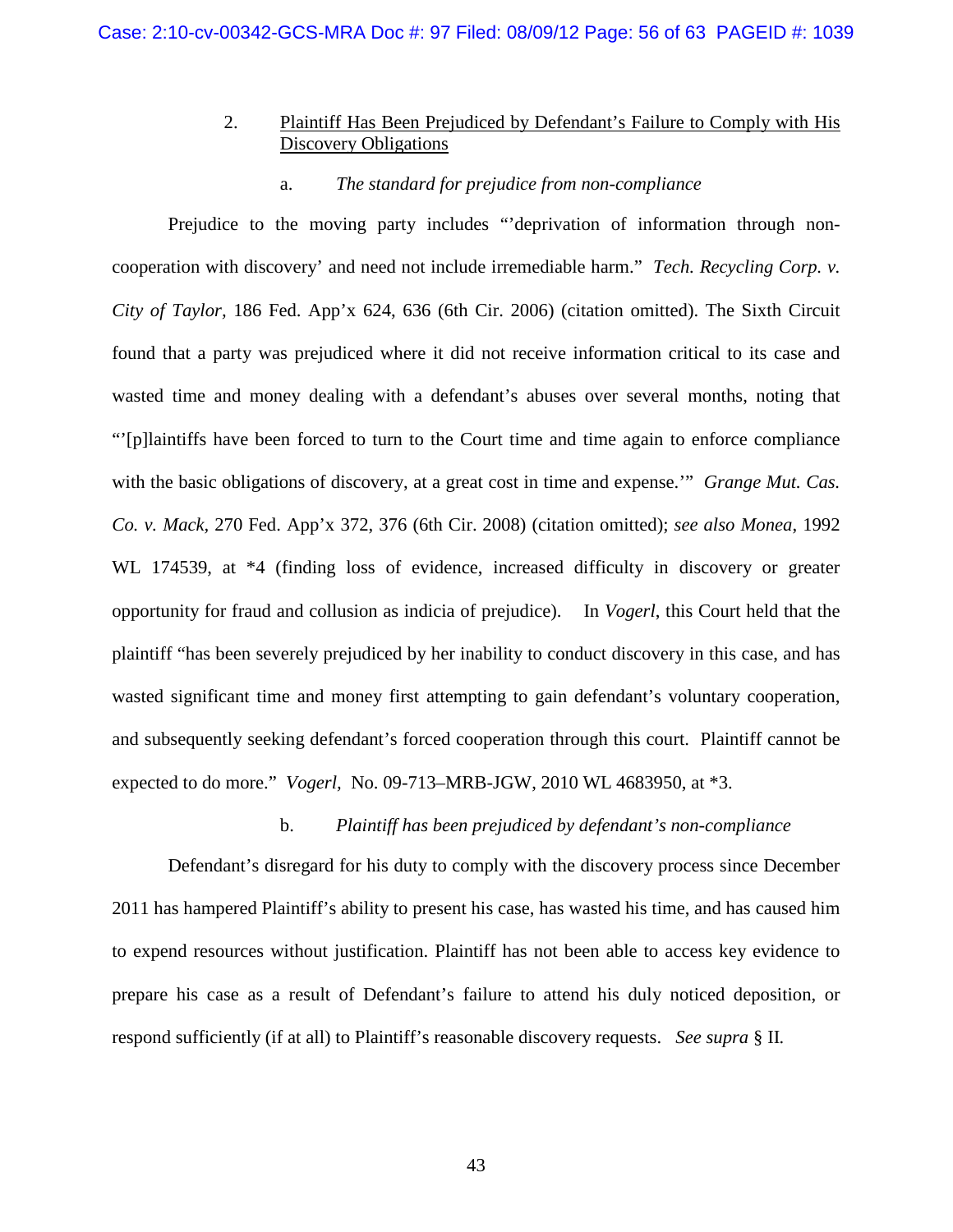As in *Vogerl*, Plaintiff has been "severely prejudiced" by his inability to conduct discovery, Plaintiff has wasted significant time and money to secure Defendant's voluntary and then forced cooperation through the court, and "Plaintiff cannot be expected to do more." *See Vogerl*, 2010 WL 4683950, at \*3.

# 3. Defendant Was Repeatedly Warned of the Risk of Sanctions and Ignored All Warnings

a. *The standard for warning*

Warnings can take different forms, be written or oral, in orders or recommendations. *See, e.g. Bass*, 71 F.3d at 242 (sanctioning a party who had been "amply warned that her continued failure to comply with the court's discovery orders would result in the case being dismissed"); *Vogerl,* 2010 WL 4683950, at \*3 (finding two warnings, in bold text, were "clear and obvious even to a *pro se* litigant."); *Monea,* 1992 WL 174539, at \*3-4; *Bank One of Cleveland,* 916 F.2d 1067 at 1078-9; *Exact Software N. Am. v. Infocon,* 479 F. Supp. 2d 702, 713-714 (N.D. Ohio 1976).

### b. *Defendant was more than adequately warned*

Defendant was clearly warned in no less than six instances that failure to properly discharge his duties with respect to discovery could subject him to sanctions up to and including default judgment, far exceeding the warnings this Court found to be clear and obvious in *Vogerl.*  Defendant was warned:

1. In this Court's March 29, 2012 Discovery Order: "Defendant is cautioned that, under Fed. R. Civ. P.  $37(b)(2)(A)$ , a party failing to obey a discovery order and failure of a party to attend his deposition may be subject to sanctions up to and including the rendition of default judgment against the disobedient party";<sup>[146](#page-56-0)</sup>

<span id="page-56-0"></span><sup>146</sup> Dkt. # 81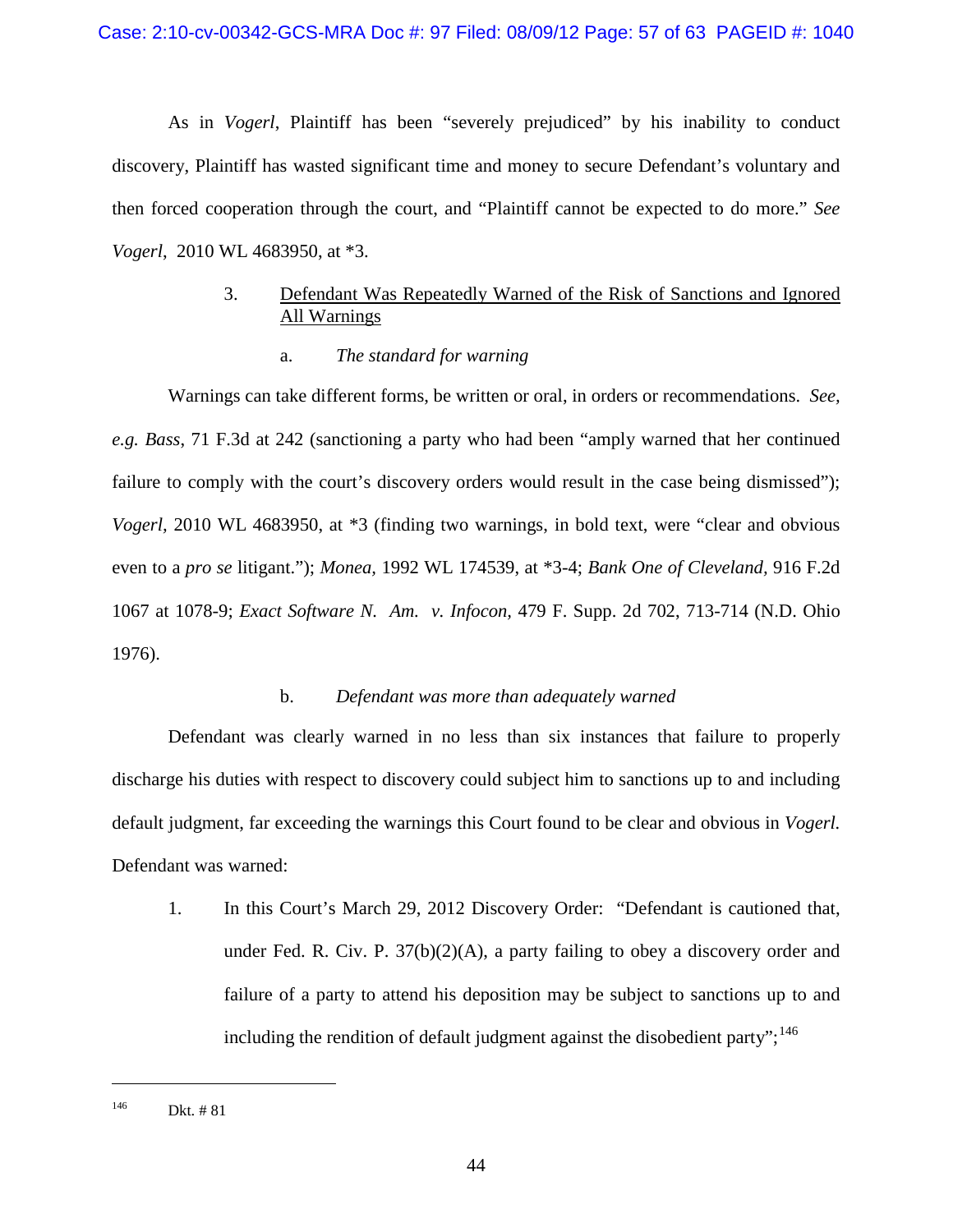- 2. In Plaintiff's April 3, 2012 letter reiterating the Court's warning in bold text;
- 3. In Plaintiff's April 11, 2012 letter, stating:

[Y]our failure to attend your deposition or to in any way contact Plaintiff's counsel and express an intent to defend this lawsuit is a valid basis for monetary sanctions and may lead to a judgment against you on the merits of this case. I am writing to inform you that Plaintiff intends to file a motion with the Court to that effect in due course;  $147$ 

4. In Plaintiff's May 23, 2012 letter explaining:

[I]f you fail to comply with the Court's Discovery Order, we may ask the Court for sanctions under Federal Rule of Civil Procedure  $37(b)(2)(A)$ ... As we have previously informed you, we reserve our right to seek sanctions for your continuous failure to comply with the Court's orders;<sup>[148](#page-57-1)</sup>

- 5. In Plaintiff's June 7, 2012 letter, advising that Plaintiff would "seek sanctions" against Defendant;<sup>[149](#page-57-2)</sup> and
- 6. Then on June 19, 2012, Plaintiff filed a Motion for Rule 37 Sanctions Against Defendant. In this motion, Plaintiff noted that "[c]ourts have found that default judgment is an appropriate sanction for a party's failure to comply with discovery orders," further putting the Defendant on notice of the consequences his conduct.<sup>[150](#page-57-3)</sup> On August 6, 2012, the Court granted Plaintiff's Motion for Sanctions Against Defendant, ordering specified facts as established and drawing adverse inferences from Defendant's failure to comply with his discovery obligations. [151](#page-57-4)

<span id="page-57-0"></span><sup>&</sup>lt;sup>147</sup> Dkt. # 90, Hioureas Decl.,  $\P$  10, Exh. 3.

<span id="page-57-1"></span><sup>148</sup> Dkt. # 90, Hioureas Decl., ¶ 14, Exh. 7.

<span id="page-57-2"></span><sup>149</sup> Dkt. # 90, Hioureas Decl., ¶ 13, Exh. 6.

<span id="page-57-3"></span><sup>&</sup>lt;sup>150</sup> Dkt.  $\# 90$  at 24, n.4 (internal citation omitted).

<span id="page-57-4"></span><sup>151</sup> Dkt. # 96.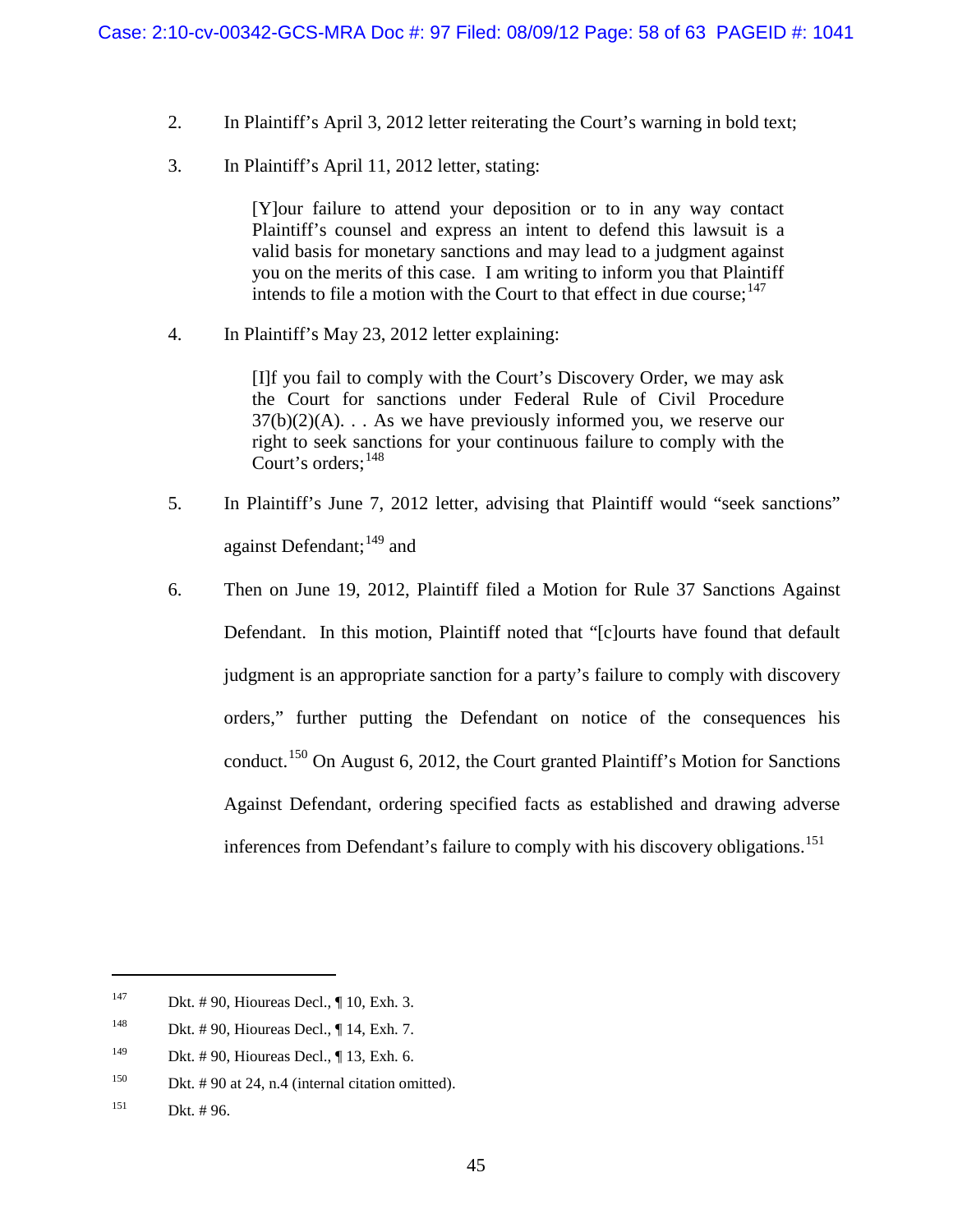### 4. The Court Has Considered and Taken Lesser Sanctions

### a. *The standard for considering lesser sanctions*

The Supreme Court has emphasized the importance of the deterrent effect of entering a default judgment, thus encouraging the use of default judgment as sanction to only the most egregious conduct. *NHL v. Metro. Hockey Club, Inc.,* 427 U.S. 639, 643 (1976). However, the Court need not order lesser sanctions, if they would be futile. *Bank One of Cleveland,* 916 F.2d at 1079. *See also Bratka,* 164 F.R.D. at 463 (finding "an award of fees and expenses alone would not be a sufficient sanction" in a case where defendant failed to produce relevant documents and comply with a court order). This Court has also stressed that "a default judgment on the issue of liability would . . . have a direct relationship to the specific evidence which defendant failed to produce, namely evidence relevant to the issues of defendant's fault." *Bratka,* 164 F.R.D. at 463.

# b. *Defendant's conduct demonstrates that lesser sanctions would be futile*

The record demonstrates that the Court has considered and taken lesser sanctions including granting Plaintiff's discovery motions and motion for Rule 37 sanctions against Defendant.<sup>152</sup> Defendant did not file any opposition to either of Plaintiff's motions, and no sanctions have had any effect on Defendant's willingness to participate in this case. In light of Defendant's conduct, any lesser sanctions would be futile. *See supra* § II.

### **VII. CONCLUSION**

The overwhelming evidence in the record demonstrated that Plaintiff was arbitrarily detained; tortured; and subjected to cruel, inhuman, or degrading treatment or punishment, each of which constitutes a violation of the ATS and the TVPA. The evidence further demonstrates

<span id="page-58-0"></span> $152$  Dkt. #90.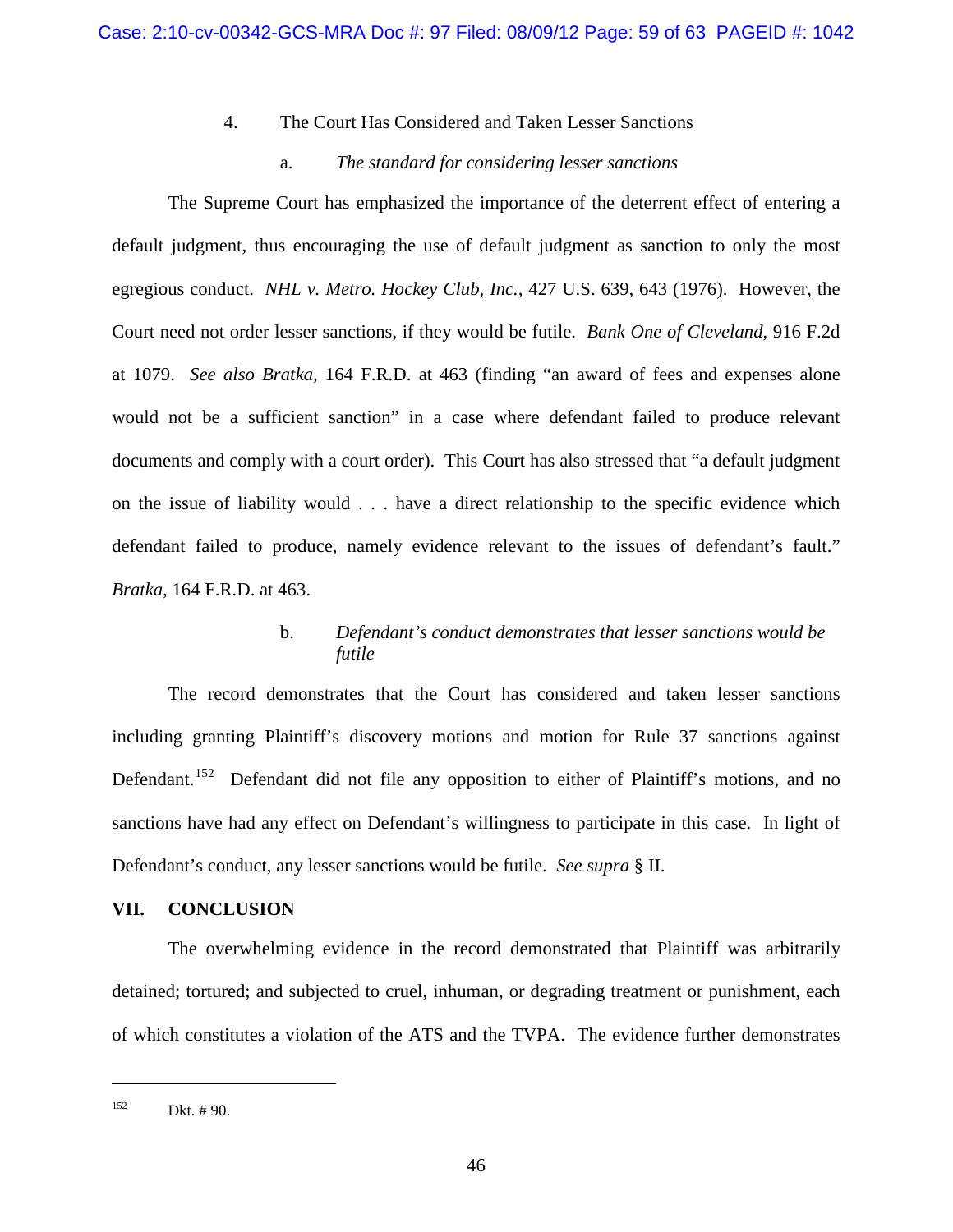that Defendant was responsible for these acts directly and/or through command responsibility, aiding and abetting, conspiracy, or joint criminal enterprise liability. This is further bolstered by the Court's Order granting Plaintiff's Motion for Rule 37 Sanctions Against Defendant, ordering specified facts as established and drawing adverse inferences from Defendant's failure to comply with his discovery obligations. The Court should, therefore, grant Plaintiff's motion for partial motion for summary judgment on the merits.

In the alternative, the record demonstrates that Defendant's conduct fulfills the requirements for default judgment pursuant to Federal Rules of Civil Procedure Rule  $37(b)(2)(A)(vi)$ . Therefore, if the Court finds that Plaintiff has not met his burden with respect to summary judgment, Plaintiff respectfully requests that the Court enter default judgment against the Defendant.

In the event that the Court grants Plaintiff's motion for partial summary judgment or default judgment, Plaintiff respectfully requests an evidentiary hearing as to damages pursuant to Federal Rules of Civil Procedure Rule 55(b)(2) and Local Rule 7.1(b)(1).

Respectfully submitted,

s/ Kenneth Cookson Kenneth Cookson (0020216) Trial Attorney KEGLER BROWN HILL & RITTER, LPA Capitol Square, Suite 1800 65 East State Street Columbus, OH 43215 Ph: (614) 462-5445 Fax: (614) 464-2634

Kathy Roberts Nushin Sakarati Center for Justice & Accountability 870 Market Street, Suite 682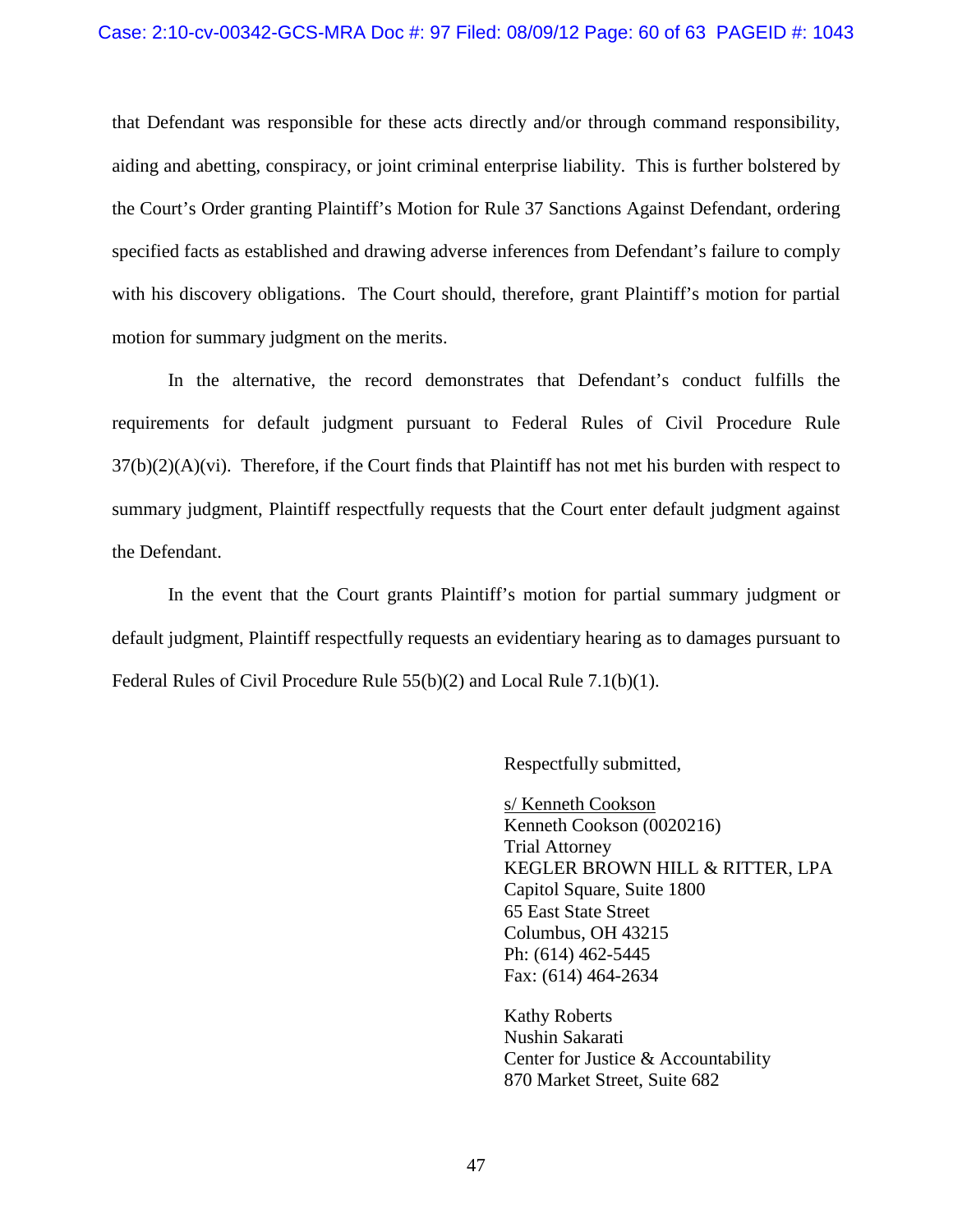Case: 2:10-cv-00342-GCS-MRA Doc #: 97 Filed: 08/09/12 Page: 61 of 63 PAGEID #: 1044

San Francisco, CA 94102 Ph: (415) 544-0444

*Attorneys for Plaintiff Abukar Hassan Ahmed*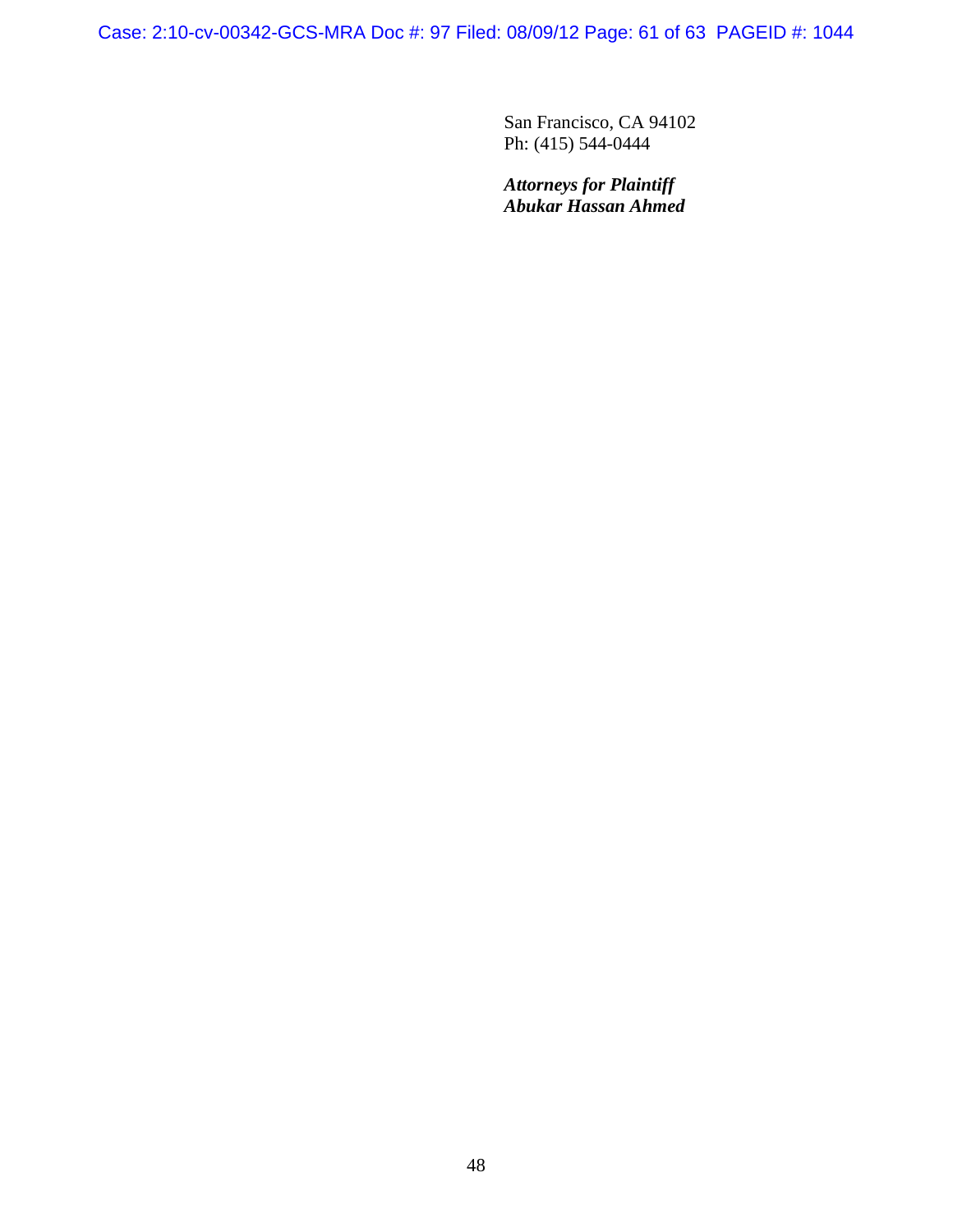Case: 2:10-cv-00342-GCS-MRA Doc #: 97 Filed: 08/09/12 Page: 62 of 63 PAGEID #: 1045

### **IN THE UNITED STATES DISTRICT COURT SOUTHERN DISTRICT OF OHIO EASTERN DIVISION**

| ABUKAR HASSAN AHMED, | CASE NO. 2:10-cv-00342 |
|----------------------|------------------------|
| Plaintiff,           | <b>JUDGE SMITH</b>     |
| v.                   | <b>MAGISTRATE ABEL</b> |
| ABDI ADEN MAGAN,     |                        |
| Defendant.           |                        |

#### **CERTIFICATE OF SERVICE**

 I hereby certify that on this 9th day of August, 2012, I electronically transmitted the foregoing **MOTION**, **MEMORANDUM OF LAW IN SUPPORT OF PLAINTIFF'S MOTION FOR SUMMARY JUDGMENT OR, IN THE ALTERNATIVE, FOR DEFAULT JUDGMENT, THE EXPERT REPORT OF PROF. LEE CASSANELLI, THE DECLARATIONS OF ABUKAR HASSAN AHMED, CHRISTINA GEORGIA HIOUREAS, NICHOLAS WILLIAMS, HASSAN MOHAMED OMAR, ABDIRIZAK MOHAMED WARSAME, ABDULLAHI MOHAMED JIMALE, ABDULKARIM SHABEL IN SUPPORT OF THE MOTION FOR SUMMARY JUDGMENT and the PROPOSED ORDER** with the Clerk of the Court using the CMJECF system for filing and Notice of Electronic Filing of the Motion to the following CMJECF registrants:

> John J. Stark U.S. Attorney's Office 303 Marconi Blvd, Suite 200 Columbus, OH 43215

Eric Joseph Bernie U.S. Department of Justice 20 Massachusetts Ave N.W. #7124 Washington, DC 20520

aamagan@hotmail.com